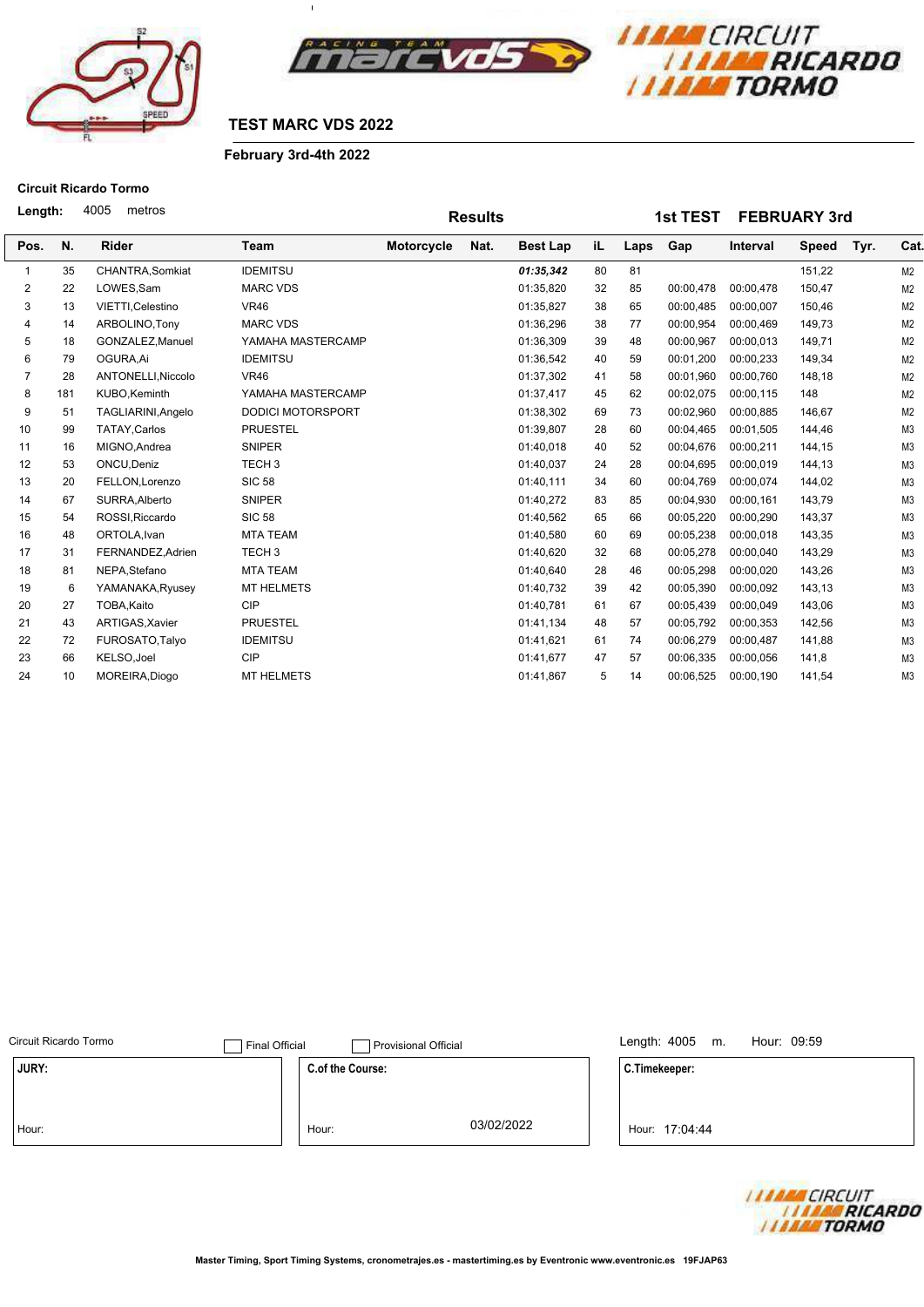



 $\overline{1}$ 

#### **February 3rd-4th 2022**

# **Circuit Ricardo Tormo**

**1st TEST FEBRUARY 3rd N. Rider Length:** Team Motorcycle Nat. Best Lap iL Laps Gap Interval Speed Tyr. Cat. 4005 metros Pos. N. Rider Team Motorcycle Nat. Best Lap iL Laps Gap Interval Speed **iL Motorcycle Nat.** Best Lap iL Laps **Results Tyr.** *Categoría: M2* 35 CHANTRA,Somkiat IDEMITSU *01:35,342* 80 81 151,22 M2 22 LOWES,Sam MARC VDS 01:35,820 32 85 00:00,478 00:00,478 150,47 M2 13 VIETTI,Celestino VR46 01:35,827 38 65 00:00,485 00:00,007 150,46 M2 14 ARBOLINO,Tony MARC VDS 01:36,296 38 77 00:00,954 00:00,469 149,73 M2 18 GONZALEZ,Manuel YAMAHA MASTERCAMP 01:36,309 39 48 00:00,967 00:00,013 149,71 M2 79 OGURA,Ai IDEMITSU 01:36,542 40 59 00:01,200 00:00,233 149,34 M2 28 ANTONELLI,Niccolo VR46 01:37,302 41 58 00:01,960 00:00,760 148,18 M2 181 KUBO,Keminth YAMAHA MASTERCAMP 01:37,417 45 62 00:02,075 00:00,115 148 M2 51 TAGLIARINI,Angelo DODICI MOTORSPORT 01:38,302 69 73 00:02,960 00:00,885 146,67 M2 *Categoría: M3* 1 99 TATAY,Carlos PRUESTEL 01:39,807 28 60 M3 16 MIGNO,Andrea SNIPER 01:40,018 40 52 00:00,211 00:00,211 144,15 M3 53 ONCU,Deniz TECH 3 01:40,037 24 28 00:00,230 00:00,019 144,13 M3 20 FELLON,Lorenzo SIC 58 01:40,111 34 60 00:00,304 00:00,074 144,02 M3 67 SURRA,Alberto SNIPER 01:40,272 83 85 00:00,465 00:00,161 143,79 M3 54 ROSSI,Riccardo SIC 58 01:40,562 65 66 00:00,755 00:00,290 143,37 M3 48 ORTOLA,Ivan MTA TEAM 01:40,580 60 69 00:00,773 00:00,018 143,35 M3 31 FERNANDEZ,Adrien TECH 3 01:40,620 32 68 00:00,813 00:00,040 143,29 M3 81 NEPA,Stefano MTA TEAM 01:40,640 28 46 00:00,833 00:00,020 143,26 M3 6 YAMANAKA,Ryusey MT HELMETS 01:40,732 39 42 00:00,925 00:00,092 143,13 M3 27 TOBA,Kaito CIP 01:40,781 61 67 00:00,974 00:00,049 143,06 M3 43 ARTIGAS,Xavier PRUESTEL 01:41,134 48 57 00:01,327 00:00,353 142,56 M3 72 FUROSATO,Talyo IDEMITSU 01:41,621 61 74 00:01,814 00:00,487 141,88 M3 66 KELSO,Joel CIP 01:41,677 47 57 00:01,870 00:00,056 141,8 M3 10 MOREIRA,Diogo MT HELMETS 01:41,867 5 14 00:02,060 00:00,190 141,54 M3

|                  |                       |                                    | Length: 4005 m.<br>Hour: 09:59 |
|------------------|-----------------------|------------------------------------|--------------------------------|
| C.of the Course: |                       |                                    | C.Timekeeper:                  |
|                  |                       |                                    |                                |
|                  |                       |                                    |                                |
| Hour:            |                       |                                    | Hour: 17:06:31                 |
|                  | <b>Final Official</b> | Provisional Official<br>03/02/2022 |                                |

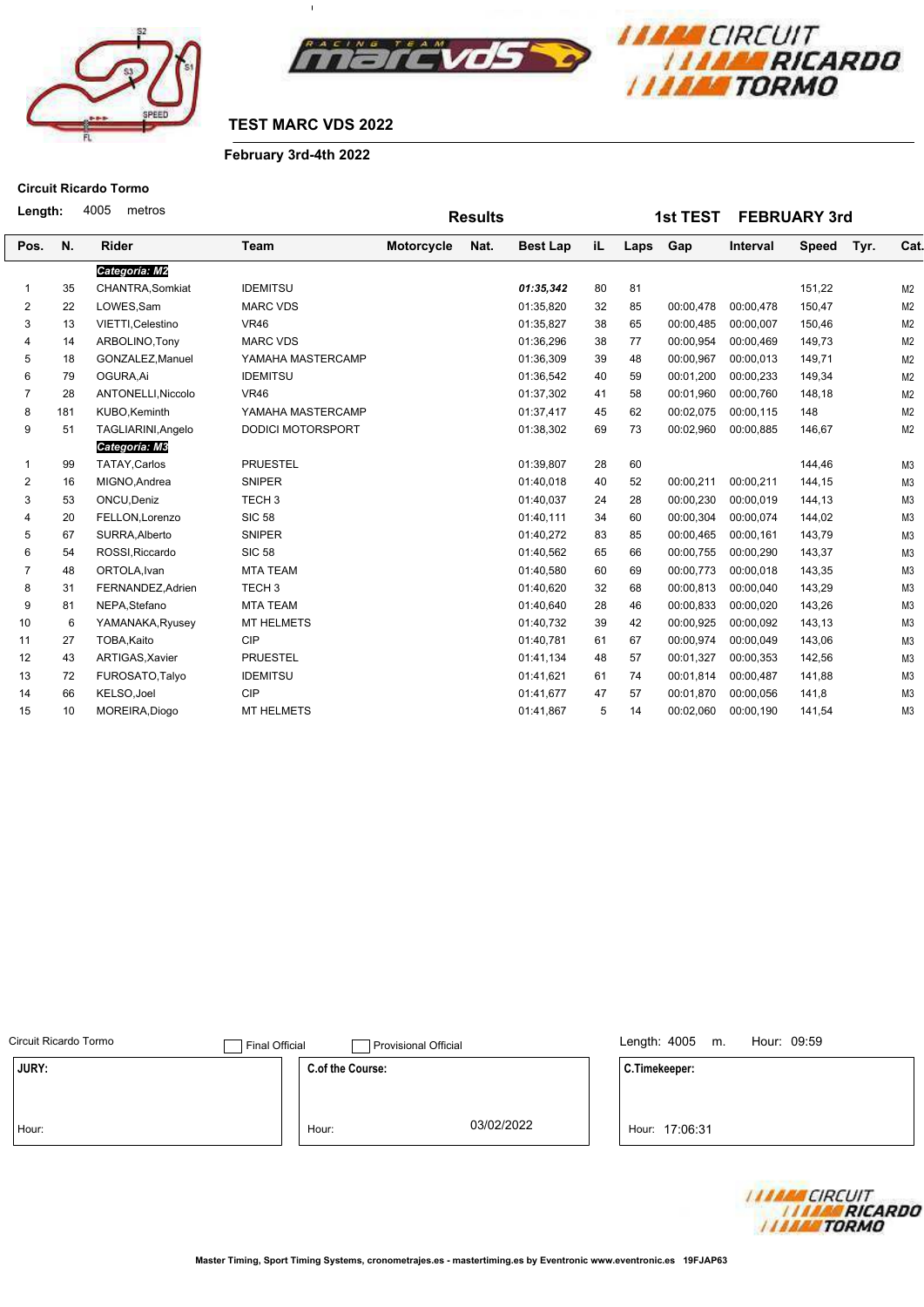



**Circuit Ricardo Tormo** February 3rd-4th 2022

*TEST MARC VDS 2022*

|        |                | YAMANAKA, Ryusey      |                                         |                               | MT HELMETS        |                     |                 | 10 01:41,955 |                 |                          | 00:23,570 00:26,904 00:23,498 00:27,983 |                                  | 207,03              | 15:59:41        |
|--------|----------------|-----------------------|-----------------------------------------|-------------------------------|-------------------|---------------------|-----------------|--------------|-----------------|--------------------------|-----------------------------------------|----------------------------------|---------------------|-----------------|
|        | 6              |                       |                                         | P.Vmax: 13                    |                   | T. Ideal: 01:40,424 |                 | 11 PIT       |                 |                          | 00:23,667 00:28,542 00:24,933 00:35,482 |                                  |                     | 211,76 16:01:33 |
|        | Lap Time       | Sector 1              | Sector 2                                | Sector 3 Sector 4             |                   | V.Max               | Hour            | 12 PIT       |                 |                          | 12:14,346 00:30,500 00:27,854 00:38,489 |                                  |                     | 16:15:24        |
| 1      | <b>PIT</b>     | 01:46:48.             |                                         | 00:33,063 00:28,015 00:39,422 |                   |                     | 11:48:27        | 13 04:36,117 |                 |                          | 03:14,326 00:28,649 00:24,565 00:28,577 |                                  |                     | 16:20:01        |
|        | 2 02:08:28,837 | 02:07:05.             | 00:29,427 00:25,025 00:29,166           |                               |                   |                     | 13:56:55        | 14 01:52,277 |                 |                          | 00:24,118 00:27,670 00:24,045 00:36,444 |                                  |                     | 207,03 16:21:53 |
|        | 3 01:46,083    |                       | 00:25,044 00:28,014 00:24,253 00:28,772 |                               |                   |                     | 198,77 13:58:42 | 13           |                 | <b>VIETTI, Celestino</b> |                                         | <b>VR46</b>                      |                     |                 |
|        | 4 01:44,895    |                       | 00:24.740 00:27.666 00:24.047 00:28.442 |                               |                   |                     | 200,00 14:00:26 |              |                 |                          |                                         | P.Vmax: 2                        | T. Ideal: 01:35,615 |                 |
|        | 5 01:44,097    |                       | 00:24,199 00:27,544 00:23,900 00:28,454 |                               |                   |                     | 201,87 14:02:11 | Lap Time     |                 | Sector 1                 |                                         | Sector 2 Sector 3 Sector 4 V.Max |                     | Hour            |
|        | 6 01:44,132    |                       | 00:24,268 00:27,583 00:23,855 00:28,426 |                               |                   |                     | 198,77 14:03:55 | 1 START      |                 | 01:07:53                 |                                         | 00:29,599 00:24,877 00:27,413    |                     | 11:09:13        |
|        | 7 01:44,066    |                       | 00:24,255 00:27,546 00:23,792 00:28,473 |                               |                   |                     | 198,17 14:05:39 | 2 01:39,402  |                 |                          | 00:22,504 00:26,887 00:23,389 00:26,622 |                                  |                     | 252,14 11:10:52 |
|        | 8 01:43,706    |                       | 00:24.097 00:27.524 00:23.744 00:28.341 |                               |                   |                     | 201,24 14:07:22 | 3 01:37,973  |                 |                          | 00:22,147 00:26,530 00:23,027 00:26,269 |                                  |                     | 252,14 11:12:30 |
|        | 9 01:43,687    |                       | 00:24,089 00:27,518 00:23,716 00:28,364 |                               |                   |                     | 200,62 14:09:06 | 4 01:37,583  |                 |                          | 00:22,148 00:26,206 00:23,011 00:26,218 |                                  |                     | 253.13 11:14:08 |
|        | 10 01:43,544   |                       | 00:24,071 00:27,488 00:23,739 00:28,246 |                               |                   |                     | 201,24 14:10:50 | 5 01:37,364  |                 |                          | 00:22,271 00:26,029 00:22,858 00:26,206 |                                  |                     | 252,14 11:15:45 |
| 11 PIT |                |                       | 00:23,919 00:27,426 00:24,671 00:36,897 |                               |                   |                     | 201,24 14:12:43 | 6 01:37,314  |                 |                          | 00:22,274 00:26,009 00:22,852 00:26,179 |                                  |                     | 252,14 11:17:22 |
|        | 12 28:15,489   |                       | 26:54,413 00:27,968 00:24,355 00:28,753 |                               |                   |                     | 14:40:58        | 7 01:36,815  |                 |                          | 00:22,045 00:26,038 00:22,696 00:26,036 |                                  |                     | 252,14 11:18:59 |
|        | 13 01:44,556   |                       | 00:24,273 00:27,658 00:24,031 00:28,594 |                               |                   |                     | 199,38 14:42:43 | 8 PIT        |                 |                          | 00:24,332 00:27,921 00:24,330 00:31,923 |                                  |                     | 252,14 11:20:48 |
|        | 14 01:43,795   |                       | 00:24,085 00:27,402 00:23,804 00:28,504 |                               |                   |                     | 200,62 14:44:26 | 9 28:05,745  |                 |                          | 26:47,748 00:27,679 00:23,707 00:26,611 |                                  |                     | 11:48:53        |
|        | 15 01:43,704   |                       | 00:24,288 00:27,387 00:23,726 00:28,303 |                               |                   |                     | 201,24 14:46:10 | 10 01:37,797 |                 |                          | 00:22,450 00:26,254 00:22,862 00:26,231 |                                  |                     | 250.19 11:50:31 |
|        | 16 01:43,589   |                       | 00:23,935 00:27,347 00:23,746 00:28,561 |                               |                   |                     | 201,24 14:47:54 | 11 01:37,228 |                 |                          | 00:22,282 00:26,025 00:22,715 00:26,206 |                                  |                     | 252,14 11:52:08 |
| 17 PIT |                |                       | 00:24,107 00:27,538 00:23,831 00:35,910 |                               |                   |                     | 201,87 14:49:45 | 12 01:37,099 |                 |                          | 00:22,092 00:25,983 00:22,855 00:26,169 |                                  |                     | 253,13 11:53:45 |
|        | 18 16:45,260   |                       | 15:25,883 00:27,592 00:23,661 00:28,124 |                               |                   |                     | 15:06:30        | 13 01:36,607 |                 |                          | 00:21,922 00:25,919 00:22,588 00:26,178 |                                  |                     | 253,13 11:55:22 |
|        | 19 01:42,587   |                       | 00:23,722 00:27,284 00:23,701 00:27,880 |                               |                   |                     | 208.36 15:08:13 | 14 01:36,364 |                 |                          | 00:21,942 00:25,773 00:22,612 00:26,037 |                                  |                     | 252,14 11:56:58 |
|        | 20 01:42,274   |                       | 00:23,730 00:27,071 00:23,590 00:27,883 |                               |                   |                     | 208,36 15:09:55 | 15 01:35,940 |                 |                          | 00:21,867 00:25,674 00:22,545 00:25,854 |                                  |                     | 253,13 11:58:34 |
|        | 21 01:42.070   |                       | 00:23,704 00:27,088 00:23,425 00:27,853 |                               |                   |                     | 209.03 15:11:37 | 16 PIT       |                 |                          | 00:26,223 00:27,274 00:24,079 00:31,819 |                                  |                     | 253.13 12:00:24 |
|        | 22 01:42,178   |                       | 00:23,722 00:27,039 00:23,408 00:28,009 |                               |                   |                     | 207.69 15:13:19 | 17 16:28,781 |                 |                          | 15:09.970 00:28.031 00:24.048 00:26.732 |                                  |                     | 12:16:53        |
| 23 PIT |                |                       | 00:23,495 00:26,897 00:24,079 00:34,207 |                               |                   |                     | 209.03 15:15:08 | 18 01:37,285 |                 |                          | 00:22,145 00:26,079 00:22,670 00:26,391 |                                  |                     | 251,16 12:18:30 |
|        | 24 46:50.673   |                       | 45:31.617 00:27.482 00:23.588 00:27.986 |                               |                   |                     | 16:01:59        | 19 01:36,887 |                 |                          | 00:21,986 00:25,867 00:22,718 00:26,316 |                                  |                     | 253.13 12:20:07 |
|        | 25 01:41,699   |                       | 00:23,467 00:27,085 00:23,371 00:27,776 |                               |                   |                     | 211,07 16:03:40 | 20 01:36,295 |                 |                          | 00:21,818 00:25,779 00:22,611 00:26,087 |                                  |                     | 254,12 12:21:43 |
|        | 26 01:41,223   |                       | 00:23,474 00:26,932 00:23,225 00:27,592 |                               |                   |                     | 213,16 16:05:22 | 21 01:36,625 |                 |                          | 00:21,863 00:25,798 00:22,656 00:26,308 |                                  |                     | 255,12 12:23:20 |
|        | 27 01:41,612   |                       | 00:23,438 00:27,092 00:23,385 00:27,697 |                               |                   |                     | 211,07 16:07:03 | 22 01:36,078 |                 |                          | 00:21,962 00:25,621 00:22,531 00:25,964 |                                  |                     | 253,13 12:24:56 |
|        | 28 01:41,514   |                       | 00:23,599 00:27,030 00:23,244 00:27,641 |                               |                   |                     | 211,07 16:08:45 | 23 01:35,935 |                 |                          | 00:21,820 00:25,626 00:22,536 00:25,953 |                                  |                     | 254,12 12:26:32 |
|        | 29 01:41,220   |                       | 00:23,599 00:26,811 00:23,195 00:27,615 |                               |                   |                     | 211,07 16:10:26 | 24 PIT       |                 |                          | 00:29,134 00:28,349 00:24,235 00:32,755 |                                  |                     | 255,12 12:28:26 |
|        | 30 01:40,978   |                       | 00:23,390 00:26,874 00:23,104 00:27,610 |                               |                   |                     | 211,07 16:12:07 | 25 18:06,364 |                 |                          | 16:47,538 00:28,167 00:23,601 00:27,058 |                                  |                     | 12:46:33        |
| 31 PIT |                |                       | 00:25,264 00:28,679 00:25,749 00:34,487 |                               |                   | 210,39              | 16:14:01        | 26 01:37,635 |                 |                          | 00:22,307 00:26,301 00:22,832 00:26,195 |                                  |                     | 249,23 12:48:10 |
|        | 32 25:28,914   |                       | 24:09,662 00:27,802 00:23,551 00:27,899 |                               |                   |                     | 16:39:30        | 27 01:36,302 |                 |                          | 00:21,971 00:25,760 00:22,575 00:25,996 |                                  |                     | 253,13 12:49:46 |
|        | 33 01:41,380   |                       | 00:23,703 00:26,818 00:23,223 00:27,636 |                               |                   |                     | 207,69 16:41:12 | 28 01:36,117 |                 |                          | 00:21,818 00:25,731 00:22,536 00:26,032 |                                  |                     | 253,13 12:51:23 |
|        | 34 01:41,795   |                       | 00:23,360 00:27,065 00:23,742 00:27,628 |                               |                   | 209,03              | 16:42:53        | 29 01:35,931 |                 |                          | 00:21,838 00:25,589 00:22,486 00:26,018 |                                  | 253,13              | 12:52:58        |
|        | 35 01:41,100   |                       | 00:23,405 00:26,789 00:23,233 00:27,673 |                               |                   | 207,69              | 16:44:34        | 30 01:35,981 |                 |                          | 00:21,932 00:25,643 00:22,445 00:25,961 |                                  | 252,14              | 12:54:34        |
|        | 36 01:41,373   |                       | 00:23,542 00:26,882 00:23,178 00:27,771 |                               |                   | 207,03              | 16:46:16        | 31 01:35,882 |                 |                          | 00:21,996 00:25,498 00:22,447 00:25,941 |                                  |                     | 253,13 12:56:10 |
| 37 PIT |                |                       | 00:23,616 00:27,362 00:23,576 00:34,028 |                               |                   | 205,71              | 16:48:04        | 32 PIT       |                 |                          | 00:24,935 00:27,961 00:24,076 00:33,679 |                                  |                     | 253,13 12:58:01 |
|        | 38 06:31,609   |                       | 05:11.219 00:29.484 00:23.293 00:27.613 |                               |                   |                     | 16:54:36        | 33 18:55,226 |                 |                          | 17:37,861 00:27,585 00:23,344 00:26,436 |                                  |                     | 13:16:56        |
|        | 39 01:40.732   |                       | 00:23,406 00:26,586 00:23,022 00:27,718 |                               |                   |                     | 206,37 16:56:17 | 34 01:37,155 |                 |                          | 00:22,254 00:26,142 00:22,648 00:26,111 |                                  |                     | 251.16 13:18:33 |
|        | 40 01:41,924   |                       | 00:23,476 00:26,735 00:23,126 00:28,587 |                               |                   |                     | 204,42 16:57:59 | 35 01:36,241 |                 |                          | 00:22,015 00:25,730 00:22,549 00:25,947 |                                  |                     | 252,14 13:20:10 |
|        | 41 01:41,551   |                       | 00:23,769 00:26,664 00:23,501 00:27,617 |                               |                   |                     | 207,03 16:59:40 | 36 01:36,531 |                 |                          | 00:22,055 00:25,780 00:22,594 00:26,102 |                                  |                     | 253,13 13:21:46 |
|        | 42 01:40,884   |                       | 00:23,544 00:26,724 00:23,160 00:27,456 |                               |                   |                     | 203,77 17:01:21 | 37 01:35,980 |                 |                          | 00:21,944 00:25,594 00:22,470 00:25,972 |                                  |                     | 253,13 13:23:22 |
|        | 10             | <b>MOREIRA, Diogo</b> |                                         |                               | <b>MT HELMETS</b> |                     |                 | 38 01:35,827 |                 |                          | 00:21,876 00:25,532 00:22,474 00:25,945 |                                  |                     | 253,13 13:24:58 |
|        |                |                       |                                         | P.Vmax: 15                    |                   | T. Ideal: 01:41,712 |                 | 39 01:36,233 |                 |                          | 00:21,995 00:25,717 00:22,539 00:25,982 |                                  |                     | 254,12 13:26:34 |
|        | Lap Time       | Sector 1              | Sector 2                                | Sector 3 Sector 4             |                   | V.Max               | Hour            | 40 PIT       |                 |                          | 00:25,018 00:28,004 00:24,222 00:32,553 |                                  |                     | 253,13 13:28:24 |
|        | 1 PIT          | 04:04:53,             |                                         | 00:34,395 00:28,516 00:37,646 |                   |                     | 14:06:32        |              | 41 01:19:32,126 |                          | 01:18:14, 00:27,832 00:23,419 00:26,582 |                                  |                     | 14:47:56        |
|        | 2 01:22:47,181 | 01:21:18              | 00:30,239 00:25,496 00:32,798           |                               |                   |                     | 15:29:19        | 42 01:37,412 |                 |                          | 00:22,095 00:26,088 00:22,857 00:26,372 |                                  |                     | 254,12 14:49:34 |
|        | 3 01:44,368    |                       | 00:24,382 00:27,751 00:23,850 00:28,385 |                               |                   | 209,71              | 15:31:03        | 43 01:36,513 |                 |                          | 00:21,912 00:25,789 00:22,636 00:26,176 |                                  |                     | 255,12 14:51:10 |
|        | 4 01:42,413    |                       | 00:23,652 00:27,174 00:23,644 00:27,943 |                               |                   | 210,39              | 15:32:46        | 44 01:36,823 |                 |                          | 00:22,048 00:25,888 00:22,672 00:26,215 |                                  |                     | 255,12 14:52:47 |
|        | 501:41,867     |                       | 00:23,588 00:26,856 00:23,463 00:27,960 |                               |                   |                     | 209.03 15:34:27 | 45 01:36,901 |                 |                          | 00:21,976 00:25,896 00:22,782 00:26,247 |                                  |                     | 255,12 14:54:24 |
|        | 6 PIT          |                       | 00:23,720 00:28,781 00:24,769 00:34,275 |                               |                   | 209,71              | 15:36:19        | 46 01:36,768 |                 |                          | 00:22,080 00:25,909 00:22,636 00:26,143 |                                  |                     | 254,12 14:56:01 |
|        | 7 18:14,717    |                       | 16:54,235 00:27,897 00:23,897 00:28,688 |                               |                   |                     | 15:54:34        | 47 01:36,519 |                 |                          | 00:21,946 00:25,807 00:22,623 00:26,143 |                                  |                     | 254,12 14:57:37 |
|        | 8 01:42,808    |                       | 00:23,702 00:27,387 00:23,656 00:28,063 |                               |                   |                     | 209,03 15:56:17 | 48 PIT       |                 |                          | 00:23,481 00:27,986 00:24,751 00:31,713 |                                  |                     | 255,12 14:59:25 |
|        | 9 01:42,143    |                       | 00:23,450 00:27,122 00:23,568 00:28,003 |                               |                   |                     | 211,07 15:57:59 | 49 49:01,525 |                 |                          | 47:43,732 00:27,768 00:23,574 00:26,451 |                                  |                     | 15:48:27        |
|        |                |                       |                                         |                               |                   |                     |                 |              |                 |                          |                                         |                                  |                     |                 |

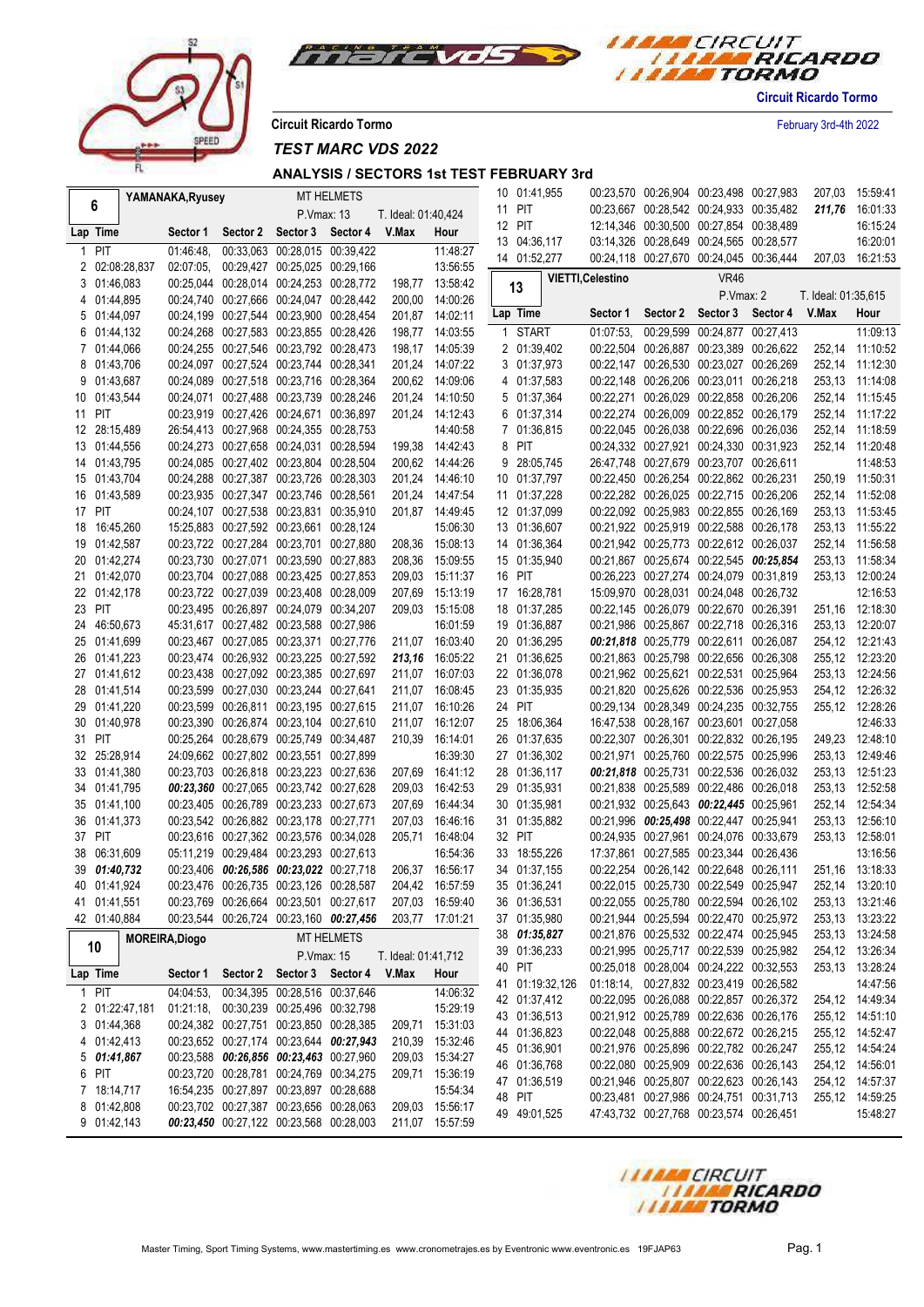



**Circuit Ricardo Tormo** February 3rd-4th 2022

*TEST MARC VDS 2022*

|              | 50 01:37,414                 |                |                                                                                    | 00:22,084 00:26,100 00:22,925 00:26,305 |                     | 255,12 15:50:04                    | 39 01:36,771                 |               |                                         | 00:22,145 00:25,767 00:22,826 00:26,033 |                                           |                     | 255,12 13:59:56                    |
|--------------|------------------------------|----------------|------------------------------------------------------------------------------------|-----------------------------------------|---------------------|------------------------------------|------------------------------|---------------|-----------------------------------------|-----------------------------------------|-------------------------------------------|---------------------|------------------------------------|
|              | 51 01:36,811                 |                | 00:21,981 00:25,901 00:22,839 00:26,090                                            |                                         | 257,14              | 15:51:41                           | 40 01:36,355                 |               | 00:21,894 00:25,678 00:22,708 00:26,075 |                                         |                                           |                     | 256,13 14:01:32                    |
|              | 52 01:36,954                 |                | 00:22,070 00:26,018 00:22,732 00:26,134                                            |                                         |                     | 256,13 15:53:18                    | 41 01:36,328                 |               | 00:21,951 00:25,711 00:22,658 00:26,008 |                                         |                                           |                     | 256,13 14:03:08                    |
|              | 53 01:36,829                 |                | 00:21,992 00:26,008 00:22,677 00:26,152                                            |                                         |                     | 257,14 15:54:55                    | 42 01:36,368                 |               | 00:21,974 00:25,620 00:22,637 00:26,137 |                                         |                                           |                     | 256,13 14:04:45                    |
|              | 54 01:36,686                 |                | 00:22,081 00:25,888 00:22,668 00:26,049                                            |                                         |                     | 258,17 15:56:31                    | 43 01:36,550                 |               | 00:22,009 00:25,736 00:22,701 00:26,104 |                                         |                                           |                     | 255,12 14:06:21                    |
|              | 55 01:36,745                 |                | 00:22,099 00:25,914 00:22,633 00:26,099                                            |                                         | 257,14              | 15:58:08                           | 44 01:36,535                 |               | 00:22,040 00:25,781 00:22,703 00:26,011 |                                         |                                           |                     | 255,12 14:07:58                    |
|              | 56 PIT                       |                | 00:24,279 00:28,639 00:24,661 00:31,658                                            |                                         |                     | 256,13 15:59:57                    | 45 PIT                       |               | 00:24,409 00:29,757 00:25,551 00:35,666 |                                         |                                           |                     | 256,13 14:09:53                    |
|              | 57 09:32,847                 |                | 08:14,405 00:27,524 00:23,136 00:27,782                                            |                                         |                     | 16:09:30                           | 46 35:05,427                 |               | 33:47,303 00:27,663 00:23,770 00:26,691 |                                         |                                           |                     | 14:44:59                           |
|              | 58 01:38,616                 |                | 00:22,189 00:26,755 00:23,205 00:26,467                                            |                                         |                     | 253,13 16:11:09                    | 47 01:38,098                 |               | 00:22,310 00:26,496 00:23,051 00:26,241 |                                         |                                           |                     | 252,14 14:46:37                    |
|              |                              |                |                                                                                    |                                         |                     |                                    |                              |               |                                         |                                         |                                           |                     |                                    |
|              | 59 01:36,783                 |                | 00:22,038 00:25,928 00:22,550 00:26,267                                            |                                         | 257,14              | 16:12:45                           | 48 01:36,825                 |               | 00:22,105 00:25,874 00:22,730 00:26,116 |                                         |                                           |                     | 255,12 14:48:13                    |
|              | 60 01:36,549                 |                | 00:22,024 00:25,823 00:22,633 00:26,069                                            |                                         | 256,13              | 16:14:22                           | 49 01:36,525                 |               | 00:22,093 00:25,641 00:22,739 00:26,052 |                                         |                                           |                     | 256,13 14:49:50                    |
|              | 61 PIT                       |                | 00:22,029 00:29,778 00:24,925 00:33,884                                            |                                         | 257,14              | 16:16:13                           | 50 PIT                       |               | 00:24,000 00:28,658 00:24,538 00:33,454 |                                         |                                           |                     | 256,13 14:51:41                    |
|              | 62 PIT                       |                | 14:46,147 00:52,350 00:26,063 00:33,451                                            |                                         |                     | 16:32:51                           | 51 18:00,473                 |               | 16:42,573 00:27,579 00:23,665 00:26,656 |                                         |                                           |                     | 15:09:41                           |
|              | 63 PIT                       |                | 01:04.391 00:50.992 00:26.825 00:32.664                                            |                                         |                     | 16:35:45                           | 52 01:37,642                 |               | 00:22,364 00:26,220 00:22,884 00:26,174 |                                         |                                           |                     | 253,13 15:11:19                    |
|              | 64 PIT                       |                | 21:16,261 00:44,135 00:26,361 00:32,472                                            |                                         |                     | 16:58:45                           | 53 01:37,153                 |               | 00:22,146 00:26,098 00:22,796 00:26,113 |                                         |                                           |                     | 256,13 15:12:56                    |
|              | 65 PIT                       |                | 00:49,824 00:47,974 00:27,024 00:34,119                                            |                                         |                     | 17:01:24                           | 54 01:36,721                 |               | 00:22,058 00:25,825 00:22,787 00:26,051 |                                         |                                           |                     | 256,13 15:14:33                    |
|              |                              | ARBOLINO, Tony |                                                                                    | <b>MARC VDS</b>                         |                     |                                    | 55 01:36,433                 |               | 00:21,979 00:25,755 00:22,775 00:25,924 |                                         |                                           |                     | 256,13 15:16:09                    |
|              | 14                           |                |                                                                                    | P.Vmax: 1                               | T. Ideal: 01:36,038 |                                    | 56 PIT                       |               | 00:23,961 00:28,530 00:24,428 00:33,666 |                                         |                                           |                     | 256,13 15:18:00                    |
|              | Lap Time                     | Sector 1       | Sector 2                                                                           | Sector 3 Sector 4                       | V.Max               | Hour                               | 57 11:04,454                 |               | 09:47,341 00:27,224 00:23,368 00:26,521 |                                         |                                           |                     | 15:29:04                           |
|              |                              |                |                                                                                    |                                         |                     |                                    | 58 01:37,701                 |               | 00:22,537 00:26,141 00:22,880 00:26,143 |                                         |                                           |                     | 254,12 15:30:42                    |
| $\mathbf{1}$ | <b>START</b>                 |                | 16:04,939 00:29,990 00:25,209 00:36,531                                            |                                         |                     | 10:17:34                           | 59 01:37,106                 |               | 00:22,193 00:25,867 00:22,902 00:26,144 |                                         |                                           |                     | 257,14 15:32:19                    |
|              | 2 15:02,495                  |                | 13:41,013 00:29,419 00:24,561 00:27,502                                            |                                         |                     | 10:32:37                           | 60 01:36,905                 |               | 00:22,132 00:25,924 00:22,851 00:25,998 |                                         |                                           |                     | 257,14 15:33:56                    |
|              | 3 01:41,244                  |                | 00:23,329 00:27,451 00:23,668 00:26,796                                            |                                         |                     | 243,61 10:34:18                    | 61 PIT                       |               | 00:23,904 00:29,268 00:24,643 00:34,121 |                                         |                                           |                     | 255,12 15:35:48                    |
|              | 4 01:40,272                  |                | 00:23,345 00:26,977 00:23,419 00:26,531                                            |                                         |                     | 253,13 10:35:58                    | 62 35:59,681                 |               | 34:35.718 00:29.512 00:26.892 00:27.559 |                                         |                                           |                     | 16:11:47                           |
|              | 5 01:38,702                  |                | 00:22,755 00:26,390 00:23,103 00:26,454                                            |                                         |                     | 252,14 10:37:37                    | 63 01:38,094                 |               | 00:22,331 00:26,658 00:22,895 00:26,210 |                                         |                                           |                     | 253,13 16:13:26                    |
|              | 6 01:46,761                  |                | 00:22,853 00:26,972 00:24,122 00:32,814                                            |                                         |                     | 254,12 10:39:24                    | 64 01:37,096                 |               | 00:22,102 00:25,988 00:22,830 00:26,176 |                                         |                                           |                     | 257,14 16:15:03                    |
|              | 7 38:47,942                  |                | 37:28.284 00:28.496 00:24.350 00:26.812                                            |                                         |                     | 11:18:12                           | 65 01:36,824                 |               | 00:22,123 00:25,836 00:22,796 00:26,069 |                                         |                                           |                     | 258,17 16:16:39                    |
|              | 8 01:39.618                  |                | 00:22,947 00:26,870 00:23,237 00:26,564                                            |                                         |                     | 251,16 11:19:51                    | 66 01:36,665                 |               | 00:22,073 00:25,863 00:22,723 00:26,006 |                                         |                                           |                     | 259,20 16:18:16                    |
|              | 9 01:38,083                  |                | 00:22,505 00:26,242 00:22,961 00:26,375                                            |                                         |                     | 252,14 11:21:29                    |                              |               |                                         |                                         |                                           |                     |                                    |
|              | 10 01:37,655                 |                | 00:22,387 00:26,139 00:22,887 00:26,242                                            |                                         |                     | 251,16 11:23:07                    | 67 01:36,737<br>68 PIT       |               | 00:22,070 00:25,889 00:22,768 00:26,010 |                                         |                                           |                     | 257,14 16:19:53<br>257,14 16:21:43 |
|              |                              |                |                                                                                    |                                         |                     |                                    |                              |               | 00:23,943 00:28,139 00:24,325 00:33,583 |                                         |                                           |                     |                                    |
|              |                              |                |                                                                                    |                                         |                     |                                    |                              |               |                                         |                                         |                                           |                     |                                    |
|              | 11 01:37,493                 |                |                                                                                    | 00:22,278 00:26,073 00:22,845 00:26,297 |                     | 252,14 11:24:44                    | 69 18:27,803                 |               | 17:09,232 00:27,954 00:23,791 00:26,826 |                                         |                                           |                     | 16:40:11                           |
|              | 12 01:37,415                 |                | 00:22,447 00:25,864 00:22,795 00:26,309                                            |                                         |                     | 253,13 11:26:22                    | 70 01:39,279                 |               | 00:22,623 00:26,892 00:23,211 00:26,553 |                                         |                                           |                     | 252,14 16:41:50                    |
|              | 13 01:37,341                 |                | 00:22,392 00:25,979 00:22,828 00:26,142                                            |                                         |                     | 252,14 11:27:59                    | 71 01:37,385                 |               | 00:22,280 00:26,113 00:22,849 00:26,143 |                                         |                                           |                     | 254,12 16:43:27                    |
|              | 14 01:36,840                 |                | 00:22,132 00:25,929 00:22,764 00:26,015                                            |                                         |                     | 253,13 11:29:36                    | 72 01:36,895                 |               | 00:22,004 00:26,000 00:22,872 00:26,019 |                                         |                                           |                     | 256,13 16:45:04                    |
|              | 15 01:37,115                 |                | 00:22,094 00:25,969 00:22,840 00:26,212                                            |                                         |                     | 253,13 11:31:13                    | 73 01:37,623                 |               | 00:22,105 00:26,073 00:23,159 00:26,286 |                                         |                                           |                     | 255,12 16:46:42                    |
|              | 16 01:37,354                 |                | 00:22,262 00:25,885 00:23,009 00:26,198                                            |                                         |                     | 253,13 11:32:51                    | 74 01:38,156                 |               | 00:22,271 00:26,023 00:23,628 00:26,234 |                                         |                                           |                     | 253,13 16:48:20                    |
|              | 17 01:37,017                 |                | 00:22,133 00:25,952 00:22,822 00:26,110                                            |                                         |                     | 253,13 11:34:28                    | 75 01:37,416                 |               | 00:22,313 00:25,986 00:22,953 00:26,164 |                                         |                                           |                     | 251,16 16:49:57                    |
|              | 18 01:36,846                 |                | 00:22,043 00:25,852 00:22,765 00:26,186                                            |                                         |                     | 253,13 11:36:04                    | 76 01:37,405                 |               | 00:22,204 00:26,095 00:22,961 00:26,145 |                                         |                                           |                     | 250,19 16:51:35                    |
|              | 19 01:38,594                 |                | 00:22,242 00:26,281 00:23,372 00:26,699                                            |                                         |                     | 255,12 11:37:43                    | 77 PIT                       |               | 00:22,133 00:28,043 00:24,579 00:33,427 |                                         |                                           |                     | 250,19 16:53:23                    |
|              | 20 01:37,103                 |                | 00:22,083 00:26,015 00:22,896 00:26,109                                            |                                         |                     | 253,13 11:39:20                    |                              |               |                                         |                                         |                                           |                     |                                    |
|              | 21 01:37,238                 |                | 00:22,124 00:25,917 00:22,989 00:26,208                                            |                                         |                     | 254,12 11:40:57                    | 16                           | MIGNO, Andrea |                                         | <b>SNIPER</b>                           |                                           |                     |                                    |
|              | 22 PIT                       |                | 00:23,576 00:27,681 00:24,081 00:34,677                                            |                                         |                     | 252,14 11:42:47                    |                              |               |                                         | P.Vmax: 23                              |                                           | T. Ideal: 01:40,018 |                                    |
|              | 23 01:01:04.672              |                | 59:47,217 00:27,327 00:23,519 00:26,609                                            |                                         |                     | 12:43:52                           | Lap Time                     |               |                                         |                                         | Sector 1 Sector 2 Sector 3 Sector 4 V.Max |                     | Hour                               |
|              | 24 01:37,623                 |                | 00:22,321 00:26,220 00:22,853 00:26,229                                            |                                         |                     | 253,13 12:45:30                    | 1 START                      |               |                                         |                                         |                                           |                     | 10:30:50                           |
|              | 25 01:37,244                 |                | 00:22,148 00:25,969 00:22,821 00:26,306                                            |                                         |                     | 254,12 12:47:07                    | 2 01:44,094                  |               |                                         |                                         |                                           |                     | 10:32:35                           |
|              | 26 01:37,066                 |                | 00:22,237 00:25,852 00:22,806 00:26,171                                            |                                         |                     | 253,13 12:48:44                    | 3 58:02,459                  |               | 01:29:19, 00:27,914 00:23,835 00:28,200 |                                         |                                           |                     | 11:30:37                           |
|              | 27 01:36,672                 |                | 00:22,076 00:25,793 00:22,674 00:26,129                                            |                                         |                     | 253,13 12:50:21                    | 4 01:41,577                  |               |                                         |                                         | 00:23,786 00:26,875 00:23,245 00:27,671   |                     | 203,77 11:32:19                    |
|              | 28 01:36,521                 |                | 00:22,170 00:25,700 00:22,617 00:26,034                                            |                                         |                     | 254,12 12:51:57                    | 5 01:41,162                  |               |                                         |                                         | 00:23,454 00:26,710 00:23,235 00:27,763   |                     | 204,42 11:34:00                    |
|              | 29 01:36,441                 |                | 00:21,930 00:25,784 00:22,749 00:25,978                                            |                                         |                     | 256,13 12:53:34                    | 6 01:41,083                  |               | 00:23,445 00:26,690 00:23,243 00:27,705 |                                         |                                           |                     | 204,42 11:35:41                    |
|              | 30 01:36,968                 |                | 00:22,162 00:25,853 00:22,772 00:26,181                                            |                                         |                     | 254,12 12:55:11                    | 7 PIT                        |               | 00:24,557 00:31,754 00:24,725 00:32,976 |                                         |                                           |                     | 204,42 11:37:35                    |
|              | 31 01:36,602                 |                | 00:22,038 00:25,671 00:22,725 00:26,168                                            |                                         |                     | 255,12 12:56:47                    | 8 14:00,081                  |               | 12:41,053 00:27,517 00:23,608 00:27,903 |                                         |                                           |                     | 11:51:35                           |
|              | 32 PIT                       |                | 00:23,266 00:26,993 00:23,581 00:32,975                                            |                                         |                     | 252,14 12:58:34                    | 9 01:41,603                  |               | 00:23,755 00:26,847 00:23,222 00:27,779 |                                         |                                           |                     | 201,87 11:53:16                    |
|              | 33 51:41,186                 |                | 50:23,332 00:27,823 00:23,561 00:26,470                                            |                                         |                     | 13:50:15                           | 10 01:40,994                 |               |                                         |                                         | 00:23,539 00:26,611 00:23,143 00:27,701   |                     | 201,87 11:54:57                    |
|              | 34 01:37,023                 |                | 00:22,109 00:26,060 00:22,844 00:26,010                                            |                                         |                     | 254,12 13:51:52                    |                              |               | 00:23,515 00:26,543 00:23,146 00:27,731 |                                         |                                           |                     | 203,77 11:56:38                    |
|              | 35 01:37,343                 |                | 00:22,203 00:25,997 00:22,905 00:26,238                                            |                                         |                     | 253,13 13:53:30                    | 11 01:40,935                 |               | 00:23,448 00:26,491 00:23,142 00:27,649 |                                         |                                           |                     |                                    |
|              | 36 01:36,688                 |                | 00:22,011 00:25,792 00:22,694 00:26,191                                            |                                         |                     | 255,12 13:55:06                    | 12 01:40,730<br>13 PIT       |               | 00:24,339 00:28,028 00:24,338 00:33,131 |                                         |                                           |                     | 202,50 11:58:19<br>201,24 12:00:09 |
|              |                              |                |                                                                                    |                                         |                     |                                    |                              |               |                                         |                                         |                                           |                     |                                    |
|              | 37 01:36,327<br>38 01:36,296 |                | 00:22,003 00:25,638 00:22,728 00:25,958<br>00:21,877 00:25,641 00:22,680 00:26,098 |                                         |                     | 256,13 13:56:43<br>256,13 13:58:19 | 14 20:43,462<br>15 01:41,331 |               | 19:23,668 00:27,954 00:23,748 00:28,092 |                                         | 00:23,653 00:26,687 00:23,215 00:27,776   |                     | 12:20:52<br>203,77 12:22:34        |

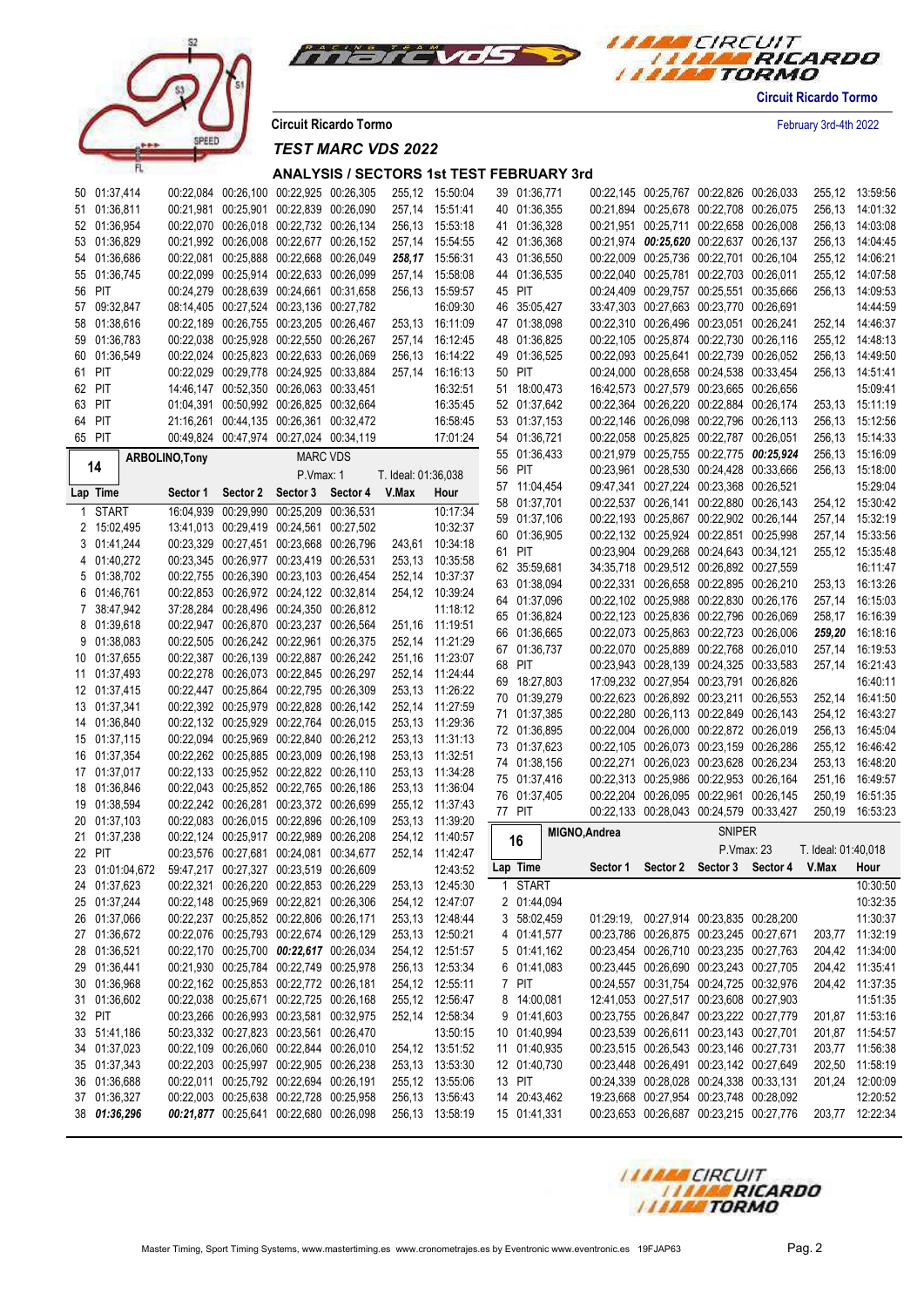



**Circuit Ricardo Tormo** February 3rd-4th 2022

*TEST MARC VDS 2022*

| 16 01:41,477    |                         | 00:23,588 00:26,875 00:23,228 00:27,786 |                                                         |                     | 203,77 12:24:15 | 18 01:36,822    |                 | 00:22,092 00:25,714 00:22,895 00:26,121 |               |                                           |                     | 249,23 13:15:41 |
|-----------------|-------------------------|-----------------------------------------|---------------------------------------------------------|---------------------|-----------------|-----------------|-----------------|-----------------------------------------|---------------|-------------------------------------------|---------------------|-----------------|
| 17 01:41,353    |                         | 00:23,552 00:26,689 00:23,255 00:27,857 |                                                         |                     | 204,42 12:25:57 | 19 01:36,878    |                 | 00:22,162 00:25,693 00:23,004 00:26,019 |               |                                           |                     | 251,16 13:17:17 |
| 18 01:40,895    |                         | 00:23,384 00:26,606 00:23,168 00:27,737 |                                                         |                     | 207,03 12:27:38 | 20 01:36,717    |                 | 00:22,022 00:25,654 00:22,939 00:26,102 |               |                                           |                     | 250,19 13:18:54 |
| 19 PIT          |                         | 00:25,117 00:34,951 00:24,352 00:33,015 |                                                         |                     | 203,77 12:29:35 | 21 01:36,854    |                 | 00:22,089 00:25,694 00:23,017 00:26,054 |               |                                           |                     | 250,19 13:20:31 |
| 20 08:50,701    |                         | 07:31,678 00:27,585 00:23,453 00:27,985 |                                                         |                     | 12:38:26        | 22 PIT          |                 | 00:24,496 00:31,055 00:24,851 00:34,413 |               |                                           |                     | 249,23 13:22:26 |
| 21 01:40,856    |                         | 00:23,610 00:26,564 00:22,983 00:27,699 |                                                         |                     | 203.13 12:40:06 | 23 01:16:46,551 |                 | 01:15:27, 00:27,694 00:24,074 00:26,945 |               |                                           |                     | 14:39:12        |
| 22 01:40,656    |                         | 00:23,429 00:26,484 00:22,984 00:27,759 |                                                         |                     | 203,77 12:41:47 | 24 01:38,653    |                 | 00:22,510 00:26,371 00:23,378 00:26,394 |               |                                           |                     | 247,33 14:40:51 |
| 23 01:40,551    |                         | 00:23,402 00:26,409 00:23,081 00:27,659 |                                                         |                     | 203,13 12:43:28 | 25 01:37,441    |                 | 00:22,076 00:25,972 00:23,206 00:26,187 |               |                                           |                     | 250,19 14:42:28 |
| 24 01:40,580    |                         | 00:23,421 00:26,360 00:23,025 00:27,774 |                                                         |                     | 202,50 12:45:08 | 26 01:37,141    |                 | 00:22,215 00:25,965 00:22,946 00:26,015 |               |                                           |                     | 251,16 14:44:06 |
| 25 PIT          |                         | 00:25,317 00:28,880 00:24,584 00:33,695 |                                                         |                     | 196,96 12:47:01 | 27 01:36,890    |                 | 00:21,907 00:25,837 00:23,029 00:26,117 |               |                                           |                     | 253,13 14:45:42 |
| 26 22:26,306    |                         | 21:07,066 00:27,565 00:23,567 00:28,108 |                                                         |                     | 13:09:27        | 28 01:36,799    |                 | 00:21,994 00:25,794 00:22,908 00:26,103 |               |                                           |                     | 251,16 14:47:19 |
| 27 01:41,418    |                         | 00:23,621 00:26,725 00:23,159 00:27,913 |                                                         |                     | 201,87 13:11:08 | 29 01:36,758    |                 | 00:22,096 00:25,822 00:22,860 00:25,980 |               |                                           |                     | 252,14 14:48:56 |
| 28 01:40,912    |                         | 00:23,517 00:26,469 00:23,221 00:27,705 |                                                         |                     | 201,87 13:12:49 | 30 01:36,590    |                 |                                         |               | 00:22,025 00:25,741 00:22,900 00:25,924   |                     | 252,14 14:50:33 |
| 29 01:41,088    |                         | 00:23,471 00:26,486 00:23,286 00:27,845 |                                                         |                     | 202,50 13:14:30 | 31 PIT          |                 | 00:22,209 00:26,902 00:23,385 00:31,569 |               |                                           |                     | 252,14 14:52:17 |
| 30 PIT          |                         | 00:24,351 00:29,118 00:24,802 00:33,969 |                                                         |                     | 201,24 13:16:23 | 32 16:19,592    |                 | 15:01,977 00:27,564 00:23,527 00:26,524 |               |                                           |                     | 15:08:36        |
| 31 16:56,312    |                         | 15:36,937 00:27,624 00:23,718 00:28,033 |                                                         |                     | 13:33:19        | 33 01:37,703    |                 | 00:22,267 00:26,102 00:23,049 00:26,285 |               |                                           |                     | 250,19 15:10:14 |
| 32 01:41,638    |                         | 00:23,615 00:26,707 00:23,473 00:27,843 |                                                         |                     | 201,87 13:35:01 | 34 01:36,661    |                 | 00:22,120 00:25,759 00:22,760 00:26,022 |               |                                           |                     | 250,19 15:11:51 |
| 33 01:41,187    |                         | 00:23,604 00:26,597 00:23,175 00:27,811 |                                                         |                     | 201,87 13:36:42 | 35 01:38,201    |                 | 00:22,897 00:26,090 00:22,936 00:26,278 |               |                                           |                     | 251,16 15:13:29 |
| 34 01:40,857    |                         | 00:23,436 00:26,527 00:23,159 00:27,735 |                                                         |                     | 203,13 13:38:23 | 36 PIT          |                 | 00:22,018 00:25,974 00:23,862 00:32,820 |               |                                           |                     | 251,16 15:15:13 |
| 35 01:40,895    |                         | 00:23,522 00:26,504 00:23,183 00:27,686 |                                                         |                     | 201,87 13:40:04 | 37 08:34,444    |                 | 07:15,440 00:27,992 00:24,185 00:26,827 |               |                                           |                     | 15:23:48        |
| 36 PIT          |                         | 00:26,146 00:28,934 00:25,135 00:33,840 |                                                         |                     | 200,00 13:41:58 | 38 01:37,548    |                 | 00:22,331 00:26,014 00:22,982 00:26,221 |               |                                           |                     | 249,23 15:25:25 |
| 37 08:49,066    |                         | 07:29,751 00:27,671 00:23,607 00:28,037 |                                                         |                     | 13:50:47        | 39 01:36,309    |                 | 00:22,004 00:25,672 00:22,707 00:25,926 |               |                                           |                     | 252,14 15:27:02 |
| 38 01:42,200    |                         | 00:24,501 00:26,937 00:23,053 00:27,709 |                                                         |                     | 204,42 13:52:29 | 40 01:38,713    |                 | 00:23,029 00:26,200 00:23,088 00:26,396 |               |                                           |                     | 253,13 15:28:41 |
| 39 01:40,418    |                         | 00:23,373 00:26,395 00:22,986 00:27,664 |                                                         |                     | 205,06 13:54:09 | 41 PIT          |                 | 00:22,449 00:25,974 00:22,840 00:32,663 |               |                                           |                     | 252,14 15:30:24 |
| 40 01:40,018    |                         | 00:23,196 00:26,332 00:22,933 00:27,557 |                                                         |                     | 207,69 13:55:49 | 42 13:19,479    |                 | 12:01,605 00:27,411 00:23,731 00:26,732 |               |                                           |                     | 15:43:44        |
| 41 01:03:40,737 |                         | 01:02:19, 00:27,661 00:23,937 00:29,221 |                                                         |                     | 207,69 14:59:30 | 43 01:37,356    |                 | 00:22,148 00:26,136 00:23,025 00:26,047 |               |                                           |                     | 250,19 15:45:21 |
| 42 01:41,501    |                         | 00:23,608 00:26,903 00:23,203 00:27,787 |                                                         |                     | 208,36 15:01:12 | 44 01:36,685    |                 | 00:22,104 00:25,766 00:22,822 00:25,993 |               |                                           |                     | 253,13 15:46:58 |
| 43 01:40,567    |                         | 00:23,412 00:26,518 00:23,032 00:27,605 |                                                         |                     | 208,36 15:02:52 | 45 01:36,624    |                 | 00:22,005 00:25,753 00:22,828 00:26,038 |               |                                           |                     | 253,13 15:48:35 |
| 44 01:40,589    |                         | 00:23,433 00:26,487 00:23,074 00:27,595 |                                                         |                     | 207,69 15:04:33 | 46 PIT          |                 | 00:22,027 00:27,516 00:23,818 00:32,023 |               |                                           |                     | 253,13 15:50:20 |
|                 |                         |                                         |                                                         |                     |                 |                 |                 |                                         |               |                                           |                     |                 |
|                 |                         |                                         |                                                         |                     |                 |                 |                 |                                         |               |                                           |                     |                 |
| 45 01:40,654    |                         | 00:23,394 00:26,428 00:23,127 00:27,705 |                                                         |                     | 209,03 15:06:13 | 47 15:28,343    |                 | 14:09,430 00:27,037 00:23,364 00:28,512 |               |                                           |                     | 16:05:48        |
| 46 PIT          |                         | 00:25,673 00:29,335 00:25,306 00:35,140 |                                                         |                     | 205,06 15:08:09 | 48 01:38,755    |                 |                                         |               | 00:22,247 00:26,168 00:23,335 00:27,005   |                     | 253,13 16:07:27 |
| 47 14:32,314    |                         | 13:12,920 00:27,711 00:23,555 00:28,128 |                                                         |                     | 15:22:41        | 20              | FELLON, Lorenzo |                                         | <b>SIC 58</b> |                                           |                     |                 |
| 48 01:43,014    |                         | 00:24,302 00:26,826 00:23,769 00:28,117 |                                                         |                     | 204,42 15:24:24 |                 |                 |                                         | P.Vmax: 13    |                                           | T. Ideal: 01:40,082 |                 |
| 49 PIT          |                         | 00:23,480 00:26,560 00:23,646 00:32,823 |                                                         |                     | 207,03 15:26:11 | Lap Time        |                 |                                         |               | Sector 1 Sector 2 Sector 3 Sector 4 V.Max |                     | Hour            |
| 50 25:20,069    |                         | 24:00,291 00:27,970 00:23,659 00:28,149 |                                                         |                     | 15:51:31        | 1 START         |                 | 46:13,310 00:28,570 00:24,131 00:28,053 |               |                                           |                     | 10:47:32        |
| 51 01:42,493    |                         | 00:23,707 00:27,134 00:23,531 00:28,121 |                                                         |                     | 205,71 15:53:13 | 2 01:42,202     |                 |                                         |               | 00:23,686 00:27,091 00:23,556 00:27,869   | 209,03              | 10:49:14        |
| 52 PIT          |                         | 00:27,809 00:38,344 00:24,991 00:34,074 |                                                         |                     | 205,06 15:55:18 | 3 01:42,100     |                 | 00:23,607 00:27,013 00:23,575 00:27,905 |               |                                           | 208,36              | 10:50:56        |
| 18              | <b>GONZALEZ, Manuel</b> |                                         | YAMAHA MASTERCAMP                                       |                     |                 | 4 01:41,835     |                 | 00:23,561 00:26,968 00:23,492 00:27,814 |               |                                           | 208,36              | 10:52:38        |
|                 |                         | P.Vmax: 7                               |                                                         | T. Ideal: 01:36,192 |                 | 5 PIT           |                 | 00:25,983 00:28,318 00:24,205 00:34,978 |               |                                           | 211,07              | 10:54:31        |
| Lap Time        | Sector 1                |                                         | Sector 2 Sector 3 Sector 4 V.Max                        |                     | Hour            | 6 13:34,793     |                 | 12:15,387 00:27,780 00:23,738 00:27,888 |               |                                           |                     | 11:08:06        |
| 1 PIT           | 01:07:40,               | 00:29,940 00:25,096 00:33,522           |                                                         |                     | 11:09:07        | 7 01:42,207     |                 |                                         |               | 00:23,668 00:27,205 00:23,464 00:27,870   |                     | 206,37 11:09:48 |
| 2 12:52,738     |                         | 11:32,682 00:28,460 00:24,427 00:27,169 |                                                         |                     | 11:22:00        | 8 01:42,732     |                 | 00:23,620 00:26,971 00:24,245 00:27,896 |               |                                           |                     | 207.03 11:11:31 |
| 3 01:41,759     |                         |                                         | 00:23,136 00:27,028 00:24,516 00:27,079 248,28 11:23:41 |                     |                 | 9 01:41,772     |                 | 00:23,559 00:26,833 00:23,403 00:27,977 |               |                                           |                     | 207,69 11:13:13 |
| 4 01:41,774     |                         | 00:23,104 00:27,136 00:24,226 00:27,308 |                                                         |                     | 249,23 11:25:23 | 10 01:42,159    |                 | 00:23,529 00:27,104 00:23,551 00:27,975 |               |                                           |                     | 207,69 11:14:55 |
| 5 01:39,397     |                         | 00:22,643 00:26,550 00:23,519 00:26,685 |                                                         |                     | 250,19 11:27:03 | 11 PIT          |                 | 00:23,622 00:28,744 00:30,101 00:35,229 |               |                                           |                     | 207,03 11:16:53 |
| 6 PIT           |                         | 00:22,470 00:26,456 00:23,451 00:32,703 |                                                         |                     | 250,19 11:28:48 | 12 14:03,311    |                 | 12:40,861 00:28,389 00:24,513 00:29,548 |               |                                           |                     | 11:30:56        |
| 7 36:43,903     |                         | 35:25.405 00:28.076 00:23.697 00:26.725 |                                                         |                     | 12:05:32        | 13 01:43,894    |                 | 00:24,473 00:27,226 00:24,390 00:27,805 |               |                                           |                     | 204,42 11:32:40 |
| 8 01:38,512     |                         | 00:22,401 00:26,500 00:23,244 00:26,367 |                                                         |                     | 249,23 12:07:10 | 14 01:41,173    |                 | 00:23,465 00:26,748 00:23,259 00:27,701 |               |                                           |                     | 207,69 11:34:21 |
| 9 01:37,602     |                         | 00:22,197 00:26,093 00:23,162 00:26,150 |                                                         |                     | 251,16 12:08:48 | 15 01:41,287    |                 | 00:23,501 00:26,615 00:23,468 00:27,703 |               |                                           |                     | 207,03 11:36:02 |
| 10 PIT          |                         | 00:22,383 00:26,120 00:23,159 00:32,564 |                                                         |                     | 250,19 12:10:32 | 16 01:41,370    |                 | 00:23,445 00:26,755 00:23,431 00:27,739 |               |                                           |                     | 207.03 11:37:44 |
| 11 53:47,036    |                         | 52:28,585 00:28,169 00:23,681 00:26,601 |                                                         |                     | 13:04:19        | 17 PIT          |                 | 00:26,925 00:28,093 00:24,568 00:33,840 |               |                                           |                     | 207,69 11:39:37 |
| 12 01:37,995    |                         | 00:22,453 00:26,192 00:23,113 00:26,237 |                                                         |                     | 247,33 13:05:57 | 18 17:45,436    |                 | 16:26,479 00:27,724 00:23,584 00:27,649 |               |                                           |                     | 11:57:22        |
| 13 01:37,423    |                         | 00:22,177 00:25,989 00:23,126 00:26,131 |                                                         |                     | 249,23 13:07:34 | 19 01:41,250    |                 | 00:23,400 00:26,679 00:23,386 00:27,785 |               |                                           |                     | 207,69 11:59:04 |
| 14 01:37,493    |                         | 00:22,162 00:26,028 00:23,178 00:26,125 |                                                         |                     | 250,19 13:09:12 | 20 01:40,815    |                 | 00:23,422 00:26,523 00:23,258 00:27,612 |               |                                           |                     | 207,03 12:00:45 |
| 15 01:36,952    |                         | 00:22.063 00:25.778 00:23.017 00:26.094 |                                                         |                     | 249,23 13:10:49 | 21 PIT          |                 | 00:23,499 00:26,682 00:23,682 00:34,009 |               |                                           |                     | 206,37 12:02:32 |
| 16 01:37,903    |                         | 00:22,099 00:25,752 00:23,213 00:26,839 |                                                         |                     | 249,23 13:12:27 | 22 46:59,079    |                 | 45:40,507 00:27,326 00:23,510 00:27,736 |               |                                           |                     | 12:49:31        |
| 17 01:36,899    |                         | 00:22,204 00:25,702 00:22,919 00:26,074 |                                                         |                     | 249,23 13:14:04 | 23 01:40,842    |                 | 00:23,368 00:26,582 00:23,219 00:27,673 |               |                                           |                     | 207,03 12:51:12 |

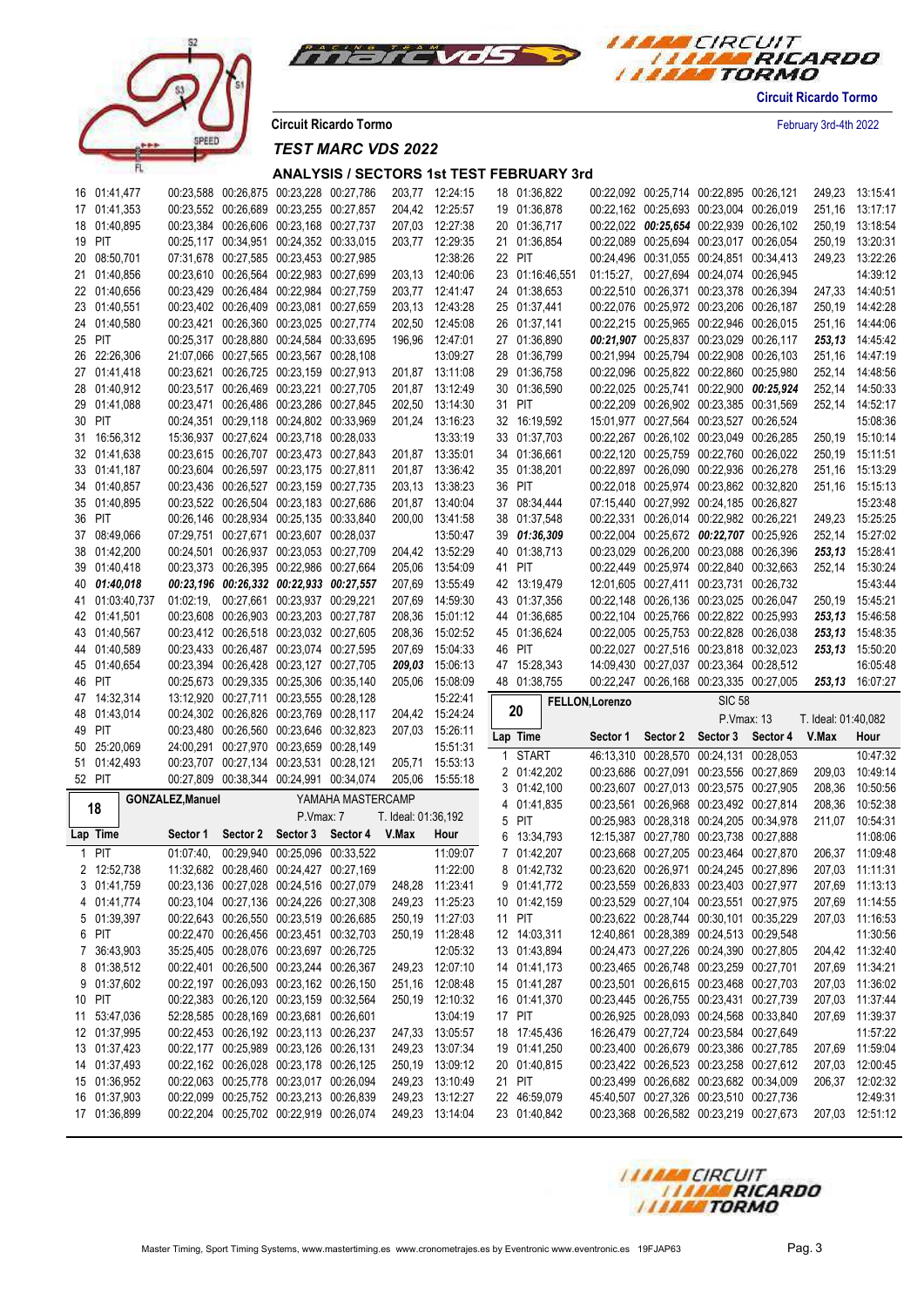



**Circuit Ricardo Tormo** February 3rd-4th 2022

# *TEST MARC VDS 2022*

| 24 01:41,025                 |            | 00:23,458 00:26,562 00:23,285 00:27,720                                            |                     | 207,03 12:52:53                    | 18 01:37,003                 |  | 00:22,069 00:26,016 00:22,610 00:26,308                                            |                 | 253,13 11:53:30                    |
|------------------------------|------------|------------------------------------------------------------------------------------|---------------------|------------------------------------|------------------------------|--|------------------------------------------------------------------------------------|-----------------|------------------------------------|
| 25 01:49,313                 | 00:23,489. | 00:57.947 00:27.877                                                                |                     | 206,37 12:54:43                    | 19 01:36,275                 |  | 00:21,943 00:25,616 00:22,533 00:26,183                                            |                 | 250,19 11:55:06                    |
| 26 01:41,138                 |            | 00:23,589 00:26,625 00:23,299 00:27,625                                            |                     | 207,69 12:56:24                    | 20 01:36,263                 |  | 00:21,809 00:25,625 00:22,651 00:26,178                                            |                 | 251,16 11:56:42                    |
| 27 PIT                       |            | 00:26.639 00:28.716 00:24.649 00:34.379                                            |                     | 207,03 12:58:18                    | 21 PIT                       |  | 00:22,128 00:26,809 00:23,754 00:33,379                                            |                 | 250,19 11:58:29                    |
| 28 14:54,707                 |            | 13:36,262 00:27,166 00:23,486 00:27,793                                            |                     | 13:13:13                           | 22 19:32,838                 |  | 18:12,653 00:29,615 00:23,848 00:26,722                                            |                 | 12:18:01                           |
| 29 01:41,124                 |            | 00:23,413 00:26,596 00:23,347 00:27,768                                            |                     | 207,03 13:14:54                    | 23 01:37,362                 |  | 00:22,169 00:26,130 00:22,812 00:26,251                                            |                 | 250,19 12:19:39                    |
| 30 01:41,010                 |            | 00:23,426 00:26,573 00:23,339 00:27,672                                            |                     | 206,37 13:16:35                    | 24 01:36,233                 |  | 00:21,857 00:25,691 00:22,597 00:26,088                                            |                 | 250,19 12:21:15                    |
| 31 01:48,828                 |            | 00:25,944 00:29,665 00:25,435 00:27,784                                            |                     | 206,37 13:18:24                    | 25 01:36,205                 |  | 00:21,882 00:25,624 00:22,577 00:26,122                                            |                 | 253,13 12:22:51                    |
| 32 PIT                       |            | 00:23,483 00:29,017 00:25,563 00:35,442                                            |                     | 207,69 13:20:17                    | 26 01:36,113                 |  | 00:21,823 00:25,635 00:22,527 00:26,128                                            |                 | 251,16 12:24:27                    |
|                              |            |                                                                                    |                     | 13:35:33                           | 27 01:35,926                 |  |                                                                                    |                 |                                    |
| 33 15:15,373                 |            | 13:57,069 00:27,267 00:23,382 00:27,655                                            |                     |                                    |                              |  | 00:21,839 00:25,495 00:22,577 00:26,015                                            |                 | 253,13 12:26:03                    |
| 34 01:40,111                 |            | 00:23,218 00:26,409 00:23,030 00:27,454                                            |                     | 208,36 13:37:13                    | 28 01:37,894                 |  | 00:22,047 00:26,189 00:22,918 00:26,740                                            |                 | 253,13 12:27:41                    |
| 35 01:40,346                 |            | 00:23,276 00:26,411 00:23,147 00:27,512                                            |                     | 208,36 13:38:53                    | 29 01:37,042                 |  | 00:21,862 00:25,860 00:22,675 00:26,645                                            |                 | 252,14 12:29:18                    |
| 36 PIT                       |            | 00:28,768 00:34,355 00:31,119 00:34,666                                            |                     | 207,69 13:41:02                    | 30 01:36,507                 |  | 00:21,847 00:25,915 00:22,656 00:26,089                                            |                 | 252,14 12:30:55                    |
| 37 20:49,703                 |            | 19:29,931 00:27,906 00:23,776 00:28,090                                            |                     | 14:01:52                           | 31 01:36,147                 |  | 00:21,885 00:25,548 00:22,601 00:26,113                                            |                 | 254,12 12:32:31                    |
| 38 01:41,072                 |            | 00:23,406 00:26,616 00:23,238 00:27,812                                            |                     | 209,03 14:03:33                    | 32 01:35,820                 |  | 00:21,786 00:25,511 00:22,517 00:26,006                                            |                 | 254,12 12:34:07                    |
| 39 01:41,098                 |            | 00:23,396 00:26,593 00:23,282 00:27,827                                            |                     | 208,36 14:05:14                    | 33 PIT                       |  | 00:24,162 00:27,476 00:23,688 00:33,494                                            |                 | 253,13 12:35:55                    |
| 40 01:47,288                 |            | 00:23,447 00:28,133 00:27,514 00:28,194                                            |                     | 209,03 14:07:01                    | 34 43:04,250                 |  | 41:47,350 00:26,836 00:23,281 00:26,783                                            |                 | 13:19:00                           |
| 41 01:40,783                 |            | 00:23,456 00:26,480 00:23,144 00:27,703                                            | 209,71              | 14:08:42                           | 35 01:37,626                 |  | 00:22,203 00:26,166 00:22,835 00:26,422                                            |                 | 248,28 13:20:37                    |
| 42 PIT                       |            | 00:23,577 00:27,347 00:24,413 00:33,810                                            | 211,76              | 14:10:31                           | 36 01:36,436                 |  | 00:22,055 00:25,708 00:22,560 00:26,113                                            |                 | 250,19 13:22:14                    |
| 43 53:09,511                 |            | 51:43,631 00:27,453 00:30,175 00:28,252                                            |                     | 15:03:41                           | 37 01:36,332                 |  | 00:21,856 00:25,603 00:22,693 00:26,180                                            |                 | 251,16 13:23:50                    |
| 44 01:42,349                 |            | 00:23,813 00:27,247 00:23,466 00:27,823                                            |                     | 209,71 15:05:23                    | 38 01:36,576                 |  | 00:21,971 00:25,731 00:22,641 00:26,233                                            |                 | 251,16 13:25:27                    |
| 45 01:41,314                 |            | 00:23,378 00:26,751 00:23,320 00:27,865                                            | 209,71              | 15:07:04                           | 39 01:36,488                 |  | 00:21,990 00:25,660 00:22,644 00:26,194                                            |                 | 251,16 13:27:03                    |
| 46 PIT                       |            | 00:23,400 00:27,842 00:25,010 00:35,012                                            | 209,03              | 15:08:56                           | 40 01:36,589                 |  | 00:21,874 00:25,658 00:22,902 00:26,155                                            |                 | 250,19 13:28:40                    |
| 47 15:14,670                 |            | 13:55,573 00:27,730 00:23,526 00:27,841                                            |                     | 15:24:10                           | 41 01:36,332                 |  | 00:21,928 00:25,603 00:22,611 00:26,190                                            |                 | 251,16 13:30:16                    |
| 48 01:41,433                 |            | 00:23,405 00:26,825 00:23,378 00:27,825                                            |                     | 209,71 15:25:52                    | 42 01:36,228                 |  | 00:21,940 00:25,550 00:22,611 00:26,127                                            |                 | 251,16 13:31:52                    |
| 49 01:44,908                 |            | 00:24,116 00:27,195 00:24,973 00:28,624                                            |                     | 211,07 15:27:37                    | 43 PIT                       |  | 00:22,067 00:27,341 00:23,544 00:33,383                                            |                 | 250,19 13:33:39                    |
| 50 01:41,304                 |            | 00:23,496 00:26,783 00:23,278 00:27,747                                            |                     | 211,07 15:29:18                    | 44 20:18,340                 |  | 19:01,895 00:26,715 00:23,051 00:26,679                                            |                 | 13:53:57                           |
| 51 PIT                       |            | 00:25,959 00:28,601 00:23,612 00:33,924                                            |                     | 211,07 15:31:10                    | 45 01:36,890                 |  | 00:21,983 00:25,917 00:22,714 00:26,276                                            |                 | 250,19 13:55:34                    |
| 52 14:36,385                 |            | 13:16,708 00:27,896 00:24,072 00:27,709                                            |                     | 15:45:46                           | 46 01:37,134                 |  | 00:21,963 00:25,975 00:22,793 00:26,403                                            |                 | 252,14 13:57:11                    |
| 53 01:40,471                 |            | 00:23,236 00:26,572 00:23,127 00:27,536                                            |                     | 211,76 15:47:27                    | 47 01:36,661                 |  | 00:22,003 00:25,801 00:22,628 00:26,229                                            |                 | 253,13 13:58:48                    |
| 54 01:45,209                 |            | 00:23,372 00:26,838 00:27,158 00:27,841                                            |                     | 213,16 15:49:12                    | 48 01:37,152                 |  | 00:22,116 00:25,809 00:22,784 00:26,443                                            |                 | 252,14 14:00:25                    |
| 55 01:41,133                 |            | 00:23,366 00:26,710 00:23,296 00:27,761                                            |                     | 212,46 15:50:53                    | 49 01:36,633                 |  | 00:22,019 00:25,689 00:22,690 00:26,235                                            |                 | 250,19 14:02:01                    |
| 56 PIT                       |            | 00:30,128 00:28,038 00:25,290 00:37,034                                            |                     | 211,07 15:52:54                    | 50 PIT                       |  | 00:22,011 00:26,528 00:23,558 00:33,266                                            |                 | 252,14 14:03:47                    |
| 57 10:30,322                 |            | 09:10,992 00:27,508 00:24,002 00:27,820                                            |                     | 16:03:24                           | 51 01:00:30,964              |  | 59:12,807 00:28,007 00:23,477 00:26,673                                            |                 | 15:04:18                           |
| 58 01:40,867                 |            | 00:23,189 00:26,751 00:23,252 00:27,675                                            |                     | 213,16 16:05:05                    | 52 01:37,421                 |  | 00:22,198 00:26,171 00:22,838 00:26,214                                            |                 | 251,16 15:05:55                    |
| 59 01:41,012                 |            | 00:23,291 00:26,753 00:23,228 00:27,740                                            |                     | 213,16 16:06:46                    | 53 01:36,760                 |  | 00:22,014 00:25,814 00:22,733 00:26,199                                            |                 | 251,16 15:07:32                    |
| 60 PIT                       |            |                                                                                    |                     |                                    |                              |  |                                                                                    |                 |                                    |
|                              |            |                                                                                    |                     |                                    |                              |  |                                                                                    |                 |                                    |
|                              |            | 00:28,651 00:28,754 00:24,481 00:34,521                                            |                     | 211,76 16:08:42                    | 54 01:36,431                 |  | 00:21,985 00:25,605 00:22,702 00:26,139                                            | 253,13 15:09:08 |                                    |
| 22                           | LOWES, Sam | <b>MARC VDS</b>                                                                    |                     |                                    | 55 01:36,338                 |  | 00:21,940 00:25,731 00:22,563 00:26,104                                            |                 | 251,16 15:10:45                    |
|                              |            | P Vmax: 4                                                                          | T. Ideal: 01:35,804 |                                    | 56 01:36,761                 |  | 00:22,085 00:25,784 00:22,719 00:26,173                                            |                 | 252,14 15:12:22                    |
| Lap Time                     | Sector 1   | Sector 2 Sector 3 Sector 4 V.Max                                                   |                     | Hour                               | 57 01:36,406                 |  | 00:21,988 00:25,687 00:22,650 00:26,081                                            |                 | 252,14 15:13:58                    |
| 1 PIT                        |            | 52:21,852 00:30,216 00:25,345 00:36,523                                            |                     | 10:53:51                           | 58 01:38,139                 |  | 00:22,746 00:26,069 00:23,001 00:26,323                                            |                 | 251,16 15:15:36                    |
| 2 10:36,237                  |            | 09:16.915 00:27.824 00:24.108 00:27.390                                            |                     | 11:04:28                           | 59 01:36,524                 |  | 00:22,009 00:25,781 00:22,661 00:26,073                                            |                 | 252.14 15:17:13                    |
| 3 01:39,208                  |            | 00:22,590 00:26,555 00:23,347 00:26,716                                            |                     | 250,19 11:06:07                    | 60 01:36,527                 |  | 00:22,104 00:25,706 00:22,640 00:26,077                                            |                 | 252,14 15:18:49                    |
| 4 01:37,852                  |            | 00:22,233 00:26,113 00:23,046 00:26,460                                            |                     | 251,16 11:07:45                    | 61 PIT                       |  | 00:22,311 00:27,189 00:23,562 00:33,767                                            |                 | 255,12 15:20:36                    |
| 5 01:37,026                  |            | 00:22,088 00:25,830 00:22,801 00:26,307                                            |                     | 251,16 11:09:22                    | 62 22:22,641                 |  | 21:05,051 00:27,411 00:23,384 00:26,795                                            |                 | 15:42:59                           |
| 6 PIT                        |            | 00:22,867 00:26,732 00:23,221 00:33,793                                            |                     | 251,16 11:11:08                    | 63 01:38,704                 |  | 00:23,230 00:26,245 00:22,839 00:26,390                                            |                 | 250,19 15:44:37                    |
| 7 07:13,025                  |            | 05:55,464 00:26,849 00:23,331 00:27,381                                            |                     | 11:18:21                           | 64 01:37,017                 |  | 00:22,115 00:25,892 00:22,755 00:26,255                                            |                 | 254,12 15:46:14                    |
| 8 01:38,610                  |            | 00:22,708 00:26,303 00:23,024 00:26,575                                            |                     | 246,39 11:20:00                    | 65 01:36,993                 |  | 00:22,059 00:25,786 00:22,922 00:26,226                                            |                 | 254,12 15:47:51                    |
| 9 01:37,402                  |            | 00:22,263 00:25,860 00:22,797 00:26,482                                            |                     | 250,19 11:21:37                    | 66 01:36,747                 |  | 00:22,066 00:25,795 00:22,721 00:26,165                                            |                 | 256,13 15:49:28                    |
| 10 01:36,884                 |            | 00:22,107 00:25,830 00:22,683 00:26,264                                            |                     | 248,28 11:23:14                    | 67 PIT                       |  | 00:22,033 00:25,752 00:22,788 00:33,218                                            |                 | 255,12 15:51:12                    |
|                              |            | 00:22,014 00:25,865 00:22,673 00:26,231                                            |                     | 250,19 11:24:51                    | 68 19:14,830                 |  | 17:57,816 00:27,023 00:23,249 00:26,742                                            |                 | 16:10:27                           |
| 11 01:36,783<br>12 01:36,620 |            | 00:21,942 00:25,682 00:22,717 00:26,279                                            |                     |                                    | 69 01:37,655                 |  | 00:22,227 00:26,168 00:22,851 00:26,409                                            |                 | 251,16 16:12:04                    |
| 13 PIT                       |            | 00:22,380 00:27,623 00:24,386 00:34,800                                            |                     | 250,19 11:26:28<br>252,14 11:28:17 | 70 01:36,654                 |  | 00:22,028 00:25,881 00:22,574 00:26,171                                            |                 | 252,14 16:13:41                    |
|                              |            |                                                                                    |                     | 11:47:01                           | 71 01:36,723                 |  | 00:21,953 00:25,864 00:22,610 00:26,296                                            |                 | 254,12 16:15:18                    |
| 14 18:44,450                 |            | 17:27,542 00:27,046 00:23,175 00:26,687                                            |                     |                                    | 72 01:36,702                 |  | 00:21,986 00:25,844 00:22,567 00:26,305                                            |                 | 254,12 16:16:54                    |
| 15 01:37,226                 |            | 00:22,177 00:26,016 00:22,709 00:26,324                                            |                     | 248,28 11:48:39                    | 73 01:36,703                 |  | 00:21,988 00:25,886 00:22,649 00:26,180                                            |                 | 254,12 16:18:31                    |
| 16 01:36,775<br>17 01:37,599 |            | 00:22,029 00:25,733 00:22,790 00:26,223<br>00:22,240 00:26,317 00:22,753 00:26,289 |                     | 249,23 11:50:15<br>251,16 11:51:53 | 74 01:36,846<br>75 01:37,847 |  | 00:21,956 00:25,712 00:22,637 00:26,541<br>00:22,001 00:26,518 00:22,864 00:26,464 |                 | 255,12 16:20:08<br>252,14 16:21:46 |

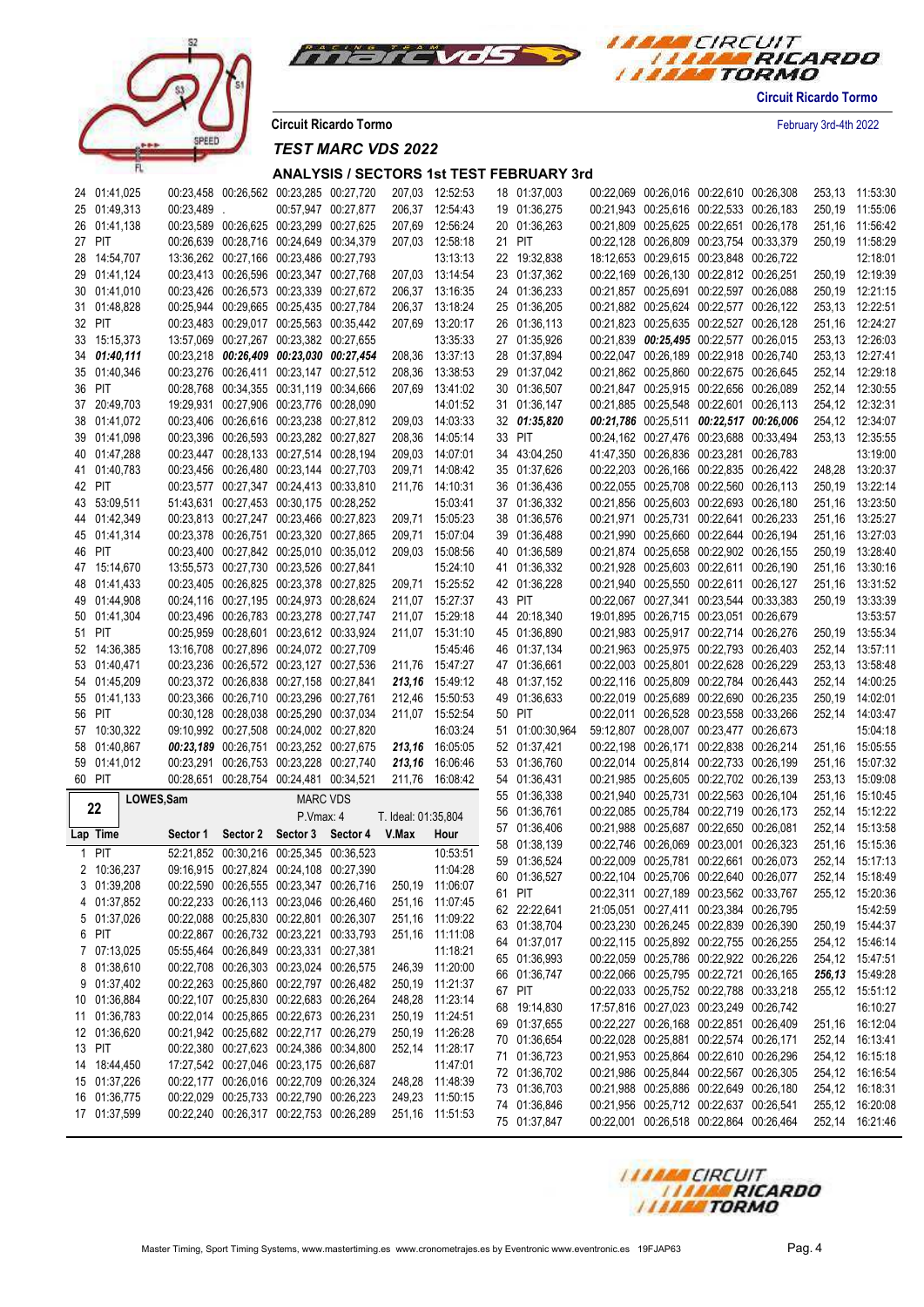



**Circuit Ricardo Tormo** February 3rd-4th 2022

*TEST MARC VDS 2022*

### **ANALYSIS / SECTORS 1st TEST FEBRUARY 3rd**

| 77 PIT<br>00:21,970 00:26,767 00:23,564 00:32,809<br>254,12 16:25:07<br>46 01:43,231<br>00:23,820 00:27,184 00:23,650 00:28,577<br>15:29:34<br>207,69<br>78 13:57,380<br>12:39.536 00:27.852 00:23.346 00:26.646<br>16:39:05<br>47 01:42,189<br>00:23,736 00:26,972 00:23,464 00:28,017<br>15:31:16<br>209,71<br>79 01:37,524<br>00:22,175 00:26,131 00:22,750 00:26,468<br>249,23 16:40:42<br>00:23,607 00:26,916 00:23,463 00:27,935<br>15:32:58<br>48 01:41,921<br>206,37<br>80 01:36,992<br>00:22,312 00:25,929 00:22,627 00:26,124<br>253,13 16:42:19<br>49 PIT<br>00:23,676 00:27,150 00:23,613 00:33,197<br>15:34:46<br>207,69<br>81 01:36.588<br>00:21,910 00:25,774 00:22,692 00:26,212<br>252,14 16:43:56<br>50 20:24,322<br>19:00.215 00:29.451 00:26.244 00:28.412<br>15:55:10<br>82 01:36,746<br>00:22,005 00:25,767 00:22,713 00:26,261<br>251,16 16:45:33<br>51 01:42,157<br>00:23,614 00:27,125 00:23,539 00:27,879<br>209.03 15:56:52<br>83 01:36,932<br>00:22,192 00:25,850 00:22,750 00:26,140<br>00:23,480 00:26,795 00:23,254 00:27,651<br>210,39 15:58:33<br>250,19 16:47:09<br>52 01:41,180<br>84 01:37,152<br>00:21,999 00:26,052 00:22,759 00:26,342<br>00:23,217 00:26,720 00:23,335 00:27,881<br>210,39 16:00:14<br>250,19 16:48:47<br>53 01:41,153<br>85 PIT<br>00:22,096 00:25,854 00:22,915 00:34,927<br>248,28 16:50:32<br>00:23,340 00:26,694 00:23,315 00:27,676<br>208,36<br>16:01:55<br>54 01:41,025<br>55 PIT<br>00:26,692 00:30,302 00:24,911 00:34,440<br>16:03:52<br>207.69<br><b>CIP</b><br>TOBA, Kaito<br>27<br>23:24,441 00:28,211 00:23,934 00:28,453<br>56 24:45,039<br>P.Vmax: 20<br>T. Ideal: 01:40,581<br>57 01:42,284<br>00:23,681 00:27,039 00:23,519 00:28,045<br>205,71<br>Sector 4<br>V.Max<br>Lap Time<br>Sector 2<br>Sector 3<br>Hour<br>Sector 1<br>00:23,559 00:26,752 00:23,241 00:28,024<br>58 01:41,576<br>207,03<br>55:13,273 00:32,104 00:26,994 00:31,111<br>10:56:41<br>1 START<br>59 01:41,117<br>00:23,377 00:26,750 00:23,205 00:27,785<br>207,03<br>00:26,033 00:30,010 00:25,515 00:29,484<br>198,77 10:58:32<br>2 01:51,042<br>00:23,323 00:26,639 00:23,195 00:27,745<br>60 01:40,902<br>205,71<br>3 01:46,698<br>00:24,641 00:28,426 00:24,426 00:29,205<br>201,87 11:00:19<br>00:23,401 00:26,556 00:23,179 00:27,645<br>01:40,781<br>207,03<br>61<br>4 01:44,951<br>00:24,435 00:27,976 00:24,075 00:28,465<br>202,50 11:02:04<br>62 PIT<br>00:23,333 00:26,642 00:23,246 00:33,668<br>207,69<br>5 01:44,303<br>00:24,250 00:27,691 00:23,927 00:28,435<br>203,77 11:03:48<br>63 15:53,526<br>14:33,611 00:27,886 00:23,842 00:28,187<br>6 PIT<br>00:24,208 00:27,836 00:24,181 00:35,637<br>203,13 11:05:40<br>64 01:41,978<br>00:23,675 00:26,815 00:23,698 00:27,790<br>200.62 16:56:26<br>15:03,148 00:28,535 00:24,175 00:28,496<br>11:22:04<br>7 16:24,354<br>00:23,587 00:26,653 00:23,253 00:27,875<br>65 01:41,368<br>200.62 16:58:07<br>8 01:43,408<br>00:23,912 00:27,461 00:23,768 00:28,267<br>205,06 11:23:48<br>00:23,427 00:26,719 00:23,247 00:27,674<br>16:59:48<br>66 01:41,067<br>201,24<br>9 01:42,881<br>00:23,890 00:27,315 00:23,708 00:27,968<br>205,06 11:25:31<br>00:23,398 00:26,568 00:23,322 00:27,745<br>202,50 17:01:29<br>67 01:41,033<br>10 01:42,408<br>00:23,777 00:27,039 00:23,615 00:27,977<br>205,06 11:27:13<br><b>VR46</b><br><b>ANTONELLI, Niccolo</b><br>00:23,600 00:27,039 00:23,528 00:27,815<br>11 01:41,982<br>204,42 11:28:55<br>28<br>P.Vmax: 6<br>T. Ideal: 01:37,068<br>12 PIT<br>00:23,668 00:26,967 00:23,413 00:33,353<br>204,42 11:30:42<br>Lap Time<br>Sector 2 Sector 3<br>Sector 4<br>V.Max<br>Hour<br>Sector 1<br>08:55.453 00:29.322 00:24.964 00:28.214<br>11:41:00<br>13 10:17,953<br>1 START<br>00:31,758 00:26,574 00:29,022<br>14 01:42,822<br>00:23,896 00:27,354 00:23,623 00:27,949<br>203,13 11:42:43<br>01:12:56.<br>11:14:21<br>00:23,770 00:27,212 00:23,631 00:27,915<br>2 01:46,080<br>238,24 11:16:07<br>15 01:42,528<br>203,13 11:44:26<br>00:24,451 00:28,691 00:24,975 00:27,963<br>16 01:42,058<br>00:23,647 00:27,048 00:23,481 00:27,882<br>3 01:43,755<br>00:23,798 00:27,736 00:24,522 00:27,699<br>243,61 11:17:51<br>203,13 11:46:08<br>17 PIT<br>00:23,877 00:26,999 00:23,578 00:31,635<br>00:23,454 00:27,522 00:24,292 00:27,497<br>243,61 11:19:34<br>204,42 11:47:54<br>4 01:42,765<br>18 25:43,911<br>24:23,913 00:27,971 00:23,893 00:28,134<br>12:13:38<br>5 PIT<br>00:23,698 00:27,616 00:24,379 00:33,613<br>245,45 11:21:23<br>19 01:42,301<br>00:23,836 00:27,110 00:23,492 00:27,863<br>204,42 12:15:20<br>6 27:07,401<br>25:47,526 00:28,142 00:24,544 00:27,189<br>00:23,652 00:27,004 00:23,365 00:27,926<br>204,42 12:17:02<br>7 01:41,548<br>00:23,116 00:27,274 00:23,990 00:27,168<br>247,33 11:50:12<br>20 01:41,947<br>00:23,705 00:26,929 00:23,463 00:27,774<br>00:22,789 00:26,879 00:23,763 00:26,890<br>249,23 11:51:52<br>21 01:41,871<br>205,06 12:18:44<br>8 01:40,321<br>00:23,647 00:26,892 00:23,397 00:27,799<br>205,71 12:20:26<br>9 01:40,387<br>00:22,521 00:27,104 00:23,738 00:27,024<br>249,23 11:53:33<br>22 01:41,735<br>PIT<br>00:23,734 00:27,219 00:23,728 00:35,032<br>205,71 12:22:15<br>00:22,526 00:26,574 00:23,609 00:26,648<br>23<br>10 01:39,357<br>249,23 11:55:12<br>12:53:52<br>24 31:36,877<br>30:13,369 00:29,062 00:24,272 00:30,174<br>00:22,395 00:27,843 00:23,688 00:26,752<br>250,19 11:56:53<br>11 01:40,678<br>25 01:42,400<br>00:23,876 00:27,182 00:23,460 00:27,882<br>203,13 12:55:34<br>00:22,527 00:26,427 00:23,421 00:26,623<br>249,23<br>12 01:38,998<br>00:23,507 00:26,805 00:23,384 00:27,759<br>204,42 12:57:16<br>00:28,607 00:29,967 00:25,135 00:35,579<br>244,53 12:00:31<br>26 01:41,455<br>13 PIT<br>00:23,519 00:26,763 00:23,258 00:27,820<br>203,77 12:58:57<br>14 22:59,593<br>27 01:41,360<br>21:40,787 00:27,705 00:24,113 00:26,988<br>248,28 12:25:10<br>01:41,256<br>00:23,541 00:26,693 00:23,279 00:27,743<br>13:00:39<br>15 01:39,580<br>00:22,674 00:26,709 00:23,562 00:26,635<br>28<br>203,77<br>29 PIT<br>00:23,854 00:26,972 00:24,465 00:35,824<br>203,77 13:02:30<br>16 01:39,226<br>00:22,521 00:26,466 00:23,517 00:26,722<br>250,19 12:26:49<br>30 38:47,583<br>37:27,408 00:28,146 00:23,849 00:28,180<br>13:41:17<br>17 01:38,539<br>00:22,308 00:26,393 00:23,299 00:26,539<br>247,33 12:28:28<br>31 01:41,887<br>00:23,699 00:26,829 00:23,492 00:27,867<br>204,42 13:42:59<br>18 01:38,339<br>00:22,293 00:26,251 00:23,327 00:26,468<br>252,14 12:30:06<br>32 01:41,914<br>00:23,668 00:26,852 00:23,425 00:27,969<br>204,42 13:44:41<br>19 01:39,229<br>00:22,891 00:26,479 00:23,416 00:26,443<br>239,11 12:31:46<br>33 01:41,589<br>00:23,554 00:26,796 00:23,380 00:27,859<br>203,77 13:46:23<br>20 48:54,904<br>47:32.959 00:30.138 00:24.539 00:27.268<br>250,19 13:20:41<br>34 01:41,198<br>00:23,533 00:26,783 00:23,253 00:27,629<br>204,42 13:48:04<br>21 01:39,688<br>00:22,922 00:26,688 00:23,432 00:26,646<br>248,28 13:22:20<br>00:23,662 00:26,790 00:23,248 00:27,751<br>22 01:38,393<br>00:22,333 00:26,291 00:23,211 00:26,558<br>250,19 13:23:59<br>35 01:41,451<br>204,42 13:49:45<br>36 PIT<br>00:22,414 00:26,203 00:23,237 00:26,469<br>00:24,142 00:28,696 00:24,995 00:34,886<br>203,77 13:51:38<br>23 01:38,323<br>249,23 13:25:37<br>14:03:29<br>37 11:50,841<br>10:30,450 00:28,371 00:23,794 00:28,226<br>24 01:37,891<br>00:22,290 00:26,084 00:23,133 00:26,384<br>249,23 13:27:15<br>38 01:42,514<br>205,06 14:05:11<br>00:23,729 00:26,957 00:23,640 00:28,188<br>25 01:37,552<br>00:22,279 00:25,980 00:23,035 00:26,258<br>250,19 13:28:52<br>39 01:44,439<br>00:24.060 00:28.276 00:24.026 00:28.077<br>205,06 14:06:56<br>26 01:37,406<br>00:22,140 00:25,917 00:22,954 00:26,395<br>250,19 13:30:30<br>00:23,650 00:26,777 00:23,470 00:27,854<br>241,79 13:32:21<br>40 01:41,751<br>205,06 14:08:38<br>27 PIT<br>00:23,970 00:28,592 00:24,385 00:34,461<br>41 01:41,404<br>00:23,539 00:26,750 00:23,304 00:27,811<br>204,42 14:10:19<br>28 01:08:13,942<br>01:06:54, 00:28,382 00:24,055 00:26,979<br>00:22,840 00:26,520 00:23,343 00:26,504<br>42 01:41,439<br>00:23,493 00:26,833 00:23,347 00:27,766<br>203,77 14:12:00<br>29 01:39,207<br>246,39 14:42:14<br>43 PIT<br>00:23,977 00:27,014 00:23,659 00:32,612<br>209,71 14:13:48<br>30 01:38,240<br>00:22,435 00:26,312 00:23,228 00:26,265<br>251,16 14:43:53<br>15:26:07<br>44 01:12:19,475 01:10:57, 00:29,640 00:24,044 00:28,341<br>31 01:37,754<br>00:22,252 00:26,099 00:23,136 00:26,267<br>251,16 14:45:30 | 76 01:36,393 | 00:22,045 00:25,720 00:22,550 00:26,078 |  | 254,12 16:23:22 | 45 01:43,436 | 00:23,923 00:27,489 00:23,735 00:28,289 |  | 208,36 | 15:27:51 |
|-------------------------------------------------------------------------------------------------------------------------------------------------------------------------------------------------------------------------------------------------------------------------------------------------------------------------------------------------------------------------------------------------------------------------------------------------------------------------------------------------------------------------------------------------------------------------------------------------------------------------------------------------------------------------------------------------------------------------------------------------------------------------------------------------------------------------------------------------------------------------------------------------------------------------------------------------------------------------------------------------------------------------------------------------------------------------------------------------------------------------------------------------------------------------------------------------------------------------------------------------------------------------------------------------------------------------------------------------------------------------------------------------------------------------------------------------------------------------------------------------------------------------------------------------------------------------------------------------------------------------------------------------------------------------------------------------------------------------------------------------------------------------------------------------------------------------------------------------------------------------------------------------------------------------------------------------------------------------------------------------------------------------------------------------------------------------------------------------------------------------------------------------------------------------------------------------------------------------------------------------------------------------------------------------------------------------------------------------------------------------------------------------------------------------------------------------------------------------------------------------------------------------------------------------------------------------------------------------------------------------------------------------------------------------------------------------------------------------------------------------------------------------------------------------------------------------------------------------------------------------------------------------------------------------------------------------------------------------------------------------------------------------------------------------------------------------------------------------------------------------------------------------------------------------------------------------------------------------------------------------------------------------------------------------------------------------------------------------------------------------------------------------------------------------------------------------------------------------------------------------------------------------------------------------------------------------------------------------------------------------------------------------------------------------------------------------------------------------------------------------------------------------------------------------------------------------------------------------------------------------------------------------------------------------------------------------------------------------------------------------------------------------------------------------------------------------------------------------------------------------------------------------------------------------------------------------------------------------------------------------------------------------------------------------------------------------------------------------------------------------------------------------------------------------------------------------------------------------------------------------------------------------------------------------------------------------------------------------------------------------------------------------------------------------------------------------------------------------------------------------------------------------------------------------------------------------------------------------------------------------------------------------------------------------------------------------------------------------------------------------------------------------------------------------------------------------------------------------------------------------------------------------------------------------------------------------------------------------------------------------------------------------------------------------------------------------------------------------------------------------------------------------------------------------------------------------------------------------------------------------------------------------------------------------------------------------------------------------------------------------------------------------------------------------------------------------------------------------------------------------------------------------------------------------------------------------------------------------------------------------------------------------------------------------------------------------------------------------------------------------------------------------------------------------------------------------------------------------------------------------------------------------------------------------------------------------------------------------------------------------------------------------------------------------------------------------------------------------------------------------------------------------------------------------------------------------------------------------------------------------------------------------------------------------------------------------------------------------------------------------------------------------------------------------------------------------------------------------------------------------------------------------------------------------------------------------------------------------------------------------------------------------------------------------------------------------------------------------------------------------------------------------------------------------------------------------------------------------------------------------------------------------------------------------------------------------------------------------------------------------------------------------------------------------------------------------------------------------------------------------------------------------------------------------------------------------------------------------------------------------------------------------------------------------------------------------------------------------------------------------------------------------------------------------------------------------------------------------------------------------------------------------------------------------------------------------------------------------------------------------------------------------------------------------------------------------------------------------------------------------------------------------------------------------------------------------------------------------------------------------------------------------------------------------------------------------------------------------------------------------------------------------------------------------------------------------------------------------------------------------------------------------------------------------------------------------------------------------------------------------------------------------------------------------------------------------------------------------------|--------------|-----------------------------------------|--|-----------------|--------------|-----------------------------------------|--|--------|----------|
|                                                                                                                                                                                                                                                                                                                                                                                                                                                                                                                                                                                                                                                                                                                                                                                                                                                                                                                                                                                                                                                                                                                                                                                                                                                                                                                                                                                                                                                                                                                                                                                                                                                                                                                                                                                                                                                                                                                                                                                                                                                                                                                                                                                                                                                                                                                                                                                                                                                                                                                                                                                                                                                                                                                                                                                                                                                                                                                                                                                                                                                                                                                                                                                                                                                                                                                                                                                                                                                                                                                                                                                                                                                                                                                                                                                                                                                                                                                                                                                                                                                                                                                                                                                                                                                                                                                                                                                                                                                                                                                                                                                                                                                                                                                                                                                                                                                                                                                                                                                                                                                                                                                                                                                                                                                                                                                                                                                                                                                                                                                                                                                                                                                                                                                                                                                                                                                                                                                                                                                                                                                                                                                                                                                                                                                                                                                                                                                                                                                                                                                                                                                                                                                                                                                                                                                                                                                                                                                                                                                                                                                                                                                                                                                                                                                                                                                                                                                                                                                                                                                                                                                                                                                                                                                                                                                                                                                                                                                                                                                                                                                                                                                                                                                                                                                                                                                                                                                                                                                                                                                                                                                                       |              |                                         |  |                 |              |                                         |  |        |          |
|                                                                                                                                                                                                                                                                                                                                                                                                                                                                                                                                                                                                                                                                                                                                                                                                                                                                                                                                                                                                                                                                                                                                                                                                                                                                                                                                                                                                                                                                                                                                                                                                                                                                                                                                                                                                                                                                                                                                                                                                                                                                                                                                                                                                                                                                                                                                                                                                                                                                                                                                                                                                                                                                                                                                                                                                                                                                                                                                                                                                                                                                                                                                                                                                                                                                                                                                                                                                                                                                                                                                                                                                                                                                                                                                                                                                                                                                                                                                                                                                                                                                                                                                                                                                                                                                                                                                                                                                                                                                                                                                                                                                                                                                                                                                                                                                                                                                                                                                                                                                                                                                                                                                                                                                                                                                                                                                                                                                                                                                                                                                                                                                                                                                                                                                                                                                                                                                                                                                                                                                                                                                                                                                                                                                                                                                                                                                                                                                                                                                                                                                                                                                                                                                                                                                                                                                                                                                                                                                                                                                                                                                                                                                                                                                                                                                                                                                                                                                                                                                                                                                                                                                                                                                                                                                                                                                                                                                                                                                                                                                                                                                                                                                                                                                                                                                                                                                                                                                                                                                                                                                                                                                       |              |                                         |  |                 |              |                                         |  |        |          |
|                                                                                                                                                                                                                                                                                                                                                                                                                                                                                                                                                                                                                                                                                                                                                                                                                                                                                                                                                                                                                                                                                                                                                                                                                                                                                                                                                                                                                                                                                                                                                                                                                                                                                                                                                                                                                                                                                                                                                                                                                                                                                                                                                                                                                                                                                                                                                                                                                                                                                                                                                                                                                                                                                                                                                                                                                                                                                                                                                                                                                                                                                                                                                                                                                                                                                                                                                                                                                                                                                                                                                                                                                                                                                                                                                                                                                                                                                                                                                                                                                                                                                                                                                                                                                                                                                                                                                                                                                                                                                                                                                                                                                                                                                                                                                                                                                                                                                                                                                                                                                                                                                                                                                                                                                                                                                                                                                                                                                                                                                                                                                                                                                                                                                                                                                                                                                                                                                                                                                                                                                                                                                                                                                                                                                                                                                                                                                                                                                                                                                                                                                                                                                                                                                                                                                                                                                                                                                                                                                                                                                                                                                                                                                                                                                                                                                                                                                                                                                                                                                                                                                                                                                                                                                                                                                                                                                                                                                                                                                                                                                                                                                                                                                                                                                                                                                                                                                                                                                                                                                                                                                                                                       |              |                                         |  |                 |              |                                         |  |        |          |
|                                                                                                                                                                                                                                                                                                                                                                                                                                                                                                                                                                                                                                                                                                                                                                                                                                                                                                                                                                                                                                                                                                                                                                                                                                                                                                                                                                                                                                                                                                                                                                                                                                                                                                                                                                                                                                                                                                                                                                                                                                                                                                                                                                                                                                                                                                                                                                                                                                                                                                                                                                                                                                                                                                                                                                                                                                                                                                                                                                                                                                                                                                                                                                                                                                                                                                                                                                                                                                                                                                                                                                                                                                                                                                                                                                                                                                                                                                                                                                                                                                                                                                                                                                                                                                                                                                                                                                                                                                                                                                                                                                                                                                                                                                                                                                                                                                                                                                                                                                                                                                                                                                                                                                                                                                                                                                                                                                                                                                                                                                                                                                                                                                                                                                                                                                                                                                                                                                                                                                                                                                                                                                                                                                                                                                                                                                                                                                                                                                                                                                                                                                                                                                                                                                                                                                                                                                                                                                                                                                                                                                                                                                                                                                                                                                                                                                                                                                                                                                                                                                                                                                                                                                                                                                                                                                                                                                                                                                                                                                                                                                                                                                                                                                                                                                                                                                                                                                                                                                                                                                                                                                                                       |              |                                         |  |                 |              |                                         |  |        |          |
|                                                                                                                                                                                                                                                                                                                                                                                                                                                                                                                                                                                                                                                                                                                                                                                                                                                                                                                                                                                                                                                                                                                                                                                                                                                                                                                                                                                                                                                                                                                                                                                                                                                                                                                                                                                                                                                                                                                                                                                                                                                                                                                                                                                                                                                                                                                                                                                                                                                                                                                                                                                                                                                                                                                                                                                                                                                                                                                                                                                                                                                                                                                                                                                                                                                                                                                                                                                                                                                                                                                                                                                                                                                                                                                                                                                                                                                                                                                                                                                                                                                                                                                                                                                                                                                                                                                                                                                                                                                                                                                                                                                                                                                                                                                                                                                                                                                                                                                                                                                                                                                                                                                                                                                                                                                                                                                                                                                                                                                                                                                                                                                                                                                                                                                                                                                                                                                                                                                                                                                                                                                                                                                                                                                                                                                                                                                                                                                                                                                                                                                                                                                                                                                                                                                                                                                                                                                                                                                                                                                                                                                                                                                                                                                                                                                                                                                                                                                                                                                                                                                                                                                                                                                                                                                                                                                                                                                                                                                                                                                                                                                                                                                                                                                                                                                                                                                                                                                                                                                                                                                                                                                                       |              |                                         |  |                 |              |                                         |  |        |          |
|                                                                                                                                                                                                                                                                                                                                                                                                                                                                                                                                                                                                                                                                                                                                                                                                                                                                                                                                                                                                                                                                                                                                                                                                                                                                                                                                                                                                                                                                                                                                                                                                                                                                                                                                                                                                                                                                                                                                                                                                                                                                                                                                                                                                                                                                                                                                                                                                                                                                                                                                                                                                                                                                                                                                                                                                                                                                                                                                                                                                                                                                                                                                                                                                                                                                                                                                                                                                                                                                                                                                                                                                                                                                                                                                                                                                                                                                                                                                                                                                                                                                                                                                                                                                                                                                                                                                                                                                                                                                                                                                                                                                                                                                                                                                                                                                                                                                                                                                                                                                                                                                                                                                                                                                                                                                                                                                                                                                                                                                                                                                                                                                                                                                                                                                                                                                                                                                                                                                                                                                                                                                                                                                                                                                                                                                                                                                                                                                                                                                                                                                                                                                                                                                                                                                                                                                                                                                                                                                                                                                                                                                                                                                                                                                                                                                                                                                                                                                                                                                                                                                                                                                                                                                                                                                                                                                                                                                                                                                                                                                                                                                                                                                                                                                                                                                                                                                                                                                                                                                                                                                                                                                       |              |                                         |  |                 |              |                                         |  |        |          |
|                                                                                                                                                                                                                                                                                                                                                                                                                                                                                                                                                                                                                                                                                                                                                                                                                                                                                                                                                                                                                                                                                                                                                                                                                                                                                                                                                                                                                                                                                                                                                                                                                                                                                                                                                                                                                                                                                                                                                                                                                                                                                                                                                                                                                                                                                                                                                                                                                                                                                                                                                                                                                                                                                                                                                                                                                                                                                                                                                                                                                                                                                                                                                                                                                                                                                                                                                                                                                                                                                                                                                                                                                                                                                                                                                                                                                                                                                                                                                                                                                                                                                                                                                                                                                                                                                                                                                                                                                                                                                                                                                                                                                                                                                                                                                                                                                                                                                                                                                                                                                                                                                                                                                                                                                                                                                                                                                                                                                                                                                                                                                                                                                                                                                                                                                                                                                                                                                                                                                                                                                                                                                                                                                                                                                                                                                                                                                                                                                                                                                                                                                                                                                                                                                                                                                                                                                                                                                                                                                                                                                                                                                                                                                                                                                                                                                                                                                                                                                                                                                                                                                                                                                                                                                                                                                                                                                                                                                                                                                                                                                                                                                                                                                                                                                                                                                                                                                                                                                                                                                                                                                                                                       |              |                                         |  |                 |              |                                         |  |        |          |
|                                                                                                                                                                                                                                                                                                                                                                                                                                                                                                                                                                                                                                                                                                                                                                                                                                                                                                                                                                                                                                                                                                                                                                                                                                                                                                                                                                                                                                                                                                                                                                                                                                                                                                                                                                                                                                                                                                                                                                                                                                                                                                                                                                                                                                                                                                                                                                                                                                                                                                                                                                                                                                                                                                                                                                                                                                                                                                                                                                                                                                                                                                                                                                                                                                                                                                                                                                                                                                                                                                                                                                                                                                                                                                                                                                                                                                                                                                                                                                                                                                                                                                                                                                                                                                                                                                                                                                                                                                                                                                                                                                                                                                                                                                                                                                                                                                                                                                                                                                                                                                                                                                                                                                                                                                                                                                                                                                                                                                                                                                                                                                                                                                                                                                                                                                                                                                                                                                                                                                                                                                                                                                                                                                                                                                                                                                                                                                                                                                                                                                                                                                                                                                                                                                                                                                                                                                                                                                                                                                                                                                                                                                                                                                                                                                                                                                                                                                                                                                                                                                                                                                                                                                                                                                                                                                                                                                                                                                                                                                                                                                                                                                                                                                                                                                                                                                                                                                                                                                                                                                                                                                                                       |              |                                         |  |                 |              |                                         |  |        |          |
|                                                                                                                                                                                                                                                                                                                                                                                                                                                                                                                                                                                                                                                                                                                                                                                                                                                                                                                                                                                                                                                                                                                                                                                                                                                                                                                                                                                                                                                                                                                                                                                                                                                                                                                                                                                                                                                                                                                                                                                                                                                                                                                                                                                                                                                                                                                                                                                                                                                                                                                                                                                                                                                                                                                                                                                                                                                                                                                                                                                                                                                                                                                                                                                                                                                                                                                                                                                                                                                                                                                                                                                                                                                                                                                                                                                                                                                                                                                                                                                                                                                                                                                                                                                                                                                                                                                                                                                                                                                                                                                                                                                                                                                                                                                                                                                                                                                                                                                                                                                                                                                                                                                                                                                                                                                                                                                                                                                                                                                                                                                                                                                                                                                                                                                                                                                                                                                                                                                                                                                                                                                                                                                                                                                                                                                                                                                                                                                                                                                                                                                                                                                                                                                                                                                                                                                                                                                                                                                                                                                                                                                                                                                                                                                                                                                                                                                                                                                                                                                                                                                                                                                                                                                                                                                                                                                                                                                                                                                                                                                                                                                                                                                                                                                                                                                                                                                                                                                                                                                                                                                                                                                                       |              |                                         |  |                 |              |                                         |  |        |          |
|                                                                                                                                                                                                                                                                                                                                                                                                                                                                                                                                                                                                                                                                                                                                                                                                                                                                                                                                                                                                                                                                                                                                                                                                                                                                                                                                                                                                                                                                                                                                                                                                                                                                                                                                                                                                                                                                                                                                                                                                                                                                                                                                                                                                                                                                                                                                                                                                                                                                                                                                                                                                                                                                                                                                                                                                                                                                                                                                                                                                                                                                                                                                                                                                                                                                                                                                                                                                                                                                                                                                                                                                                                                                                                                                                                                                                                                                                                                                                                                                                                                                                                                                                                                                                                                                                                                                                                                                                                                                                                                                                                                                                                                                                                                                                                                                                                                                                                                                                                                                                                                                                                                                                                                                                                                                                                                                                                                                                                                                                                                                                                                                                                                                                                                                                                                                                                                                                                                                                                                                                                                                                                                                                                                                                                                                                                                                                                                                                                                                                                                                                                                                                                                                                                                                                                                                                                                                                                                                                                                                                                                                                                                                                                                                                                                                                                                                                                                                                                                                                                                                                                                                                                                                                                                                                                                                                                                                                                                                                                                                                                                                                                                                                                                                                                                                                                                                                                                                                                                                                                                                                                                                       |              |                                         |  |                 |              |                                         |  |        |          |
|                                                                                                                                                                                                                                                                                                                                                                                                                                                                                                                                                                                                                                                                                                                                                                                                                                                                                                                                                                                                                                                                                                                                                                                                                                                                                                                                                                                                                                                                                                                                                                                                                                                                                                                                                                                                                                                                                                                                                                                                                                                                                                                                                                                                                                                                                                                                                                                                                                                                                                                                                                                                                                                                                                                                                                                                                                                                                                                                                                                                                                                                                                                                                                                                                                                                                                                                                                                                                                                                                                                                                                                                                                                                                                                                                                                                                                                                                                                                                                                                                                                                                                                                                                                                                                                                                                                                                                                                                                                                                                                                                                                                                                                                                                                                                                                                                                                                                                                                                                                                                                                                                                                                                                                                                                                                                                                                                                                                                                                                                                                                                                                                                                                                                                                                                                                                                                                                                                                                                                                                                                                                                                                                                                                                                                                                                                                                                                                                                                                                                                                                                                                                                                                                                                                                                                                                                                                                                                                                                                                                                                                                                                                                                                                                                                                                                                                                                                                                                                                                                                                                                                                                                                                                                                                                                                                                                                                                                                                                                                                                                                                                                                                                                                                                                                                                                                                                                                                                                                                                                                                                                                                                       |              |                                         |  |                 |              |                                         |  |        |          |
|                                                                                                                                                                                                                                                                                                                                                                                                                                                                                                                                                                                                                                                                                                                                                                                                                                                                                                                                                                                                                                                                                                                                                                                                                                                                                                                                                                                                                                                                                                                                                                                                                                                                                                                                                                                                                                                                                                                                                                                                                                                                                                                                                                                                                                                                                                                                                                                                                                                                                                                                                                                                                                                                                                                                                                                                                                                                                                                                                                                                                                                                                                                                                                                                                                                                                                                                                                                                                                                                                                                                                                                                                                                                                                                                                                                                                                                                                                                                                                                                                                                                                                                                                                                                                                                                                                                                                                                                                                                                                                                                                                                                                                                                                                                                                                                                                                                                                                                                                                                                                                                                                                                                                                                                                                                                                                                                                                                                                                                                                                                                                                                                                                                                                                                                                                                                                                                                                                                                                                                                                                                                                                                                                                                                                                                                                                                                                                                                                                                                                                                                                                                                                                                                                                                                                                                                                                                                                                                                                                                                                                                                                                                                                                                                                                                                                                                                                                                                                                                                                                                                                                                                                                                                                                                                                                                                                                                                                                                                                                                                                                                                                                                                                                                                                                                                                                                                                                                                                                                                                                                                                                                                       |              |                                         |  |                 |              |                                         |  |        | 16:28:37 |
|                                                                                                                                                                                                                                                                                                                                                                                                                                                                                                                                                                                                                                                                                                                                                                                                                                                                                                                                                                                                                                                                                                                                                                                                                                                                                                                                                                                                                                                                                                                                                                                                                                                                                                                                                                                                                                                                                                                                                                                                                                                                                                                                                                                                                                                                                                                                                                                                                                                                                                                                                                                                                                                                                                                                                                                                                                                                                                                                                                                                                                                                                                                                                                                                                                                                                                                                                                                                                                                                                                                                                                                                                                                                                                                                                                                                                                                                                                                                                                                                                                                                                                                                                                                                                                                                                                                                                                                                                                                                                                                                                                                                                                                                                                                                                                                                                                                                                                                                                                                                                                                                                                                                                                                                                                                                                                                                                                                                                                                                                                                                                                                                                                                                                                                                                                                                                                                                                                                                                                                                                                                                                                                                                                                                                                                                                                                                                                                                                                                                                                                                                                                                                                                                                                                                                                                                                                                                                                                                                                                                                                                                                                                                                                                                                                                                                                                                                                                                                                                                                                                                                                                                                                                                                                                                                                                                                                                                                                                                                                                                                                                                                                                                                                                                                                                                                                                                                                                                                                                                                                                                                                                                       |              |                                         |  |                 |              |                                         |  |        | 16:30:19 |
|                                                                                                                                                                                                                                                                                                                                                                                                                                                                                                                                                                                                                                                                                                                                                                                                                                                                                                                                                                                                                                                                                                                                                                                                                                                                                                                                                                                                                                                                                                                                                                                                                                                                                                                                                                                                                                                                                                                                                                                                                                                                                                                                                                                                                                                                                                                                                                                                                                                                                                                                                                                                                                                                                                                                                                                                                                                                                                                                                                                                                                                                                                                                                                                                                                                                                                                                                                                                                                                                                                                                                                                                                                                                                                                                                                                                                                                                                                                                                                                                                                                                                                                                                                                                                                                                                                                                                                                                                                                                                                                                                                                                                                                                                                                                                                                                                                                                                                                                                                                                                                                                                                                                                                                                                                                                                                                                                                                                                                                                                                                                                                                                                                                                                                                                                                                                                                                                                                                                                                                                                                                                                                                                                                                                                                                                                                                                                                                                                                                                                                                                                                                                                                                                                                                                                                                                                                                                                                                                                                                                                                                                                                                                                                                                                                                                                                                                                                                                                                                                                                                                                                                                                                                                                                                                                                                                                                                                                                                                                                                                                                                                                                                                                                                                                                                                                                                                                                                                                                                                                                                                                                                                       |              |                                         |  |                 |              |                                         |  |        | 16:32:01 |
|                                                                                                                                                                                                                                                                                                                                                                                                                                                                                                                                                                                                                                                                                                                                                                                                                                                                                                                                                                                                                                                                                                                                                                                                                                                                                                                                                                                                                                                                                                                                                                                                                                                                                                                                                                                                                                                                                                                                                                                                                                                                                                                                                                                                                                                                                                                                                                                                                                                                                                                                                                                                                                                                                                                                                                                                                                                                                                                                                                                                                                                                                                                                                                                                                                                                                                                                                                                                                                                                                                                                                                                                                                                                                                                                                                                                                                                                                                                                                                                                                                                                                                                                                                                                                                                                                                                                                                                                                                                                                                                                                                                                                                                                                                                                                                                                                                                                                                                                                                                                                                                                                                                                                                                                                                                                                                                                                                                                                                                                                                                                                                                                                                                                                                                                                                                                                                                                                                                                                                                                                                                                                                                                                                                                                                                                                                                                                                                                                                                                                                                                                                                                                                                                                                                                                                                                                                                                                                                                                                                                                                                                                                                                                                                                                                                                                                                                                                                                                                                                                                                                                                                                                                                                                                                                                                                                                                                                                                                                                                                                                                                                                                                                                                                                                                                                                                                                                                                                                                                                                                                                                                                                       |              |                                         |  |                 |              |                                         |  |        | 16:33:42 |
|                                                                                                                                                                                                                                                                                                                                                                                                                                                                                                                                                                                                                                                                                                                                                                                                                                                                                                                                                                                                                                                                                                                                                                                                                                                                                                                                                                                                                                                                                                                                                                                                                                                                                                                                                                                                                                                                                                                                                                                                                                                                                                                                                                                                                                                                                                                                                                                                                                                                                                                                                                                                                                                                                                                                                                                                                                                                                                                                                                                                                                                                                                                                                                                                                                                                                                                                                                                                                                                                                                                                                                                                                                                                                                                                                                                                                                                                                                                                                                                                                                                                                                                                                                                                                                                                                                                                                                                                                                                                                                                                                                                                                                                                                                                                                                                                                                                                                                                                                                                                                                                                                                                                                                                                                                                                                                                                                                                                                                                                                                                                                                                                                                                                                                                                                                                                                                                                                                                                                                                                                                                                                                                                                                                                                                                                                                                                                                                                                                                                                                                                                                                                                                                                                                                                                                                                                                                                                                                                                                                                                                                                                                                                                                                                                                                                                                                                                                                                                                                                                                                                                                                                                                                                                                                                                                                                                                                                                                                                                                                                                                                                                                                                                                                                                                                                                                                                                                                                                                                                                                                                                                                                       |              |                                         |  |                 |              |                                         |  |        | 16:35:23 |
|                                                                                                                                                                                                                                                                                                                                                                                                                                                                                                                                                                                                                                                                                                                                                                                                                                                                                                                                                                                                                                                                                                                                                                                                                                                                                                                                                                                                                                                                                                                                                                                                                                                                                                                                                                                                                                                                                                                                                                                                                                                                                                                                                                                                                                                                                                                                                                                                                                                                                                                                                                                                                                                                                                                                                                                                                                                                                                                                                                                                                                                                                                                                                                                                                                                                                                                                                                                                                                                                                                                                                                                                                                                                                                                                                                                                                                                                                                                                                                                                                                                                                                                                                                                                                                                                                                                                                                                                                                                                                                                                                                                                                                                                                                                                                                                                                                                                                                                                                                                                                                                                                                                                                                                                                                                                                                                                                                                                                                                                                                                                                                                                                                                                                                                                                                                                                                                                                                                                                                                                                                                                                                                                                                                                                                                                                                                                                                                                                                                                                                                                                                                                                                                                                                                                                                                                                                                                                                                                                                                                                                                                                                                                                                                                                                                                                                                                                                                                                                                                                                                                                                                                                                                                                                                                                                                                                                                                                                                                                                                                                                                                                                                                                                                                                                                                                                                                                                                                                                                                                                                                                                                                       |              |                                         |  |                 |              |                                         |  |        | 16:37:03 |
|                                                                                                                                                                                                                                                                                                                                                                                                                                                                                                                                                                                                                                                                                                                                                                                                                                                                                                                                                                                                                                                                                                                                                                                                                                                                                                                                                                                                                                                                                                                                                                                                                                                                                                                                                                                                                                                                                                                                                                                                                                                                                                                                                                                                                                                                                                                                                                                                                                                                                                                                                                                                                                                                                                                                                                                                                                                                                                                                                                                                                                                                                                                                                                                                                                                                                                                                                                                                                                                                                                                                                                                                                                                                                                                                                                                                                                                                                                                                                                                                                                                                                                                                                                                                                                                                                                                                                                                                                                                                                                                                                                                                                                                                                                                                                                                                                                                                                                                                                                                                                                                                                                                                                                                                                                                                                                                                                                                                                                                                                                                                                                                                                                                                                                                                                                                                                                                                                                                                                                                                                                                                                                                                                                                                                                                                                                                                                                                                                                                                                                                                                                                                                                                                                                                                                                                                                                                                                                                                                                                                                                                                                                                                                                                                                                                                                                                                                                                                                                                                                                                                                                                                                                                                                                                                                                                                                                                                                                                                                                                                                                                                                                                                                                                                                                                                                                                                                                                                                                                                                                                                                                                                       |              |                                         |  |                 |              |                                         |  |        | 16:38:50 |
|                                                                                                                                                                                                                                                                                                                                                                                                                                                                                                                                                                                                                                                                                                                                                                                                                                                                                                                                                                                                                                                                                                                                                                                                                                                                                                                                                                                                                                                                                                                                                                                                                                                                                                                                                                                                                                                                                                                                                                                                                                                                                                                                                                                                                                                                                                                                                                                                                                                                                                                                                                                                                                                                                                                                                                                                                                                                                                                                                                                                                                                                                                                                                                                                                                                                                                                                                                                                                                                                                                                                                                                                                                                                                                                                                                                                                                                                                                                                                                                                                                                                                                                                                                                                                                                                                                                                                                                                                                                                                                                                                                                                                                                                                                                                                                                                                                                                                                                                                                                                                                                                                                                                                                                                                                                                                                                                                                                                                                                                                                                                                                                                                                                                                                                                                                                                                                                                                                                                                                                                                                                                                                                                                                                                                                                                                                                                                                                                                                                                                                                                                                                                                                                                                                                                                                                                                                                                                                                                                                                                                                                                                                                                                                                                                                                                                                                                                                                                                                                                                                                                                                                                                                                                                                                                                                                                                                                                                                                                                                                                                                                                                                                                                                                                                                                                                                                                                                                                                                                                                                                                                                                                       |              |                                         |  |                 |              |                                         |  |        | 16:54:44 |
|                                                                                                                                                                                                                                                                                                                                                                                                                                                                                                                                                                                                                                                                                                                                                                                                                                                                                                                                                                                                                                                                                                                                                                                                                                                                                                                                                                                                                                                                                                                                                                                                                                                                                                                                                                                                                                                                                                                                                                                                                                                                                                                                                                                                                                                                                                                                                                                                                                                                                                                                                                                                                                                                                                                                                                                                                                                                                                                                                                                                                                                                                                                                                                                                                                                                                                                                                                                                                                                                                                                                                                                                                                                                                                                                                                                                                                                                                                                                                                                                                                                                                                                                                                                                                                                                                                                                                                                                                                                                                                                                                                                                                                                                                                                                                                                                                                                                                                                                                                                                                                                                                                                                                                                                                                                                                                                                                                                                                                                                                                                                                                                                                                                                                                                                                                                                                                                                                                                                                                                                                                                                                                                                                                                                                                                                                                                                                                                                                                                                                                                                                                                                                                                                                                                                                                                                                                                                                                                                                                                                                                                                                                                                                                                                                                                                                                                                                                                                                                                                                                                                                                                                                                                                                                                                                                                                                                                                                                                                                                                                                                                                                                                                                                                                                                                                                                                                                                                                                                                                                                                                                                                                       |              |                                         |  |                 |              |                                         |  |        |          |
|                                                                                                                                                                                                                                                                                                                                                                                                                                                                                                                                                                                                                                                                                                                                                                                                                                                                                                                                                                                                                                                                                                                                                                                                                                                                                                                                                                                                                                                                                                                                                                                                                                                                                                                                                                                                                                                                                                                                                                                                                                                                                                                                                                                                                                                                                                                                                                                                                                                                                                                                                                                                                                                                                                                                                                                                                                                                                                                                                                                                                                                                                                                                                                                                                                                                                                                                                                                                                                                                                                                                                                                                                                                                                                                                                                                                                                                                                                                                                                                                                                                                                                                                                                                                                                                                                                                                                                                                                                                                                                                                                                                                                                                                                                                                                                                                                                                                                                                                                                                                                                                                                                                                                                                                                                                                                                                                                                                                                                                                                                                                                                                                                                                                                                                                                                                                                                                                                                                                                                                                                                                                                                                                                                                                                                                                                                                                                                                                                                                                                                                                                                                                                                                                                                                                                                                                                                                                                                                                                                                                                                                                                                                                                                                                                                                                                                                                                                                                                                                                                                                                                                                                                                                                                                                                                                                                                                                                                                                                                                                                                                                                                                                                                                                                                                                                                                                                                                                                                                                                                                                                                                                                       |              |                                         |  |                 |              |                                         |  |        |          |
|                                                                                                                                                                                                                                                                                                                                                                                                                                                                                                                                                                                                                                                                                                                                                                                                                                                                                                                                                                                                                                                                                                                                                                                                                                                                                                                                                                                                                                                                                                                                                                                                                                                                                                                                                                                                                                                                                                                                                                                                                                                                                                                                                                                                                                                                                                                                                                                                                                                                                                                                                                                                                                                                                                                                                                                                                                                                                                                                                                                                                                                                                                                                                                                                                                                                                                                                                                                                                                                                                                                                                                                                                                                                                                                                                                                                                                                                                                                                                                                                                                                                                                                                                                                                                                                                                                                                                                                                                                                                                                                                                                                                                                                                                                                                                                                                                                                                                                                                                                                                                                                                                                                                                                                                                                                                                                                                                                                                                                                                                                                                                                                                                                                                                                                                                                                                                                                                                                                                                                                                                                                                                                                                                                                                                                                                                                                                                                                                                                                                                                                                                                                                                                                                                                                                                                                                                                                                                                                                                                                                                                                                                                                                                                                                                                                                                                                                                                                                                                                                                                                                                                                                                                                                                                                                                                                                                                                                                                                                                                                                                                                                                                                                                                                                                                                                                                                                                                                                                                                                                                                                                                                                       |              |                                         |  |                 |              |                                         |  |        |          |
|                                                                                                                                                                                                                                                                                                                                                                                                                                                                                                                                                                                                                                                                                                                                                                                                                                                                                                                                                                                                                                                                                                                                                                                                                                                                                                                                                                                                                                                                                                                                                                                                                                                                                                                                                                                                                                                                                                                                                                                                                                                                                                                                                                                                                                                                                                                                                                                                                                                                                                                                                                                                                                                                                                                                                                                                                                                                                                                                                                                                                                                                                                                                                                                                                                                                                                                                                                                                                                                                                                                                                                                                                                                                                                                                                                                                                                                                                                                                                                                                                                                                                                                                                                                                                                                                                                                                                                                                                                                                                                                                                                                                                                                                                                                                                                                                                                                                                                                                                                                                                                                                                                                                                                                                                                                                                                                                                                                                                                                                                                                                                                                                                                                                                                                                                                                                                                                                                                                                                                                                                                                                                                                                                                                                                                                                                                                                                                                                                                                                                                                                                                                                                                                                                                                                                                                                                                                                                                                                                                                                                                                                                                                                                                                                                                                                                                                                                                                                                                                                                                                                                                                                                                                                                                                                                                                                                                                                                                                                                                                                                                                                                                                                                                                                                                                                                                                                                                                                                                                                                                                                                                                                       |              |                                         |  |                 |              |                                         |  |        |          |
|                                                                                                                                                                                                                                                                                                                                                                                                                                                                                                                                                                                                                                                                                                                                                                                                                                                                                                                                                                                                                                                                                                                                                                                                                                                                                                                                                                                                                                                                                                                                                                                                                                                                                                                                                                                                                                                                                                                                                                                                                                                                                                                                                                                                                                                                                                                                                                                                                                                                                                                                                                                                                                                                                                                                                                                                                                                                                                                                                                                                                                                                                                                                                                                                                                                                                                                                                                                                                                                                                                                                                                                                                                                                                                                                                                                                                                                                                                                                                                                                                                                                                                                                                                                                                                                                                                                                                                                                                                                                                                                                                                                                                                                                                                                                                                                                                                                                                                                                                                                                                                                                                                                                                                                                                                                                                                                                                                                                                                                                                                                                                                                                                                                                                                                                                                                                                                                                                                                                                                                                                                                                                                                                                                                                                                                                                                                                                                                                                                                                                                                                                                                                                                                                                                                                                                                                                                                                                                                                                                                                                                                                                                                                                                                                                                                                                                                                                                                                                                                                                                                                                                                                                                                                                                                                                                                                                                                                                                                                                                                                                                                                                                                                                                                                                                                                                                                                                                                                                                                                                                                                                                                                       |              |                                         |  |                 |              |                                         |  |        |          |
|                                                                                                                                                                                                                                                                                                                                                                                                                                                                                                                                                                                                                                                                                                                                                                                                                                                                                                                                                                                                                                                                                                                                                                                                                                                                                                                                                                                                                                                                                                                                                                                                                                                                                                                                                                                                                                                                                                                                                                                                                                                                                                                                                                                                                                                                                                                                                                                                                                                                                                                                                                                                                                                                                                                                                                                                                                                                                                                                                                                                                                                                                                                                                                                                                                                                                                                                                                                                                                                                                                                                                                                                                                                                                                                                                                                                                                                                                                                                                                                                                                                                                                                                                                                                                                                                                                                                                                                                                                                                                                                                                                                                                                                                                                                                                                                                                                                                                                                                                                                                                                                                                                                                                                                                                                                                                                                                                                                                                                                                                                                                                                                                                                                                                                                                                                                                                                                                                                                                                                                                                                                                                                                                                                                                                                                                                                                                                                                                                                                                                                                                                                                                                                                                                                                                                                                                                                                                                                                                                                                                                                                                                                                                                                                                                                                                                                                                                                                                                                                                                                                                                                                                                                                                                                                                                                                                                                                                                                                                                                                                                                                                                                                                                                                                                                                                                                                                                                                                                                                                                                                                                                                                       |              |                                         |  |                 |              |                                         |  |        |          |
|                                                                                                                                                                                                                                                                                                                                                                                                                                                                                                                                                                                                                                                                                                                                                                                                                                                                                                                                                                                                                                                                                                                                                                                                                                                                                                                                                                                                                                                                                                                                                                                                                                                                                                                                                                                                                                                                                                                                                                                                                                                                                                                                                                                                                                                                                                                                                                                                                                                                                                                                                                                                                                                                                                                                                                                                                                                                                                                                                                                                                                                                                                                                                                                                                                                                                                                                                                                                                                                                                                                                                                                                                                                                                                                                                                                                                                                                                                                                                                                                                                                                                                                                                                                                                                                                                                                                                                                                                                                                                                                                                                                                                                                                                                                                                                                                                                                                                                                                                                                                                                                                                                                                                                                                                                                                                                                                                                                                                                                                                                                                                                                                                                                                                                                                                                                                                                                                                                                                                                                                                                                                                                                                                                                                                                                                                                                                                                                                                                                                                                                                                                                                                                                                                                                                                                                                                                                                                                                                                                                                                                                                                                                                                                                                                                                                                                                                                                                                                                                                                                                                                                                                                                                                                                                                                                                                                                                                                                                                                                                                                                                                                                                                                                                                                                                                                                                                                                                                                                                                                                                                                                                                       |              |                                         |  |                 |              |                                         |  |        |          |
|                                                                                                                                                                                                                                                                                                                                                                                                                                                                                                                                                                                                                                                                                                                                                                                                                                                                                                                                                                                                                                                                                                                                                                                                                                                                                                                                                                                                                                                                                                                                                                                                                                                                                                                                                                                                                                                                                                                                                                                                                                                                                                                                                                                                                                                                                                                                                                                                                                                                                                                                                                                                                                                                                                                                                                                                                                                                                                                                                                                                                                                                                                                                                                                                                                                                                                                                                                                                                                                                                                                                                                                                                                                                                                                                                                                                                                                                                                                                                                                                                                                                                                                                                                                                                                                                                                                                                                                                                                                                                                                                                                                                                                                                                                                                                                                                                                                                                                                                                                                                                                                                                                                                                                                                                                                                                                                                                                                                                                                                                                                                                                                                                                                                                                                                                                                                                                                                                                                                                                                                                                                                                                                                                                                                                                                                                                                                                                                                                                                                                                                                                                                                                                                                                                                                                                                                                                                                                                                                                                                                                                                                                                                                                                                                                                                                                                                                                                                                                                                                                                                                                                                                                                                                                                                                                                                                                                                                                                                                                                                                                                                                                                                                                                                                                                                                                                                                                                                                                                                                                                                                                                                                       |              |                                         |  |                 |              |                                         |  |        |          |
|                                                                                                                                                                                                                                                                                                                                                                                                                                                                                                                                                                                                                                                                                                                                                                                                                                                                                                                                                                                                                                                                                                                                                                                                                                                                                                                                                                                                                                                                                                                                                                                                                                                                                                                                                                                                                                                                                                                                                                                                                                                                                                                                                                                                                                                                                                                                                                                                                                                                                                                                                                                                                                                                                                                                                                                                                                                                                                                                                                                                                                                                                                                                                                                                                                                                                                                                                                                                                                                                                                                                                                                                                                                                                                                                                                                                                                                                                                                                                                                                                                                                                                                                                                                                                                                                                                                                                                                                                                                                                                                                                                                                                                                                                                                                                                                                                                                                                                                                                                                                                                                                                                                                                                                                                                                                                                                                                                                                                                                                                                                                                                                                                                                                                                                                                                                                                                                                                                                                                                                                                                                                                                                                                                                                                                                                                                                                                                                                                                                                                                                                                                                                                                                                                                                                                                                                                                                                                                                                                                                                                                                                                                                                                                                                                                                                                                                                                                                                                                                                                                                                                                                                                                                                                                                                                                                                                                                                                                                                                                                                                                                                                                                                                                                                                                                                                                                                                                                                                                                                                                                                                                                                       |              |                                         |  |                 |              |                                         |  |        |          |
|                                                                                                                                                                                                                                                                                                                                                                                                                                                                                                                                                                                                                                                                                                                                                                                                                                                                                                                                                                                                                                                                                                                                                                                                                                                                                                                                                                                                                                                                                                                                                                                                                                                                                                                                                                                                                                                                                                                                                                                                                                                                                                                                                                                                                                                                                                                                                                                                                                                                                                                                                                                                                                                                                                                                                                                                                                                                                                                                                                                                                                                                                                                                                                                                                                                                                                                                                                                                                                                                                                                                                                                                                                                                                                                                                                                                                                                                                                                                                                                                                                                                                                                                                                                                                                                                                                                                                                                                                                                                                                                                                                                                                                                                                                                                                                                                                                                                                                                                                                                                                                                                                                                                                                                                                                                                                                                                                                                                                                                                                                                                                                                                                                                                                                                                                                                                                                                                                                                                                                                                                                                                                                                                                                                                                                                                                                                                                                                                                                                                                                                                                                                                                                                                                                                                                                                                                                                                                                                                                                                                                                                                                                                                                                                                                                                                                                                                                                                                                                                                                                                                                                                                                                                                                                                                                                                                                                                                                                                                                                                                                                                                                                                                                                                                                                                                                                                                                                                                                                                                                                                                                                                                       |              |                                         |  |                 |              |                                         |  |        |          |
|                                                                                                                                                                                                                                                                                                                                                                                                                                                                                                                                                                                                                                                                                                                                                                                                                                                                                                                                                                                                                                                                                                                                                                                                                                                                                                                                                                                                                                                                                                                                                                                                                                                                                                                                                                                                                                                                                                                                                                                                                                                                                                                                                                                                                                                                                                                                                                                                                                                                                                                                                                                                                                                                                                                                                                                                                                                                                                                                                                                                                                                                                                                                                                                                                                                                                                                                                                                                                                                                                                                                                                                                                                                                                                                                                                                                                                                                                                                                                                                                                                                                                                                                                                                                                                                                                                                                                                                                                                                                                                                                                                                                                                                                                                                                                                                                                                                                                                                                                                                                                                                                                                                                                                                                                                                                                                                                                                                                                                                                                                                                                                                                                                                                                                                                                                                                                                                                                                                                                                                                                                                                                                                                                                                                                                                                                                                                                                                                                                                                                                                                                                                                                                                                                                                                                                                                                                                                                                                                                                                                                                                                                                                                                                                                                                                                                                                                                                                                                                                                                                                                                                                                                                                                                                                                                                                                                                                                                                                                                                                                                                                                                                                                                                                                                                                                                                                                                                                                                                                                                                                                                                                                       |              |                                         |  |                 |              |                                         |  |        |          |
|                                                                                                                                                                                                                                                                                                                                                                                                                                                                                                                                                                                                                                                                                                                                                                                                                                                                                                                                                                                                                                                                                                                                                                                                                                                                                                                                                                                                                                                                                                                                                                                                                                                                                                                                                                                                                                                                                                                                                                                                                                                                                                                                                                                                                                                                                                                                                                                                                                                                                                                                                                                                                                                                                                                                                                                                                                                                                                                                                                                                                                                                                                                                                                                                                                                                                                                                                                                                                                                                                                                                                                                                                                                                                                                                                                                                                                                                                                                                                                                                                                                                                                                                                                                                                                                                                                                                                                                                                                                                                                                                                                                                                                                                                                                                                                                                                                                                                                                                                                                                                                                                                                                                                                                                                                                                                                                                                                                                                                                                                                                                                                                                                                                                                                                                                                                                                                                                                                                                                                                                                                                                                                                                                                                                                                                                                                                                                                                                                                                                                                                                                                                                                                                                                                                                                                                                                                                                                                                                                                                                                                                                                                                                                                                                                                                                                                                                                                                                                                                                                                                                                                                                                                                                                                                                                                                                                                                                                                                                                                                                                                                                                                                                                                                                                                                                                                                                                                                                                                                                                                                                                                                                       |              |                                         |  |                 |              |                                         |  |        |          |
|                                                                                                                                                                                                                                                                                                                                                                                                                                                                                                                                                                                                                                                                                                                                                                                                                                                                                                                                                                                                                                                                                                                                                                                                                                                                                                                                                                                                                                                                                                                                                                                                                                                                                                                                                                                                                                                                                                                                                                                                                                                                                                                                                                                                                                                                                                                                                                                                                                                                                                                                                                                                                                                                                                                                                                                                                                                                                                                                                                                                                                                                                                                                                                                                                                                                                                                                                                                                                                                                                                                                                                                                                                                                                                                                                                                                                                                                                                                                                                                                                                                                                                                                                                                                                                                                                                                                                                                                                                                                                                                                                                                                                                                                                                                                                                                                                                                                                                                                                                                                                                                                                                                                                                                                                                                                                                                                                                                                                                                                                                                                                                                                                                                                                                                                                                                                                                                                                                                                                                                                                                                                                                                                                                                                                                                                                                                                                                                                                                                                                                                                                                                                                                                                                                                                                                                                                                                                                                                                                                                                                                                                                                                                                                                                                                                                                                                                                                                                                                                                                                                                                                                                                                                                                                                                                                                                                                                                                                                                                                                                                                                                                                                                                                                                                                                                                                                                                                                                                                                                                                                                                                                                       |              |                                         |  |                 |              |                                         |  |        |          |
|                                                                                                                                                                                                                                                                                                                                                                                                                                                                                                                                                                                                                                                                                                                                                                                                                                                                                                                                                                                                                                                                                                                                                                                                                                                                                                                                                                                                                                                                                                                                                                                                                                                                                                                                                                                                                                                                                                                                                                                                                                                                                                                                                                                                                                                                                                                                                                                                                                                                                                                                                                                                                                                                                                                                                                                                                                                                                                                                                                                                                                                                                                                                                                                                                                                                                                                                                                                                                                                                                                                                                                                                                                                                                                                                                                                                                                                                                                                                                                                                                                                                                                                                                                                                                                                                                                                                                                                                                                                                                                                                                                                                                                                                                                                                                                                                                                                                                                                                                                                                                                                                                                                                                                                                                                                                                                                                                                                                                                                                                                                                                                                                                                                                                                                                                                                                                                                                                                                                                                                                                                                                                                                                                                                                                                                                                                                                                                                                                                                                                                                                                                                                                                                                                                                                                                                                                                                                                                                                                                                                                                                                                                                                                                                                                                                                                                                                                                                                                                                                                                                                                                                                                                                                                                                                                                                                                                                                                                                                                                                                                                                                                                                                                                                                                                                                                                                                                                                                                                                                                                                                                                                                       |              |                                         |  |                 |              |                                         |  |        |          |
|                                                                                                                                                                                                                                                                                                                                                                                                                                                                                                                                                                                                                                                                                                                                                                                                                                                                                                                                                                                                                                                                                                                                                                                                                                                                                                                                                                                                                                                                                                                                                                                                                                                                                                                                                                                                                                                                                                                                                                                                                                                                                                                                                                                                                                                                                                                                                                                                                                                                                                                                                                                                                                                                                                                                                                                                                                                                                                                                                                                                                                                                                                                                                                                                                                                                                                                                                                                                                                                                                                                                                                                                                                                                                                                                                                                                                                                                                                                                                                                                                                                                                                                                                                                                                                                                                                                                                                                                                                                                                                                                                                                                                                                                                                                                                                                                                                                                                                                                                                                                                                                                                                                                                                                                                                                                                                                                                                                                                                                                                                                                                                                                                                                                                                                                                                                                                                                                                                                                                                                                                                                                                                                                                                                                                                                                                                                                                                                                                                                                                                                                                                                                                                                                                                                                                                                                                                                                                                                                                                                                                                                                                                                                                                                                                                                                                                                                                                                                                                                                                                                                                                                                                                                                                                                                                                                                                                                                                                                                                                                                                                                                                                                                                                                                                                                                                                                                                                                                                                                                                                                                                                                                       |              |                                         |  |                 |              |                                         |  |        | 11:48:31 |
|                                                                                                                                                                                                                                                                                                                                                                                                                                                                                                                                                                                                                                                                                                                                                                                                                                                                                                                                                                                                                                                                                                                                                                                                                                                                                                                                                                                                                                                                                                                                                                                                                                                                                                                                                                                                                                                                                                                                                                                                                                                                                                                                                                                                                                                                                                                                                                                                                                                                                                                                                                                                                                                                                                                                                                                                                                                                                                                                                                                                                                                                                                                                                                                                                                                                                                                                                                                                                                                                                                                                                                                                                                                                                                                                                                                                                                                                                                                                                                                                                                                                                                                                                                                                                                                                                                                                                                                                                                                                                                                                                                                                                                                                                                                                                                                                                                                                                                                                                                                                                                                                                                                                                                                                                                                                                                                                                                                                                                                                                                                                                                                                                                                                                                                                                                                                                                                                                                                                                                                                                                                                                                                                                                                                                                                                                                                                                                                                                                                                                                                                                                                                                                                                                                                                                                                                                                                                                                                                                                                                                                                                                                                                                                                                                                                                                                                                                                                                                                                                                                                                                                                                                                                                                                                                                                                                                                                                                                                                                                                                                                                                                                                                                                                                                                                                                                                                                                                                                                                                                                                                                                                                       |              |                                         |  |                 |              |                                         |  |        |          |
|                                                                                                                                                                                                                                                                                                                                                                                                                                                                                                                                                                                                                                                                                                                                                                                                                                                                                                                                                                                                                                                                                                                                                                                                                                                                                                                                                                                                                                                                                                                                                                                                                                                                                                                                                                                                                                                                                                                                                                                                                                                                                                                                                                                                                                                                                                                                                                                                                                                                                                                                                                                                                                                                                                                                                                                                                                                                                                                                                                                                                                                                                                                                                                                                                                                                                                                                                                                                                                                                                                                                                                                                                                                                                                                                                                                                                                                                                                                                                                                                                                                                                                                                                                                                                                                                                                                                                                                                                                                                                                                                                                                                                                                                                                                                                                                                                                                                                                                                                                                                                                                                                                                                                                                                                                                                                                                                                                                                                                                                                                                                                                                                                                                                                                                                                                                                                                                                                                                                                                                                                                                                                                                                                                                                                                                                                                                                                                                                                                                                                                                                                                                                                                                                                                                                                                                                                                                                                                                                                                                                                                                                                                                                                                                                                                                                                                                                                                                                                                                                                                                                                                                                                                                                                                                                                                                                                                                                                                                                                                                                                                                                                                                                                                                                                                                                                                                                                                                                                                                                                                                                                                                                       |              |                                         |  |                 |              |                                         |  |        |          |
|                                                                                                                                                                                                                                                                                                                                                                                                                                                                                                                                                                                                                                                                                                                                                                                                                                                                                                                                                                                                                                                                                                                                                                                                                                                                                                                                                                                                                                                                                                                                                                                                                                                                                                                                                                                                                                                                                                                                                                                                                                                                                                                                                                                                                                                                                                                                                                                                                                                                                                                                                                                                                                                                                                                                                                                                                                                                                                                                                                                                                                                                                                                                                                                                                                                                                                                                                                                                                                                                                                                                                                                                                                                                                                                                                                                                                                                                                                                                                                                                                                                                                                                                                                                                                                                                                                                                                                                                                                                                                                                                                                                                                                                                                                                                                                                                                                                                                                                                                                                                                                                                                                                                                                                                                                                                                                                                                                                                                                                                                                                                                                                                                                                                                                                                                                                                                                                                                                                                                                                                                                                                                                                                                                                                                                                                                                                                                                                                                                                                                                                                                                                                                                                                                                                                                                                                                                                                                                                                                                                                                                                                                                                                                                                                                                                                                                                                                                                                                                                                                                                                                                                                                                                                                                                                                                                                                                                                                                                                                                                                                                                                                                                                                                                                                                                                                                                                                                                                                                                                                                                                                                                                       |              |                                         |  |                 |              |                                         |  |        |          |
|                                                                                                                                                                                                                                                                                                                                                                                                                                                                                                                                                                                                                                                                                                                                                                                                                                                                                                                                                                                                                                                                                                                                                                                                                                                                                                                                                                                                                                                                                                                                                                                                                                                                                                                                                                                                                                                                                                                                                                                                                                                                                                                                                                                                                                                                                                                                                                                                                                                                                                                                                                                                                                                                                                                                                                                                                                                                                                                                                                                                                                                                                                                                                                                                                                                                                                                                                                                                                                                                                                                                                                                                                                                                                                                                                                                                                                                                                                                                                                                                                                                                                                                                                                                                                                                                                                                                                                                                                                                                                                                                                                                                                                                                                                                                                                                                                                                                                                                                                                                                                                                                                                                                                                                                                                                                                                                                                                                                                                                                                                                                                                                                                                                                                                                                                                                                                                                                                                                                                                                                                                                                                                                                                                                                                                                                                                                                                                                                                                                                                                                                                                                                                                                                                                                                                                                                                                                                                                                                                                                                                                                                                                                                                                                                                                                                                                                                                                                                                                                                                                                                                                                                                                                                                                                                                                                                                                                                                                                                                                                                                                                                                                                                                                                                                                                                                                                                                                                                                                                                                                                                                                                                       |              |                                         |  |                 |              |                                         |  |        |          |
|                                                                                                                                                                                                                                                                                                                                                                                                                                                                                                                                                                                                                                                                                                                                                                                                                                                                                                                                                                                                                                                                                                                                                                                                                                                                                                                                                                                                                                                                                                                                                                                                                                                                                                                                                                                                                                                                                                                                                                                                                                                                                                                                                                                                                                                                                                                                                                                                                                                                                                                                                                                                                                                                                                                                                                                                                                                                                                                                                                                                                                                                                                                                                                                                                                                                                                                                                                                                                                                                                                                                                                                                                                                                                                                                                                                                                                                                                                                                                                                                                                                                                                                                                                                                                                                                                                                                                                                                                                                                                                                                                                                                                                                                                                                                                                                                                                                                                                                                                                                                                                                                                                                                                                                                                                                                                                                                                                                                                                                                                                                                                                                                                                                                                                                                                                                                                                                                                                                                                                                                                                                                                                                                                                                                                                                                                                                                                                                                                                                                                                                                                                                                                                                                                                                                                                                                                                                                                                                                                                                                                                                                                                                                                                                                                                                                                                                                                                                                                                                                                                                                                                                                                                                                                                                                                                                                                                                                                                                                                                                                                                                                                                                                                                                                                                                                                                                                                                                                                                                                                                                                                                                                       |              |                                         |  |                 |              |                                         |  |        |          |
|                                                                                                                                                                                                                                                                                                                                                                                                                                                                                                                                                                                                                                                                                                                                                                                                                                                                                                                                                                                                                                                                                                                                                                                                                                                                                                                                                                                                                                                                                                                                                                                                                                                                                                                                                                                                                                                                                                                                                                                                                                                                                                                                                                                                                                                                                                                                                                                                                                                                                                                                                                                                                                                                                                                                                                                                                                                                                                                                                                                                                                                                                                                                                                                                                                                                                                                                                                                                                                                                                                                                                                                                                                                                                                                                                                                                                                                                                                                                                                                                                                                                                                                                                                                                                                                                                                                                                                                                                                                                                                                                                                                                                                                                                                                                                                                                                                                                                                                                                                                                                                                                                                                                                                                                                                                                                                                                                                                                                                                                                                                                                                                                                                                                                                                                                                                                                                                                                                                                                                                                                                                                                                                                                                                                                                                                                                                                                                                                                                                                                                                                                                                                                                                                                                                                                                                                                                                                                                                                                                                                                                                                                                                                                                                                                                                                                                                                                                                                                                                                                                                                                                                                                                                                                                                                                                                                                                                                                                                                                                                                                                                                                                                                                                                                                                                                                                                                                                                                                                                                                                                                                                                                       |              |                                         |  |                 |              |                                         |  |        | 11:58:32 |
|                                                                                                                                                                                                                                                                                                                                                                                                                                                                                                                                                                                                                                                                                                                                                                                                                                                                                                                                                                                                                                                                                                                                                                                                                                                                                                                                                                                                                                                                                                                                                                                                                                                                                                                                                                                                                                                                                                                                                                                                                                                                                                                                                                                                                                                                                                                                                                                                                                                                                                                                                                                                                                                                                                                                                                                                                                                                                                                                                                                                                                                                                                                                                                                                                                                                                                                                                                                                                                                                                                                                                                                                                                                                                                                                                                                                                                                                                                                                                                                                                                                                                                                                                                                                                                                                                                                                                                                                                                                                                                                                                                                                                                                                                                                                                                                                                                                                                                                                                                                                                                                                                                                                                                                                                                                                                                                                                                                                                                                                                                                                                                                                                                                                                                                                                                                                                                                                                                                                                                                                                                                                                                                                                                                                                                                                                                                                                                                                                                                                                                                                                                                                                                                                                                                                                                                                                                                                                                                                                                                                                                                                                                                                                                                                                                                                                                                                                                                                                                                                                                                                                                                                                                                                                                                                                                                                                                                                                                                                                                                                                                                                                                                                                                                                                                                                                                                                                                                                                                                                                                                                                                                                       |              |                                         |  |                 |              |                                         |  |        |          |
|                                                                                                                                                                                                                                                                                                                                                                                                                                                                                                                                                                                                                                                                                                                                                                                                                                                                                                                                                                                                                                                                                                                                                                                                                                                                                                                                                                                                                                                                                                                                                                                                                                                                                                                                                                                                                                                                                                                                                                                                                                                                                                                                                                                                                                                                                                                                                                                                                                                                                                                                                                                                                                                                                                                                                                                                                                                                                                                                                                                                                                                                                                                                                                                                                                                                                                                                                                                                                                                                                                                                                                                                                                                                                                                                                                                                                                                                                                                                                                                                                                                                                                                                                                                                                                                                                                                                                                                                                                                                                                                                                                                                                                                                                                                                                                                                                                                                                                                                                                                                                                                                                                                                                                                                                                                                                                                                                                                                                                                                                                                                                                                                                                                                                                                                                                                                                                                                                                                                                                                                                                                                                                                                                                                                                                                                                                                                                                                                                                                                                                                                                                                                                                                                                                                                                                                                                                                                                                                                                                                                                                                                                                                                                                                                                                                                                                                                                                                                                                                                                                                                                                                                                                                                                                                                                                                                                                                                                                                                                                                                                                                                                                                                                                                                                                                                                                                                                                                                                                                                                                                                                                                                       |              |                                         |  |                 |              |                                         |  |        | 12:23:31 |
|                                                                                                                                                                                                                                                                                                                                                                                                                                                                                                                                                                                                                                                                                                                                                                                                                                                                                                                                                                                                                                                                                                                                                                                                                                                                                                                                                                                                                                                                                                                                                                                                                                                                                                                                                                                                                                                                                                                                                                                                                                                                                                                                                                                                                                                                                                                                                                                                                                                                                                                                                                                                                                                                                                                                                                                                                                                                                                                                                                                                                                                                                                                                                                                                                                                                                                                                                                                                                                                                                                                                                                                                                                                                                                                                                                                                                                                                                                                                                                                                                                                                                                                                                                                                                                                                                                                                                                                                                                                                                                                                                                                                                                                                                                                                                                                                                                                                                                                                                                                                                                                                                                                                                                                                                                                                                                                                                                                                                                                                                                                                                                                                                                                                                                                                                                                                                                                                                                                                                                                                                                                                                                                                                                                                                                                                                                                                                                                                                                                                                                                                                                                                                                                                                                                                                                                                                                                                                                                                                                                                                                                                                                                                                                                                                                                                                                                                                                                                                                                                                                                                                                                                                                                                                                                                                                                                                                                                                                                                                                                                                                                                                                                                                                                                                                                                                                                                                                                                                                                                                                                                                                                                       |              |                                         |  |                 |              |                                         |  |        |          |
|                                                                                                                                                                                                                                                                                                                                                                                                                                                                                                                                                                                                                                                                                                                                                                                                                                                                                                                                                                                                                                                                                                                                                                                                                                                                                                                                                                                                                                                                                                                                                                                                                                                                                                                                                                                                                                                                                                                                                                                                                                                                                                                                                                                                                                                                                                                                                                                                                                                                                                                                                                                                                                                                                                                                                                                                                                                                                                                                                                                                                                                                                                                                                                                                                                                                                                                                                                                                                                                                                                                                                                                                                                                                                                                                                                                                                                                                                                                                                                                                                                                                                                                                                                                                                                                                                                                                                                                                                                                                                                                                                                                                                                                                                                                                                                                                                                                                                                                                                                                                                                                                                                                                                                                                                                                                                                                                                                                                                                                                                                                                                                                                                                                                                                                                                                                                                                                                                                                                                                                                                                                                                                                                                                                                                                                                                                                                                                                                                                                                                                                                                                                                                                                                                                                                                                                                                                                                                                                                                                                                                                                                                                                                                                                                                                                                                                                                                                                                                                                                                                                                                                                                                                                                                                                                                                                                                                                                                                                                                                                                                                                                                                                                                                                                                                                                                                                                                                                                                                                                                                                                                                                                       |              |                                         |  |                 |              |                                         |  |        |          |
|                                                                                                                                                                                                                                                                                                                                                                                                                                                                                                                                                                                                                                                                                                                                                                                                                                                                                                                                                                                                                                                                                                                                                                                                                                                                                                                                                                                                                                                                                                                                                                                                                                                                                                                                                                                                                                                                                                                                                                                                                                                                                                                                                                                                                                                                                                                                                                                                                                                                                                                                                                                                                                                                                                                                                                                                                                                                                                                                                                                                                                                                                                                                                                                                                                                                                                                                                                                                                                                                                                                                                                                                                                                                                                                                                                                                                                                                                                                                                                                                                                                                                                                                                                                                                                                                                                                                                                                                                                                                                                                                                                                                                                                                                                                                                                                                                                                                                                                                                                                                                                                                                                                                                                                                                                                                                                                                                                                                                                                                                                                                                                                                                                                                                                                                                                                                                                                                                                                                                                                                                                                                                                                                                                                                                                                                                                                                                                                                                                                                                                                                                                                                                                                                                                                                                                                                                                                                                                                                                                                                                                                                                                                                                                                                                                                                                                                                                                                                                                                                                                                                                                                                                                                                                                                                                                                                                                                                                                                                                                                                                                                                                                                                                                                                                                                                                                                                                                                                                                                                                                                                                                                                       |              |                                         |  |                 |              |                                         |  |        |          |
|                                                                                                                                                                                                                                                                                                                                                                                                                                                                                                                                                                                                                                                                                                                                                                                                                                                                                                                                                                                                                                                                                                                                                                                                                                                                                                                                                                                                                                                                                                                                                                                                                                                                                                                                                                                                                                                                                                                                                                                                                                                                                                                                                                                                                                                                                                                                                                                                                                                                                                                                                                                                                                                                                                                                                                                                                                                                                                                                                                                                                                                                                                                                                                                                                                                                                                                                                                                                                                                                                                                                                                                                                                                                                                                                                                                                                                                                                                                                                                                                                                                                                                                                                                                                                                                                                                                                                                                                                                                                                                                                                                                                                                                                                                                                                                                                                                                                                                                                                                                                                                                                                                                                                                                                                                                                                                                                                                                                                                                                                                                                                                                                                                                                                                                                                                                                                                                                                                                                                                                                                                                                                                                                                                                                                                                                                                                                                                                                                                                                                                                                                                                                                                                                                                                                                                                                                                                                                                                                                                                                                                                                                                                                                                                                                                                                                                                                                                                                                                                                                                                                                                                                                                                                                                                                                                                                                                                                                                                                                                                                                                                                                                                                                                                                                                                                                                                                                                                                                                                                                                                                                                                                       |              |                                         |  |                 |              |                                         |  |        |          |
|                                                                                                                                                                                                                                                                                                                                                                                                                                                                                                                                                                                                                                                                                                                                                                                                                                                                                                                                                                                                                                                                                                                                                                                                                                                                                                                                                                                                                                                                                                                                                                                                                                                                                                                                                                                                                                                                                                                                                                                                                                                                                                                                                                                                                                                                                                                                                                                                                                                                                                                                                                                                                                                                                                                                                                                                                                                                                                                                                                                                                                                                                                                                                                                                                                                                                                                                                                                                                                                                                                                                                                                                                                                                                                                                                                                                                                                                                                                                                                                                                                                                                                                                                                                                                                                                                                                                                                                                                                                                                                                                                                                                                                                                                                                                                                                                                                                                                                                                                                                                                                                                                                                                                                                                                                                                                                                                                                                                                                                                                                                                                                                                                                                                                                                                                                                                                                                                                                                                                                                                                                                                                                                                                                                                                                                                                                                                                                                                                                                                                                                                                                                                                                                                                                                                                                                                                                                                                                                                                                                                                                                                                                                                                                                                                                                                                                                                                                                                                                                                                                                                                                                                                                                                                                                                                                                                                                                                                                                                                                                                                                                                                                                                                                                                                                                                                                                                                                                                                                                                                                                                                                                                       |              |                                         |  |                 |              |                                         |  |        |          |
|                                                                                                                                                                                                                                                                                                                                                                                                                                                                                                                                                                                                                                                                                                                                                                                                                                                                                                                                                                                                                                                                                                                                                                                                                                                                                                                                                                                                                                                                                                                                                                                                                                                                                                                                                                                                                                                                                                                                                                                                                                                                                                                                                                                                                                                                                                                                                                                                                                                                                                                                                                                                                                                                                                                                                                                                                                                                                                                                                                                                                                                                                                                                                                                                                                                                                                                                                                                                                                                                                                                                                                                                                                                                                                                                                                                                                                                                                                                                                                                                                                                                                                                                                                                                                                                                                                                                                                                                                                                                                                                                                                                                                                                                                                                                                                                                                                                                                                                                                                                                                                                                                                                                                                                                                                                                                                                                                                                                                                                                                                                                                                                                                                                                                                                                                                                                                                                                                                                                                                                                                                                                                                                                                                                                                                                                                                                                                                                                                                                                                                                                                                                                                                                                                                                                                                                                                                                                                                                                                                                                                                                                                                                                                                                                                                                                                                                                                                                                                                                                                                                                                                                                                                                                                                                                                                                                                                                                                                                                                                                                                                                                                                                                                                                                                                                                                                                                                                                                                                                                                                                                                                                                       |              |                                         |  |                 |              |                                         |  |        |          |
|                                                                                                                                                                                                                                                                                                                                                                                                                                                                                                                                                                                                                                                                                                                                                                                                                                                                                                                                                                                                                                                                                                                                                                                                                                                                                                                                                                                                                                                                                                                                                                                                                                                                                                                                                                                                                                                                                                                                                                                                                                                                                                                                                                                                                                                                                                                                                                                                                                                                                                                                                                                                                                                                                                                                                                                                                                                                                                                                                                                                                                                                                                                                                                                                                                                                                                                                                                                                                                                                                                                                                                                                                                                                                                                                                                                                                                                                                                                                                                                                                                                                                                                                                                                                                                                                                                                                                                                                                                                                                                                                                                                                                                                                                                                                                                                                                                                                                                                                                                                                                                                                                                                                                                                                                                                                                                                                                                                                                                                                                                                                                                                                                                                                                                                                                                                                                                                                                                                                                                                                                                                                                                                                                                                                                                                                                                                                                                                                                                                                                                                                                                                                                                                                                                                                                                                                                                                                                                                                                                                                                                                                                                                                                                                                                                                                                                                                                                                                                                                                                                                                                                                                                                                                                                                                                                                                                                                                                                                                                                                                                                                                                                                                                                                                                                                                                                                                                                                                                                                                                                                                                                                                       |              |                                         |  |                 |              |                                         |  |        |          |
|                                                                                                                                                                                                                                                                                                                                                                                                                                                                                                                                                                                                                                                                                                                                                                                                                                                                                                                                                                                                                                                                                                                                                                                                                                                                                                                                                                                                                                                                                                                                                                                                                                                                                                                                                                                                                                                                                                                                                                                                                                                                                                                                                                                                                                                                                                                                                                                                                                                                                                                                                                                                                                                                                                                                                                                                                                                                                                                                                                                                                                                                                                                                                                                                                                                                                                                                                                                                                                                                                                                                                                                                                                                                                                                                                                                                                                                                                                                                                                                                                                                                                                                                                                                                                                                                                                                                                                                                                                                                                                                                                                                                                                                                                                                                                                                                                                                                                                                                                                                                                                                                                                                                                                                                                                                                                                                                                                                                                                                                                                                                                                                                                                                                                                                                                                                                                                                                                                                                                                                                                                                                                                                                                                                                                                                                                                                                                                                                                                                                                                                                                                                                                                                                                                                                                                                                                                                                                                                                                                                                                                                                                                                                                                                                                                                                                                                                                                                                                                                                                                                                                                                                                                                                                                                                                                                                                                                                                                                                                                                                                                                                                                                                                                                                                                                                                                                                                                                                                                                                                                                                                                                                       |              |                                         |  |                 |              |                                         |  |        |          |
|                                                                                                                                                                                                                                                                                                                                                                                                                                                                                                                                                                                                                                                                                                                                                                                                                                                                                                                                                                                                                                                                                                                                                                                                                                                                                                                                                                                                                                                                                                                                                                                                                                                                                                                                                                                                                                                                                                                                                                                                                                                                                                                                                                                                                                                                                                                                                                                                                                                                                                                                                                                                                                                                                                                                                                                                                                                                                                                                                                                                                                                                                                                                                                                                                                                                                                                                                                                                                                                                                                                                                                                                                                                                                                                                                                                                                                                                                                                                                                                                                                                                                                                                                                                                                                                                                                                                                                                                                                                                                                                                                                                                                                                                                                                                                                                                                                                                                                                                                                                                                                                                                                                                                                                                                                                                                                                                                                                                                                                                                                                                                                                                                                                                                                                                                                                                                                                                                                                                                                                                                                                                                                                                                                                                                                                                                                                                                                                                                                                                                                                                                                                                                                                                                                                                                                                                                                                                                                                                                                                                                                                                                                                                                                                                                                                                                                                                                                                                                                                                                                                                                                                                                                                                                                                                                                                                                                                                                                                                                                                                                                                                                                                                                                                                                                                                                                                                                                                                                                                                                                                                                                                                       |              |                                         |  |                 |              |                                         |  |        |          |
|                                                                                                                                                                                                                                                                                                                                                                                                                                                                                                                                                                                                                                                                                                                                                                                                                                                                                                                                                                                                                                                                                                                                                                                                                                                                                                                                                                                                                                                                                                                                                                                                                                                                                                                                                                                                                                                                                                                                                                                                                                                                                                                                                                                                                                                                                                                                                                                                                                                                                                                                                                                                                                                                                                                                                                                                                                                                                                                                                                                                                                                                                                                                                                                                                                                                                                                                                                                                                                                                                                                                                                                                                                                                                                                                                                                                                                                                                                                                                                                                                                                                                                                                                                                                                                                                                                                                                                                                                                                                                                                                                                                                                                                                                                                                                                                                                                                                                                                                                                                                                                                                                                                                                                                                                                                                                                                                                                                                                                                                                                                                                                                                                                                                                                                                                                                                                                                                                                                                                                                                                                                                                                                                                                                                                                                                                                                                                                                                                                                                                                                                                                                                                                                                                                                                                                                                                                                                                                                                                                                                                                                                                                                                                                                                                                                                                                                                                                                                                                                                                                                                                                                                                                                                                                                                                                                                                                                                                                                                                                                                                                                                                                                                                                                                                                                                                                                                                                                                                                                                                                                                                                                                       |              |                                         |  |                 |              |                                         |  |        |          |
|                                                                                                                                                                                                                                                                                                                                                                                                                                                                                                                                                                                                                                                                                                                                                                                                                                                                                                                                                                                                                                                                                                                                                                                                                                                                                                                                                                                                                                                                                                                                                                                                                                                                                                                                                                                                                                                                                                                                                                                                                                                                                                                                                                                                                                                                                                                                                                                                                                                                                                                                                                                                                                                                                                                                                                                                                                                                                                                                                                                                                                                                                                                                                                                                                                                                                                                                                                                                                                                                                                                                                                                                                                                                                                                                                                                                                                                                                                                                                                                                                                                                                                                                                                                                                                                                                                                                                                                                                                                                                                                                                                                                                                                                                                                                                                                                                                                                                                                                                                                                                                                                                                                                                                                                                                                                                                                                                                                                                                                                                                                                                                                                                                                                                                                                                                                                                                                                                                                                                                                                                                                                                                                                                                                                                                                                                                                                                                                                                                                                                                                                                                                                                                                                                                                                                                                                                                                                                                                                                                                                                                                                                                                                                                                                                                                                                                                                                                                                                                                                                                                                                                                                                                                                                                                                                                                                                                                                                                                                                                                                                                                                                                                                                                                                                                                                                                                                                                                                                                                                                                                                                                                                       |              |                                         |  |                 |              |                                         |  |        |          |
|                                                                                                                                                                                                                                                                                                                                                                                                                                                                                                                                                                                                                                                                                                                                                                                                                                                                                                                                                                                                                                                                                                                                                                                                                                                                                                                                                                                                                                                                                                                                                                                                                                                                                                                                                                                                                                                                                                                                                                                                                                                                                                                                                                                                                                                                                                                                                                                                                                                                                                                                                                                                                                                                                                                                                                                                                                                                                                                                                                                                                                                                                                                                                                                                                                                                                                                                                                                                                                                                                                                                                                                                                                                                                                                                                                                                                                                                                                                                                                                                                                                                                                                                                                                                                                                                                                                                                                                                                                                                                                                                                                                                                                                                                                                                                                                                                                                                                                                                                                                                                                                                                                                                                                                                                                                                                                                                                                                                                                                                                                                                                                                                                                                                                                                                                                                                                                                                                                                                                                                                                                                                                                                                                                                                                                                                                                                                                                                                                                                                                                                                                                                                                                                                                                                                                                                                                                                                                                                                                                                                                                                                                                                                                                                                                                                                                                                                                                                                                                                                                                                                                                                                                                                                                                                                                                                                                                                                                                                                                                                                                                                                                                                                                                                                                                                                                                                                                                                                                                                                                                                                                                                                       |              |                                         |  |                 |              |                                         |  |        |          |
|                                                                                                                                                                                                                                                                                                                                                                                                                                                                                                                                                                                                                                                                                                                                                                                                                                                                                                                                                                                                                                                                                                                                                                                                                                                                                                                                                                                                                                                                                                                                                                                                                                                                                                                                                                                                                                                                                                                                                                                                                                                                                                                                                                                                                                                                                                                                                                                                                                                                                                                                                                                                                                                                                                                                                                                                                                                                                                                                                                                                                                                                                                                                                                                                                                                                                                                                                                                                                                                                                                                                                                                                                                                                                                                                                                                                                                                                                                                                                                                                                                                                                                                                                                                                                                                                                                                                                                                                                                                                                                                                                                                                                                                                                                                                                                                                                                                                                                                                                                                                                                                                                                                                                                                                                                                                                                                                                                                                                                                                                                                                                                                                                                                                                                                                                                                                                                                                                                                                                                                                                                                                                                                                                                                                                                                                                                                                                                                                                                                                                                                                                                                                                                                                                                                                                                                                                                                                                                                                                                                                                                                                                                                                                                                                                                                                                                                                                                                                                                                                                                                                                                                                                                                                                                                                                                                                                                                                                                                                                                                                                                                                                                                                                                                                                                                                                                                                                                                                                                                                                                                                                                                                       |              |                                         |  |                 |              |                                         |  |        |          |
|                                                                                                                                                                                                                                                                                                                                                                                                                                                                                                                                                                                                                                                                                                                                                                                                                                                                                                                                                                                                                                                                                                                                                                                                                                                                                                                                                                                                                                                                                                                                                                                                                                                                                                                                                                                                                                                                                                                                                                                                                                                                                                                                                                                                                                                                                                                                                                                                                                                                                                                                                                                                                                                                                                                                                                                                                                                                                                                                                                                                                                                                                                                                                                                                                                                                                                                                                                                                                                                                                                                                                                                                                                                                                                                                                                                                                                                                                                                                                                                                                                                                                                                                                                                                                                                                                                                                                                                                                                                                                                                                                                                                                                                                                                                                                                                                                                                                                                                                                                                                                                                                                                                                                                                                                                                                                                                                                                                                                                                                                                                                                                                                                                                                                                                                                                                                                                                                                                                                                                                                                                                                                                                                                                                                                                                                                                                                                                                                                                                                                                                                                                                                                                                                                                                                                                                                                                                                                                                                                                                                                                                                                                                                                                                                                                                                                                                                                                                                                                                                                                                                                                                                                                                                                                                                                                                                                                                                                                                                                                                                                                                                                                                                                                                                                                                                                                                                                                                                                                                                                                                                                                                                       |              |                                         |  |                 |              |                                         |  |        |          |
|                                                                                                                                                                                                                                                                                                                                                                                                                                                                                                                                                                                                                                                                                                                                                                                                                                                                                                                                                                                                                                                                                                                                                                                                                                                                                                                                                                                                                                                                                                                                                                                                                                                                                                                                                                                                                                                                                                                                                                                                                                                                                                                                                                                                                                                                                                                                                                                                                                                                                                                                                                                                                                                                                                                                                                                                                                                                                                                                                                                                                                                                                                                                                                                                                                                                                                                                                                                                                                                                                                                                                                                                                                                                                                                                                                                                                                                                                                                                                                                                                                                                                                                                                                                                                                                                                                                                                                                                                                                                                                                                                                                                                                                                                                                                                                                                                                                                                                                                                                                                                                                                                                                                                                                                                                                                                                                                                                                                                                                                                                                                                                                                                                                                                                                                                                                                                                                                                                                                                                                                                                                                                                                                                                                                                                                                                                                                                                                                                                                                                                                                                                                                                                                                                                                                                                                                                                                                                                                                                                                                                                                                                                                                                                                                                                                                                                                                                                                                                                                                                                                                                                                                                                                                                                                                                                                                                                                                                                                                                                                                                                                                                                                                                                                                                                                                                                                                                                                                                                                                                                                                                                                                       |              |                                         |  |                 |              |                                         |  |        | 14:40:35 |
|                                                                                                                                                                                                                                                                                                                                                                                                                                                                                                                                                                                                                                                                                                                                                                                                                                                                                                                                                                                                                                                                                                                                                                                                                                                                                                                                                                                                                                                                                                                                                                                                                                                                                                                                                                                                                                                                                                                                                                                                                                                                                                                                                                                                                                                                                                                                                                                                                                                                                                                                                                                                                                                                                                                                                                                                                                                                                                                                                                                                                                                                                                                                                                                                                                                                                                                                                                                                                                                                                                                                                                                                                                                                                                                                                                                                                                                                                                                                                                                                                                                                                                                                                                                                                                                                                                                                                                                                                                                                                                                                                                                                                                                                                                                                                                                                                                                                                                                                                                                                                                                                                                                                                                                                                                                                                                                                                                                                                                                                                                                                                                                                                                                                                                                                                                                                                                                                                                                                                                                                                                                                                                                                                                                                                                                                                                                                                                                                                                                                                                                                                                                                                                                                                                                                                                                                                                                                                                                                                                                                                                                                                                                                                                                                                                                                                                                                                                                                                                                                                                                                                                                                                                                                                                                                                                                                                                                                                                                                                                                                                                                                                                                                                                                                                                                                                                                                                                                                                                                                                                                                                                                                       |              |                                         |  |                 |              |                                         |  |        |          |
|                                                                                                                                                                                                                                                                                                                                                                                                                                                                                                                                                                                                                                                                                                                                                                                                                                                                                                                                                                                                                                                                                                                                                                                                                                                                                                                                                                                                                                                                                                                                                                                                                                                                                                                                                                                                                                                                                                                                                                                                                                                                                                                                                                                                                                                                                                                                                                                                                                                                                                                                                                                                                                                                                                                                                                                                                                                                                                                                                                                                                                                                                                                                                                                                                                                                                                                                                                                                                                                                                                                                                                                                                                                                                                                                                                                                                                                                                                                                                                                                                                                                                                                                                                                                                                                                                                                                                                                                                                                                                                                                                                                                                                                                                                                                                                                                                                                                                                                                                                                                                                                                                                                                                                                                                                                                                                                                                                                                                                                                                                                                                                                                                                                                                                                                                                                                                                                                                                                                                                                                                                                                                                                                                                                                                                                                                                                                                                                                                                                                                                                                                                                                                                                                                                                                                                                                                                                                                                                                                                                                                                                                                                                                                                                                                                                                                                                                                                                                                                                                                                                                                                                                                                                                                                                                                                                                                                                                                                                                                                                                                                                                                                                                                                                                                                                                                                                                                                                                                                                                                                                                                                                                       |              |                                         |  |                 |              |                                         |  |        |          |



**Circuit Ricardo Tormo**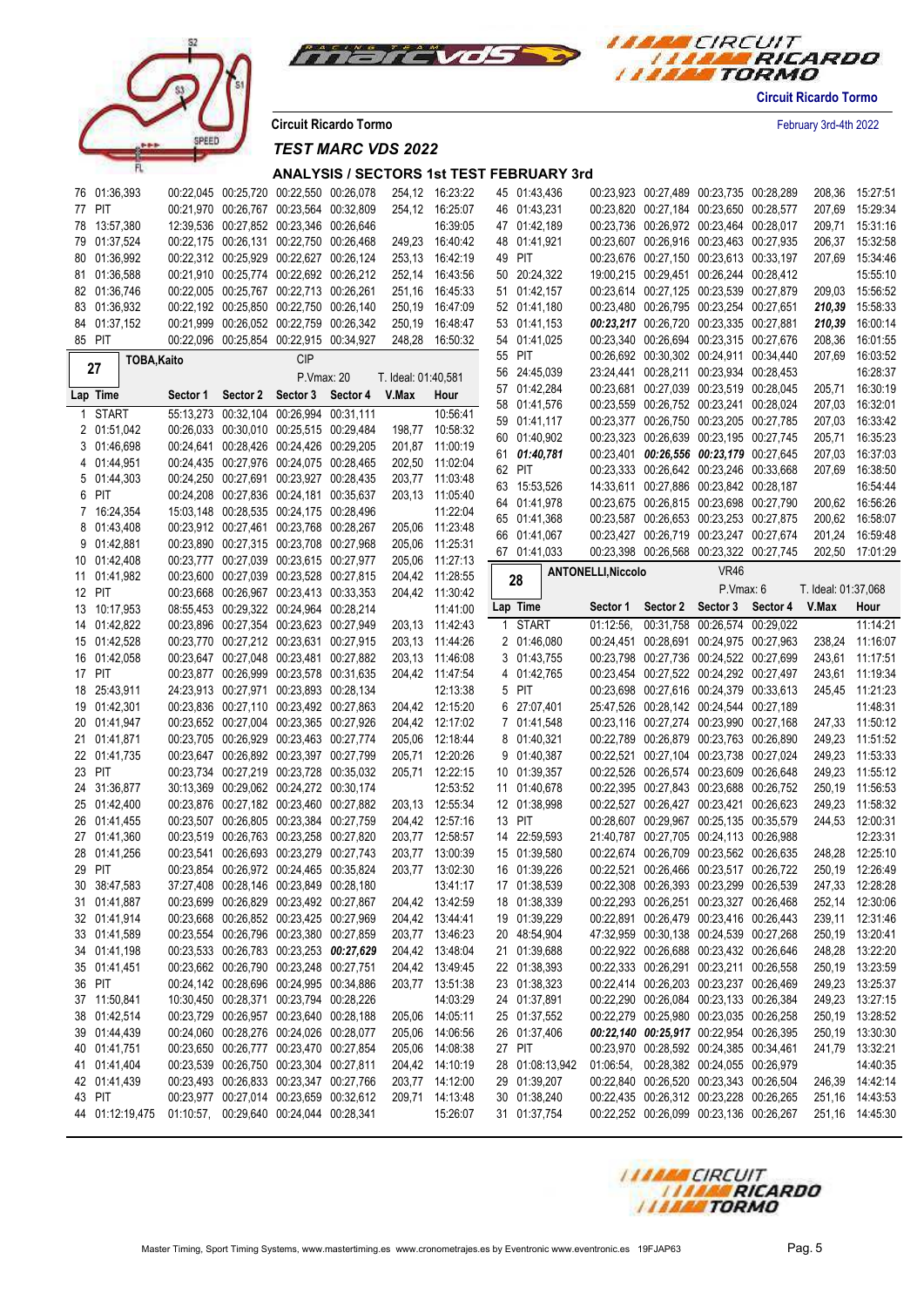



**Circuit Ricardo Tormo** February 3rd-4th 2022

*TEST MARC VDS 2022*

| 32 01:38,689           |                   | 00:22,222 00:26,021 00:23,938 00:26,508                                            |                   |                     | 252,14 14:47:09                    | 28 19:06,600                 |                         | 17:47,171 00:27,731 00:23,386 00:28,312                                            |                                         |                     | 12:16:37                           |
|------------------------|-------------------|------------------------------------------------------------------------------------|-------------------|---------------------|------------------------------------|------------------------------|-------------------------|------------------------------------------------------------------------------------|-----------------------------------------|---------------------|------------------------------------|
| 33 01:37,637           |                   | 00:22,166 00:26,074 00:23,034 00:26,363                                            |                   |                     | 252,14 14:48:47                    | 29 01:40,851                 |                         | 00:23,419 00:26,632 00:23,143 00:27,657                                            |                                         |                     | 206,37 12:18:18                    |
| 34 PIT                 |                   | 00:24,107 00:27,784 00:23,740 00:34,455                                            |                   |                     | 243,61 14:50:37                    | 30 01:40,936                 |                         | 00:23,420 00:26,675 00:23,152 00:27,689                                            |                                         |                     | 207,69 12:19:59                    |
| 35 19:24,450           |                   | 18:06,883 00:27,433 00:23,457 00:26,677                                            |                   |                     | 15:10:01                           | 31 01:40,879                 |                         | 00:23,376 00:26,544 00:23,156 00:27,803                                            |                                         |                     | 207,03 12:21:40                    |
| 36 01:38,337           |                   | 00:22,465 00:26,370 00:23,134 00:26,368                                            |                   |                     | 248,28 15:11:40                    | 32 01:40,620                 |                         | 00:23,366 00:26,504 00:23,199 00:27,551                                            |                                         |                     | 207,03 12:23:21                    |
| 37 01:39,446           |                   | 00:22,428 00:26,367 00:23,743 00:26,908                                            |                   |                     | 249,23 15:13:19                    | 33 01:40,788                 |                         | 00:23,218 00:26,614 00:23,244 00:27,712                                            |                                         | 208,36              | 12:25:02                           |
| 38 01:37,779           |                   | 00:22,339 00:26,082 00:23,073 00:26,285                                            |                   |                     | 250,19 15:14:57                    | 34 41:49,793                 |                         | 40:30,662 00:27,485 00:23,481 00:28,165                                            |                                         |                     | 207,03 13:06:51                    |
| 39 01:38,126           |                   | 00:22,442 00:26,195 00:22,955 00:26,534                                            |                   |                     | 252,14 15:16:35                    | 35 12:05,362                 |                         | 10:44,488 00:28,303 00:24,644 00:27,927                                            |                                         | 196,96              | 13:18:57                           |
| 40 01:37,668           |                   | 00:22,278 00:26,162 00:23,016 00:26,212                                            |                   |                     | 250,19 15:18:13                    | 36 01:42,070                 |                         | 00:23,586 00:26,953 00:23,538 00:27,993                                            |                                         | 205,71              | 13:20:39                           |
| 41 01:37,302           |                   | 00:22,232 00:25,990 00:22,898 00:26,182                                            |                   |                     | 251,16 15:19:50                    | 37 01:41,377                 |                         | 00:23,393 00:26,786 00:23,383 00:27,815                                            |                                         |                     | 207,69 13:22:20                    |
| 42 PIT                 |                   | 00:26,238 00:28,013 00:23,634 00:33,557                                            |                   |                     | 248,28 15:21:41                    | 38 01:41,193                 |                         | 00:23,450 00:26,643 00:23,375 00:27,725                                            |                                         |                     | 206,37 13:24:01                    |
| 43 32:45,921           |                   | 31:27,516 00:27,939 00:23,582 00:26,884                                            |                   |                     | 15:54:27                           | 39 01:41,469                 |                         | 00:23,451 00:26,731 00:23,418 00:27,869                                            |                                         |                     | 206,37 13:25:43                    |
| 44 01:38.406           |                   | 00:22,580 00:26,308 00:23,142 00:26,376                                            |                   |                     |                                    |                              |                         | 00:23,439 00:26,692 00:23,375 00:27,772                                            |                                         |                     | 205.71 13:27:24                    |
|                        |                   | 00:22,515 00:26,715 00:23,396 00:26,631                                            |                   |                     | 249,23 15:56:06                    | 40 01:41,278                 |                         |                                                                                    |                                         |                     |                                    |
| 45 01:39,257           |                   |                                                                                    |                   |                     | 254,12 15:57:45                    | 41 PIT                       |                         | 00:24,205 00:28,177 00:24,787 00:33,531                                            |                                         |                     | 205,06 13:29:15                    |
| 46 01:38,325           |                   | 00:22,628 00:26,251 00:23,156 00:26,290                                            |                   |                     | 253,13 15:59:23                    | 42 01:23:00,415              |                         | 01:21:38, 00:29,663 00:23,778 00:28,474                                            |                                         |                     | 14:52:15                           |
| 47 01:37,730           |                   | 00:22,308 00:26,147 00:22,961 00:26,314                                            |                   |                     | 254,12 16:01:01                    | 43 01:42,761                 |                         | 00:23,883 00:27,049 00:23,594 00:28,235                                            |                                         |                     | 206,37 14:53:58                    |
| 48 01:37,479           |                   | 00:22,387 00:26,007 00:22,972 00:26,113                                            |                   | 251,16              | 16:02:38                           | 44 01:42,706                 |                         | 00:23,769 00:27,243 00:23,650 00:28,044                                            |                                         |                     | 206,37 14:55:41                    |
| 49 PIT                 |                   | 00:26,041 00:28,187 00:24,216 00:33,856                                            |                   |                     | 245.45 16:04:31                    | 45 01:42,553                 |                         | 00:23,725 00:26,954 00:23,818 00:28,056                                            |                                         |                     | 206,37 14:57:23                    |
| 50 19:51,016           |                   | 18:29,893 00:28,919 00:25,182 00:27,022                                            |                   |                     | 16:24:22                           | 46 01:42,234                 |                         | 00:23,643 00:27,046 00:23,551 00:27,994                                            |                                         |                     | 206,37 14:59:05                    |
| 51 01:38,430           |                   | 00:22,503 00:26,386 00:23,156 00:26,385                                            |                   |                     | 247,33 16:26:00                    | 47 01:42,078                 |                         | 00:23,648 00:26,787 00:23,598 00:28,045                                            |                                         |                     | 207,03 15:00:48                    |
| 52 01:37,566           |                   | 00:22,328 00:26,064 00:22,977 00:26,197                                            |                   |                     | 253,13 16:27:38                    | 48 PIT                       |                         | 00:25,022 00:27,768 00:24,281 00:34,296                                            |                                         |                     | 207,03 15:02:39                    |
| 53 01:38,588           |                   | 00:22,471 00:26,195 00:23,212 00:26,710                                            |                   |                     | 253,13 16:29:16                    | 49 22:28,463                 |                         | 21:09,220 00:27,517 00:23,710 00:28,016                                            |                                         |                     | 15:25:07                           |
| 54 01:43,565           |                   | 00:22,702 00:26,470 00:25,477 00:28,916                                            |                   |                     | 251,16 16:31:00                    | 50 01:42,299                 |                         | 00:23,554 00:27,059 00:23,590 00:28,096                                            |                                         |                     | 209,03 15:26:50                    |
| 55 01:37,615           |                   | 00:22,419 00:25,985 00:23,019 00:26,192                                            |                   | 253,13              | 16:32:37                           | 51 01:41,924                 |                         | 00:23,550 00:26,877 00:23,469 00:28,028                                            |                                         |                     | 208,36 15:28:32                    |
| 56 PIT                 |                   | 00:22,410 00:32,514 00:25,427 00:34,368                                            |                   | 252,14              | 16:34:32                           | 52 01:41,738                 |                         | 00:23,443 00:26,853 00:23,398 00:28,044                                            |                                         |                     | 209,03 15:30:13                    |
| 57 PIT                 |                   | 01:15.731 00:46.206 00:26.116 00:36.888                                            |                   |                     | 16:37:37                           | 53 01:41,684                 |                         | 00:23,357 00:26,920 00:23,563 00:27,844                                            |                                         | 210,39              | 15:31:55                           |
| 58 PIT                 |                   | 01:19,590 00:28,090 00:24,626 00:34,903                                            |                   |                     | 16:40:24                           | 54 01:41,559                 |                         | 00:23,423 00:26,767 00:23,370 00:27,999                                            |                                         | 209,71              | 15:33:37                           |
|                        | FERNANDEZ, Adrien |                                                                                    | TECH <sub>3</sub> |                     |                                    | 55 01:43,797                 |                         | 00:24,936 00:27,141 00:23,629 00:28,091                                            |                                         | 209,71              | 15:35:20                           |
| 31                     |                   |                                                                                    |                   | T. Ideal: 01:40,416 |                                    | 56 01:41,531                 |                         |                                                                                    | 00:23,389 00:26,803 00:23,407 00:27,932 |                     | 211,07 15:37:02                    |
|                        |                   |                                                                                    |                   |                     |                                    |                              |                         |                                                                                    |                                         |                     |                                    |
|                        |                   |                                                                                    | P. Vmax: 15       |                     |                                    | 57 PIT                       |                         | 00:23,370 00:27,290 00:24,386 00:32,018                                            |                                         |                     | 211,76 15:38:49                    |
| Lap Time               |                   | Sector 1 Sector 2 Sector 3 Sector 4 V.Max                                          |                   |                     | Hour                               | 58 22:23,756                 |                         | 20:58,370 00:29,386 00:26,904 00:29,096                                            |                                         |                     | 16:01:13                           |
| 1 START                |                   | 37:34,449 00:29,996 00:24,943 00:29,056                                            |                   |                     | 10:38:56                           | 59 01:43,512                 |                         | 00:24,384 00:27,202 00:23,662 00:28,264                                            |                                         | 209,03              | 16:02:56                           |
| 2 01:44,488            |                   | 00:24,456 00:27,663 00:23,930 00:28,439                                            |                   | 205,06              | 10:40:40                           | 60 01:42,501                 |                         | 00:23,658 00:27,121 00:23,592 00:28,130                                            |                                         | 209,71              | 16:04:39                           |
| 3 01:43,281            |                   | 00:24,175 00:27,216 00:23,736 00:28,154                                            |                   | 205,06              | 10:42:24                           | 61 01:41,979                 |                         | 00:23,419 00:26,965 00:23,487 00:28,108                                            |                                         | 211,76              | 16:06:21                           |
| 4 01:42,223            |                   | 00:23,707 00:27,102 00:23,597 00:27,817                                            |                   | 205,71              | 10:44:06                           | 62 01:41,951                 |                         | 00:23,444 00:26,933 00:23,491 00:28,083                                            |                                         | 209,71              | 16:08:03                           |
| 5 01:42,489            |                   | 00:23,829 00:26,975 00:23,708 00:27,977                                            |                   | 205,06              | 10:45:48                           | 63 PIT                       |                         | 00:26,132 00:27,854 00:24,483 00:34,946                                            |                                         | 209,71              | 16:09:56                           |
| 6 01:42,151            |                   | 00:23,674 00:27,070 00:23,478 00:27,929                                            |                   | 206,37              | 10:47:31                           | 64 12:27,768                 |                         | 11:04,904 00:28,693 00:25,755 00:28,416                                            |                                         |                     | 16:22:24                           |
| 7 01:41,882            |                   | 00:23,690 00:26,863 00:23,441 00:27,888                                            |                   | 206,37              | 10:49:12                           |                              |                         |                                                                                    |                                         |                     |                                    |
| 8 01:41,813            |                   | 00:23,613 00:26,839 00:23,362 00:27,999                                            |                   | 206,37              | 10:50:54                           | 65 01:42,293                 |                         | 00:23,415 00:26,780 00:23,214 00:28,884                                            |                                         | 209,03              | 16:24:06                           |
| 9 01:41,793            |                   | 00:23,606 00:26,770 00:23,564 00:27,853                                            |                   | 207,69              | 10:52:36                           | 66 01:40,945                 |                         | 00:23,282 00:26,655 00:23,219 00:27,789                                            |                                         | 210,39              | 16:25:47                           |
| 10 PIT                 |                   | 00:23,657 00:27,035 00:23,793 00:34,059                                            |                   | 205,71              | 10:54:25                           | 67 01:41,043                 |                         | 00:23,353 00:26,606 00:23,180 00:27,904                                            |                                         | 210,39              | 16:27:28                           |
| 11 18:51,589           |                   | 17:32,926 00:27,298 00:23,492 00:27,873                                            |                   |                     | 11:13:16                           | 68 PIT                       |                         | 00:23,365 00:27,249 00:24,327 00:32,620                                            |                                         |                     | 208,36 16:29:16                    |
| 12 01:41,396           |                   | 00:23,504 00:26,799 00:23,450 00:27,643                                            |                   |                     | 207,03 11:14:58                    | 35                           | <b>CHANTRA, Somkiat</b> | <b>IDEMITSU</b>                                                                    |                                         |                     |                                    |
| 13 01:41,432           |                   | 00:23,625 00:26,712 00:23,336 00:27,759                                            |                   |                     | 208,36 11:16:39                    | $\sim$ $\sim$                |                         | P.Vmax: 3                                                                          |                                         | T. Ideal: 01:35,156 |                                    |
| 14 01:41,467           |                   | 00:23,426 00:26,782 00:23,492 00:27,767                                            |                   |                     | 207,69 11:18:21                    | Lap Time                     | Sector 1                | Sector 2 Sector 3 Sector 4 V.Max                                                   |                                         |                     | Hour                               |
| 15 01:41,595           |                   | 00:23,833 00:26,825 00:23,323 00:27,614                                            |                   |                     | 205,71 11:20:02                    | 1 START                      | 01:08:10.               | 00:28,500 00:23,826 00:26,868                                                      |                                         |                     | 11:09:27                           |
| 16 01:41,386           |                   | 00:23,470 00:26,716 00:23,463 00:27,737                                            |                   |                     | 205,06 11:21:43                    | 2 01:38,458                  |                         | 00:22,802 00:26,259 00:22,911 00:26,486                                            |                                         |                     | 250,19 11:11:05                    |
| 17 01:41,272           |                   | 00:23,497 00:26,781 00:23,370 00:27,624                                            |                   |                     | 204,42 11:23:25                    | 3 01:37,318                  |                         | 00:22,380 00:25,993 00:22,677 00:26,268                                            |                                         |                     | 250,19 11:12:43                    |
| 18 01:41,209           |                   | 00:23,417 00:26,772 00:23,326 00:27,694                                            |                   |                     | 204,42 11:25:06                    | 4 PIT                        |                         | 00:22,267 00:26,193 00:23,232 00:32,069                                            |                                         |                     | 247,33 11:14:26                    |
| 19 01:41,559           |                   | 00:23,463 00:26,961 00:23,453 00:27,682                                            |                   |                     | 205,06 11:26:48                    | 5 07:42,392                  |                         | 06:24,954 00:27,646 00:23,243 00:26,549                                            |                                         |                     | 11:22:09                           |
| 20 PIT                 |                   | 00:24,868 00:28,151 00:24,583 00:34,094                                            |                   |                     | 202,50 11:28:39                    | 6 01:37,986                  |                         | 00:22,541 00:26,069 00:22,708 00:26,668                                            |                                         |                     | 250,19 11:23:47                    |
| 21 18:37,156           |                   | 17:18,280 00:27,436 00:23,459 00:27,981                                            |                   |                     | 11:47:16                           | 7 01:37,093                  |                         | 00:22,314 00:25,934 00:22,725 00:26,120                                            |                                         |                     | 249,23 11:25:24                    |
| 22 01:41,466           |                   | 00:23,695 00:26,709 00:23,466 00:27,596                                            |                   |                     | 204,42 11:48:58                    | 8 01:36,778                  |                         | 00:22,183 00:25,825 00:22,580 00:26,190                                            |                                         |                     | 251,16 11:27:01                    |
| 23 01:42,102           |                   | 00:23,481 00:27,537 00:23,406 00:27,678                                            |                   |                     | 205,71 11:50:40                    | 9 01:36,622                  |                         | 00:22,162 00:25,680 00:22,491 00:26,289                                            |                                         |                     | 249.23 11:28:37                    |
|                        |                   |                                                                                    |                   |                     |                                    | 10 01:36,518                 |                         |                                                                                    |                                         |                     |                                    |
| 24 01:41,580           |                   | 00:23,645 00:26,752 00:23,379 00:27,804                                            |                   |                     | 202,50 11:52:22<br>205,06 11:54:03 |                              |                         | 00:22,169 00:25,665 00:22,477 00:26,207                                            |                                         |                     | 248,28 11:30:14                    |
| 25 01:41,376           |                   | 00:23,486 00:26,782 00:23,457 00:27,651                                            |                   |                     |                                    | 11 01:38,316                 |                         | 00:22,193 00:25,933 00:23,677 00:26,513                                            |                                         |                     | 248,28 11:31:52                    |
| 26 01:41,513<br>27 PIT |                   | 00:23,548 00:26,778 00:23,503 00:27,684<br>00:23,712 00:26,916 00:23,557 00:32,253 |                   |                     | 205,06 11:55:44<br>205,06 11:57:31 | 12 01:36,576<br>13 01:36,161 |                         | 00:22,127 00:25,748 00:22,546 00:26,155<br>00:22,035 00:25,602 00:22,419 00:26,105 |                                         |                     | 249,23 11:33:29<br>251,16 11:35:05 |

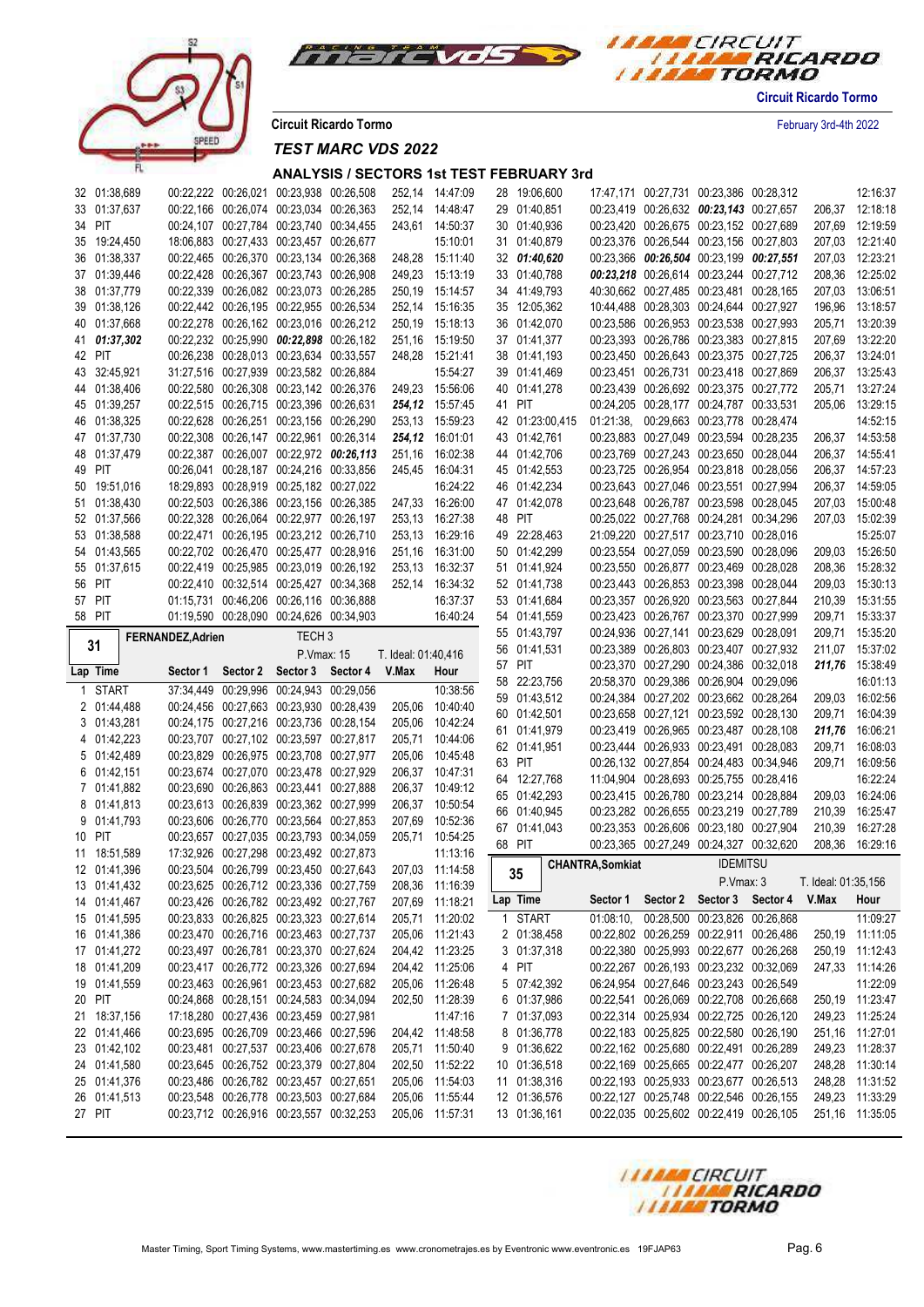



**Circuit Ricardo Tormo** February 3rd-4th 2022

*TEST MARC VDS 2022*

| 14 PIT          |  | 00:22,794 00:26,896 00:23,786 00:32,332 | 252,14 | 11:36:51        | 72 19:31,375 |                 |                 | 18:14,972 00:27,109 00:22,941 00:26,353 |                               |                     | 15:54:51        |
|-----------------|--|-----------------------------------------|--------|-----------------|--------------|-----------------|-----------------|-----------------------------------------|-------------------------------|---------------------|-----------------|
| 15 18:34,535    |  | 17:17,474 00:27,398 00:23,181 00:26,482 |        | 11:55:25        | 73 01:35,760 |                 |                 | 00:21,981 00:25,577 00:22,368 00:25,834 |                               |                     | 251,16 15:56:26 |
| 16 01:36,722    |  | 00:22,298 00:25,845 00:22,586 00:25,993 |        | 248,28 11:57:02 | 74 01:35,536 |                 |                 | 00:21,817 00:25,464 00:22,248 00:26,007 |                               |                     | 254,12 15:58:02 |
| 17 01:35,938    |  | 00:21,936 00:25,537 00:22,411 00:26,054 |        | 250,19 11:58:38 | 75 01:36,760 |                 |                 | 00:21,840 00:25,651 00:23,267 00:26,002 |                               |                     | 256,13 15:59:39 |
| 18 01:36,362    |  | 00:21,900 00:25,668 00:22,615 00:26,179 |        | 250,19 12:00:14 | 76 01:35,685 |                 |                 | 00:21,929 00:25,408 00:22,361 00:25,987 |                               |                     | 255,12 16:01:14 |
| 19 01:36,206    |  | 00:21,956 00:25,667 00:22,484 00:26,099 |        | 249,23 12:01:50 | 77 01:35,386 |                 |                 | 00:21,953 00:25,319 00:22,339 00:25,775 |                               |                     | 255,12 16:02:50 |
| 20 01:35,978    |  | 00:21,899 00:25,543 00:22,444 00:26,092 | 249,23 | 12:03:26        | 78 01:35,865 |                 |                 | 00:22,003 00:25,541 00:22,503 00:25,818 |                               |                     | 255,12 16:04:26 |
|                 |  |                                         |        |                 |              |                 |                 |                                         |                               |                     |                 |
| 21 01:36,714    |  | 00:22,085 00:25,787 00:22,589 00:26,253 | 249,23 | 12:05:03        | 79 01:35,508 |                 |                 | 00:21,879 00:25,325 00:22,332 00:25,972 |                               |                     | 257,14 16:06:01 |
| 22 01:35,941    |  | 00:21,940 00:25,507 00:22,490 00:26,004 |        | 250,19 12:06:39 | 80 01:35,342 |                 |                 | 00:21,814 00:25,418 00:22,300 00:25,810 |                               |                     | 254,12 16:07:36 |
| 23 01:36,494    |  | 00:21,982 00:25,748 00:22,660 00:26,104 | 251,16 | 12:08:16        | 81 PIT       |                 |                 | 00:22,592 00:27,140 00:23,844 00:32,929 |                               |                     | 254,12 16:09:23 |
| 24 PIT          |  | 00:22,038 00:25,609 00:22,713 00:31,519 |        | 250,19 12:09:57 |              |                 | ARTIGAS, Xavier |                                         | <b>PRUESTEL</b>               |                     |                 |
| 25 18:36,310    |  | 17:18,639 00:27,352 00:23,472 00:26,847 |        | 12:28:34        | 43           |                 |                 |                                         | P.Vmax: 11                    | T. Ideal: 01:40,831 |                 |
| 26 01:37,530    |  | 00:22,577 00:26,182 00:22,720 00:26,051 |        | 251,16 12:30:11 | Lap Time     |                 | Sector 1        |                                         | Sector 2 Sector 3 Sector 4    | V.Max               | Hour            |
| 27 01:36,769    |  | 00:22,196 00:25,934 00:22,642 00:25,997 |        | 253,13 12:31:48 | 1 START      |                 | 01:10:36        |                                         | 00:29,823 00:25,289 00:29,355 |                     | 11:11:59        |
| 28 01:36,681    |  | 00:22,040 00:25,840 00:22,676 00:26,125 |        | 252,14 12:33:25 | 2 01:45,494  |                 |                 | 00:24,834 00:27,868 00:24,122 00:28,670 |                               |                     |                 |
| 29 01:36,335    |  | 00:21,996 00:25,656 00:22,619 00:26,064 |        | 251,16 12:35:01 |              |                 |                 |                                         |                               |                     | 201,24 11:13:44 |
| 30 01:36,286    |  | 00:21,899 00:25,674 00:22,574 00:26,139 |        | 252,14 12:36:37 | 3 PIT        |                 |                 | 00:24,708 00:27,829 00:24,241 00:34,397 |                               |                     | 194,59 11:15:36 |
| 31 01:36,346    |  | 00:21,885 00:25,650 00:22,619 00:26,192 |        | 251,16 12:38:14 | 4 08:24,858  |                 |                 | 07:04,370 00:27,868 00:24,059 00:28,561 |                               |                     | 11:24:00        |
| 32 01:36,531    |  | 00:21,930 00:25,714 00:22,619 00:26,268 |        | 251,16 12:39:50 | 5 01:44,052  |                 |                 | 00:24,323 00:27,390 00:23,763 00:28,576 |                               |                     | 196,96 11:25:45 |
| 33 01:36,482    |  | 00:21,939 00:25,609 00:22,621 00:26,313 |        | 251,16 12:41:27 | 6 01:44,558  |                 |                 | 00:24,110 00:27,967 00:24,055 00:28,426 |                               |                     | 201,24 11:27:29 |
| 34 PIT          |  | 00:22,039 00:25,733 00:22,785 00:31,114 |        | 250,19 12:43:08 | 7 01:43,476  |                 |                 | 00:24,171 00:27,279 00:23,575 00:28,451 |                               |                     | 194,01 11:29:13 |
| 35 47:32,454    |  | 46:15,769 00:27,009 00:23,211 00:26,465 |        | 13:30:41        | 8 01:43,531  |                 |                 | 00:24,191 00:27,094 00:23,718 00:28,528 |                               |                     | 192,86 11:30:56 |
| 36 01:37,140    |  | 00:22,242 00:25,837 00:22,703 00:26,358 |        | 248,28 13:32:18 | 9 PIT        |                 |                 | 00:24,010 00:27,233 00:23,677 00:35,453 |                               |                     | 201,24 11:32:46 |
|                 |  | 00:22,139 00:25,877 00:22,770 00:26,292 |        |                 | 10 11:25,973 |                 |                 | 10:06,449 00:27,550 00:23,802 00:28,172 |                               |                     | 11:44:12        |
| 37 01:37,078    |  |                                         |        | 249,23 13:33:55 | 11 01:42,670 |                 |                 | 00:23,865 00:27,162 00:23,532 00:28,111 |                               |                     | 202,50 11:45:55 |
| 38 01:37,039    |  | 00:22,114 00:25,707 00:22,714 00:26,504 |        | 249,23 13:35:32 | 12 01:42,416 |                 |                 | 00:23,866 00:27,011 00:23,497 00:28,042 |                               |                     | 201,24 11:47:38 |
| 39 01:36,387    |  | 00:22,047 00:25,626 00:22,659 00:26,055 | 249,23 | 13:37:08        | 13 01:42,278 |                 |                 | 00:23,797 00:27,050 00:23,436 00:27,995 |                               |                     | 203,13 11:49:20 |
| 40 01:40,722    |  | 00:21,966 00:25,509 00:26,343 00:26,904 | 250,19 | 13:38:49        | 14 01:42,567 |                 |                 | 00:23,891 00:27,057 00:23,504 00:28,115 |                               |                     | 203,77 11:51:02 |
| 41 01:36,430    |  | 00:21,987 00:25,723 00:22,561 00:26,159 | 249,23 | 13:40:26        | 15 01:44,009 |                 |                 | 00:24,565 00:27,343 00:24,089 00:28,012 |                               |                     | 194,01 11:52:46 |
| 42 01:36,413    |  | 00:21,996 00:25,615 00:22,581 00:26,221 |        | 250,19 13:42:02 | 16 01:42,075 |                 |                 | 00:23,732 00:26,949 00:23,403 00:27,991 |                               |                     | 205,71 11:54:28 |
| 43 01:36,160    |  | 00:21,888 00:25,650 00:22,565 00:26,057 |        | 249,23 13:43:38 | 17 01:42,364 |                 |                 | 00:23,735 00:27,027 00:23,408 00:28,194 |                               |                     | 203,13 11:56:11 |
| 44 PIT          |  | 00:23,218 00:27,520 00:24,613 00:34,681 |        | 249,23 13:45:28 | 18 PIT       |                 |                 | 00:25,069 00:27,816 00:24,360 00:34,356 |                               |                     | 200,62 11:58:02 |
| 45 01:07:47,207 |  | 01:06:29, 00:27,280 00:23,861 00:26,941 |        | 14:53:15        |              |                 |                 |                                         |                               |                     |                 |
| 46 01:37,157    |  | 00:22,209 00:25,955 00:22,790 00:26,203 |        | 249,23 14.54:53 | 19 30:18,836 |                 |                 | 28:57,801 00:28,111 00:24,544 00:28,380 |                               |                     | 12:28:21        |
| 47 01:36,756    |  | 00:22,166 00:25,701 00:22,667 00:26,222 | 250,19 | 14:56:29        | 20 01:42,422 |                 |                 | 00:23,798 00:27,022 00:23,490 00:28,112 |                               |                     | 207,03 12:30:04 |
| 48 01:36,764    |  | 00:22,128 00:25,863 00:22,695 00:26,078 |        | 250,19 14:58:06 | 21 01:42,145 |                 |                 | 00:23,756 00:26,934 00:23,503 00:27,952 |                               |                     | 204,42 12:31:46 |
| 49 01:36,299    |  | 00:22,136 00:25,702 00:22,460 00:26,001 | 250,19 | 14:59:42        | 22 01:42,095 |                 |                 | 00:23,791 00:27,127 00:23,314 00:27,863 |                               |                     | 203,13 12:33:28 |
| 50 01:35,944    |  | 00:21,963 00:25,537 00:22,423 00:26,021 |        | 251,16 15:01:18 | 23 01:41,988 |                 |                 | 00:23,613 00:26,873 00:23,524 00:27,978 |                               |                     | 203,13 12:35:10 |
| 51 01:37,161    |  | 00:22,156 00:25,753 00:22,753 00:26,499 | 250,19 | 15:02:56        | 24 01:42,227 |                 |                 | 00:23,659 00:26,927 00:23,518 00:28,123 |                               |                     | 202,50 12:36:52 |
| 52 01:36,004    |  | 00:21.951 00:25.533 00:22.432 00:26.088 | 250,19 | 15:04:32        | 25 PIT       |                 |                 | 00:25,899 00:29,175 00:24,571 00:35,083 |                               |                     | 200,00 12:38:47 |
|                 |  | 00:22,313 00:25,740 00:22,512 00:26,143 |        |                 | 26 09:29,014 |                 |                 | 08:10,192 00:27,452 00:23,474 00:27,896 |                               |                     | 12:48:16        |
| 53 01:36,708    |  |                                         | 250,19 | 15:06:08        | 27 01:41,468 |                 |                 | 00:23,563 00:26,707 00:23,343 00:27,855 |                               |                     | 202,50 12:49:57 |
| 54 01:35,949    |  | 00:22,022 00:25,546 00:22,401 00:25,980 | 250,19 | 15:07:44        | 28 01:41,174 |                 |                 | 00:23,552 00:26,658 00:23,201 00:27,763 |                               |                     | 203,13 12:51:39 |
| 55 01:36,211    |  | 00:22,026 00:25,593 00:22,439 00:26,153 | 251,16 | 15:09:20        | 29 01:43,513 |                 |                 | 00:23,527 00:28,439 00:23,499 00:28,048 |                               |                     | 202,50 12:53:22 |
| 56 01:35,931    |  | 00:22,008 00:25,556 00:22,444 00:25,923 | 250.19 | 15:10:56        | 30 01:41,516 |                 |                 | 00:23,580 00:26,734 00:23,244 00:27,958 |                               |                     | 203,77 12:55:04 |
| 57 01:35,935    |  | 00:21,948 00:25,648 00:22,444 00:25,895 |        | 251,16 15:12:32 | 31 PIT       |                 |                 | 00:24,743 00:27,609 00:24,350 00:35,050 |                               |                     | 202,50 12:56:55 |
| 58 01:36,567    |  | 00:22,115 00:25,733 00:22,587 00:26,132 |        | 252,14 15:14:09 | 32 38:23,668 |                 |                 | 37:03,969 00:27,714 00:23,772 00:28,213 |                               |                     | 13:35:19        |
| 59 01:36,346    |  | 00:22,094 00:25,655 00:22,595 00:26,002 |        | 250,19 15:15:45 |              |                 |                 |                                         |                               |                     |                 |
| 60 01:36,225    |  | 00:22,058 00:25,609 00:22,549 00:26,009 |        | 250,19 15:17:21 | 33 01:43,354 |                 |                 | 00:23,790 00:27,578 00:23,811 00:28,175 |                               |                     | 200,00 13:37:02 |
| 61 01:36,079    |  | 00:21,950 00:25,638 00:22,544 00:25,947 |        | 251,16 15:18:57 | 34 01:42,182 |                 |                 | 00:23,789 00:26,842 00:23,404 00:28,147 |                               |                     | 199,38 13:38:44 |
| 62 01:36,283    |  | 00:22,063 00:25,632 00:22,568 00:26,020 |        | 252,14 15:20:34 | 35 01:41,863 |                 |                 | 00:23,675 00:26,685 00:23,446 00:28,057 |                               |                     | 200,00 13:40:26 |
| 63 01:36,435    |  | 00:21,963 00:25,770 00:22,701 00:26,001 |        | 253,13 15:22:10 | 36 PIT       |                 |                 | 00:24,470 00:27,576 00:24,234 00:35,064 |                               |                     | 200,00 13:42:18 |
| 64 01:36,486    |  | 00:22,012 00:25,674 00:22,721 00:26,079 |        | 252,14 15:23:47 |              | 37 01:18:56,636 |                 | 01:17:37, 00:27,240 00:23,546 00:28,137 |                               |                     | 15:01:14        |
| 65 01:36,025    |  | 00:21,939 00:25,653 00:22,545 00:25,888 |        | 251,16 15:25:23 | 38 01:42,339 |                 |                 | 00:23,842 00:26,982 00:23,361 00:28,154 |                               |                     | 207,03 15:02:57 |
| 66 01:36,421    |  | 00:22,101 00:25,759 00:22,498 00:26,063 |        | 251,16 15:26:59 | 39 01:41,714 |                 |                 | 00:23,637 00:26,761 00:23,358 00:27,958 |                               |                     | 207,69 15:04:38 |
|                 |  |                                         |        |                 | 40 01:41,907 |                 |                 | 00:23,698 00:26,861 00:23,369 00:27,979 |                               | 205,71              | 15:06:20        |
| 67 01:36,333    |  | 00:22,036 00:25,725 00:22,584 00:25,988 |        | 252,14 15:28:35 | 41 01:41,919 |                 |                 | 00:23,751 00:26,831 00:23,327 00:28,010 |                               | 205,71              | 15:08:02        |
| 68 01:36,710    |  | 00:22,121 00:25,731 00:22,636 00:26,222 |        | 254,12 15:30:12 | 42 PIT       |                 |                 | 00:23,753 00:26,976 00:23,452 00:34,212 |                               | 205,71              | 15:09:51        |
| 69 01:36,894    |  | 00:21,996 00:25,734 00:22,870 00:26,294 |        | 253,13 15:31:49 | 43 10:07,397 |                 |                 | 08:47,633 00:27,880 00:23,677 00:28,207 |                               |                     | 15:19:58        |
| 70 01:36,804    |  | 00:22,133 00:25,909 00:22,672 00:26,090 |        | 253,13 15:33:26 | 44 01:42,189 |                 |                 | 00:23,643 00:27,013 00:23,376 00:28,157 |                               |                     | 206,37 15:21:40 |
| 71 PIT          |  | 00:24,769 00:30,172 00:25,117 00:33,331 |        | 254,12 15:35:19 |              |                 |                 |                                         |                               |                     |                 |

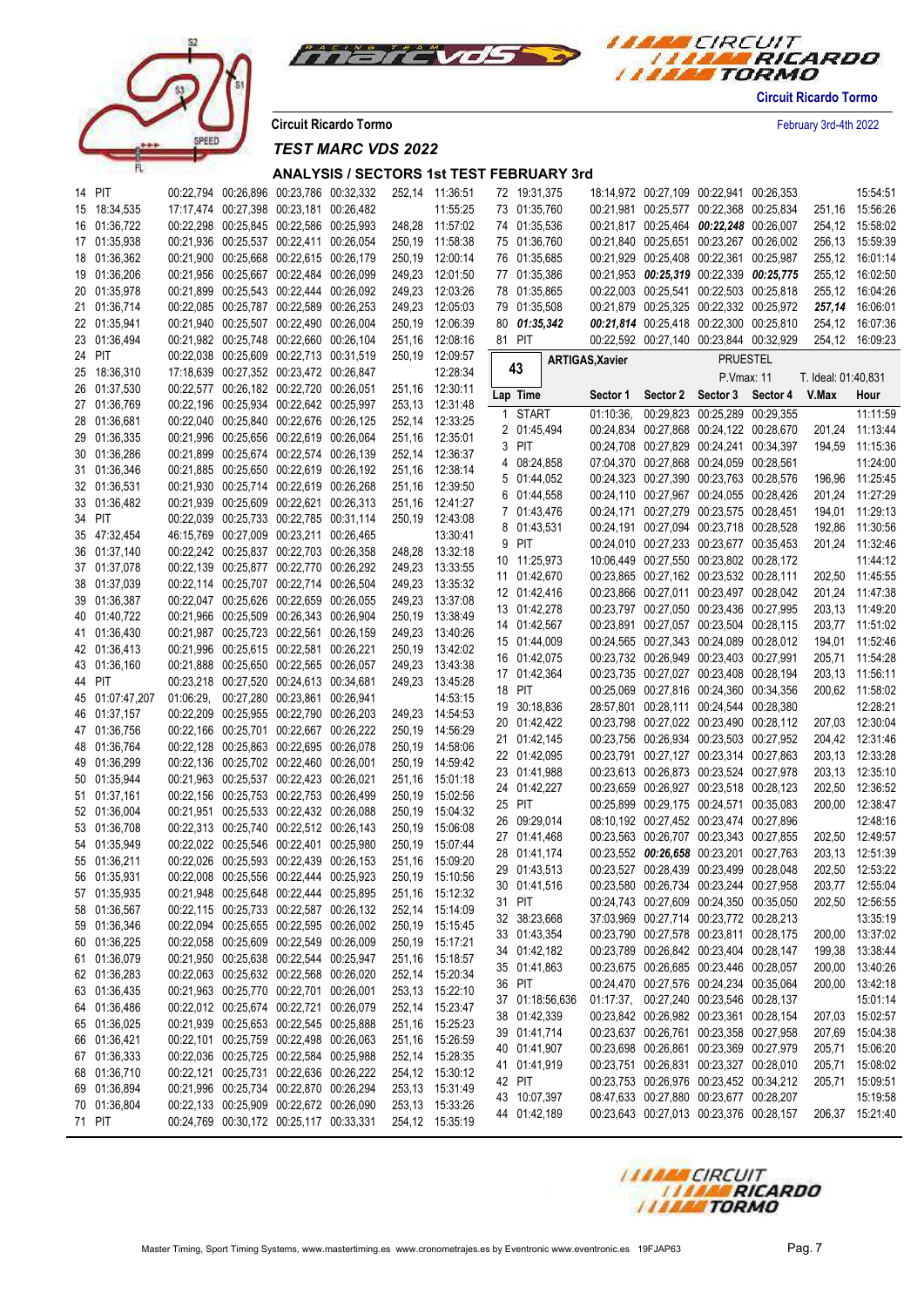



**Circuit Ricardo Tormo** February 3rd-4th 2022

*TEST MARC VDS 2022*

# **ANALYSIS / SECTORS 1st TEST FEBRUARY 3rd**

| 45 PIT                       |           |          | 00:25,651 00:27,409 00:23,807 00:33,768                                            |          |                     | 207.03 15:23:31             |    | 42 01:42,277           |                    |             |          | 00:23,535 00:27,114 00:23,596 00:28,032                                            |                          | 209,71              | 15:31:40                           |
|------------------------------|-----------|----------|------------------------------------------------------------------------------------|----------|---------------------|-----------------------------|----|------------------------|--------------------|-------------|----------|------------------------------------------------------------------------------------|--------------------------|---------------------|------------------------------------|
| 46 14:01.616                 |           |          | 12:42,606 00:27,572 00:23,604 00:27,834                                            |          |                     | 15:37:32                    |    | 43 01:42,416           |                    |             |          | 00:23,593 00:27,167 00:23,505 00:28,151                                            |                          | 209,03              | 15:33:23                           |
|                              |           |          | 00:23,475 00:26,807 00:23,301 00:27,765                                            |          |                     | 211.07 15:39:14             |    | 44 01:42,234           |                    |             |          | 00:23,581 00:27,010 00:23,485 00:28,158                                            |                          |                     |                                    |
| 47 01:41,348                 |           |          |                                                                                    |          |                     |                             |    |                        |                    |             |          |                                                                                    |                          | 209,71              | 15:35:05                           |
| 48 01:41,134                 |           |          | 00:23,393 00:26,772 00:23,204 00:27,765                                            |          |                     | 209,71 15:40:55             |    | 45 PIT                 |                    |             |          | 00:25,542 00:28,114 00:25,228 00:33,771                                            |                          | 209,03              | 15:36:57                           |
| 49 01:41,221                 |           |          | 00:23,463 00:26,755 00:23,234 00:27,769                                            |          |                     | 209,71 15:42:36             |    | 46 12:20,356           |                    |             |          | 11:00,651 00:28,006 00:23,588 00:28,111                                            |                          |                     | 15:49:18                           |
| 50 01:41,328                 |           |          | 00:23,546 00:26,792 00:23,195 00:27,795                                            |          |                     | 209,03 15:44:17             |    | 47 01:41,061           |                    |             |          | 00:23,225 00:26,772 00:23,299 00:27,765                                            |                          |                     | 210,39 15:50:59                    |
| 51 PIT                       |           |          | 00:25,334 00:27,954 00:24,236 00:34,577                                            |          |                     | 208,36 15:46:10             |    | 48 01:41,038           |                    |             |          | 00:23,273 00:26,808 00:23,226 00:27,731                                            |                          | 211,76              | 15:52:40                           |
| 52 09:00,957                 |           |          | 07:33,387 00:29,811 00:29,234 00:28,525                                            |          |                     | 15:55:11                    |    | 49 01:42,349           |                    |             |          | 00:23,692 00:26,897 00:23,485 00:28,275                                            |                          |                     | 211,07 15:54:22                    |
| 53 01:41,610                 |           |          | 00:23,601 00:27,021 00:23,292 00:27,696                                            |          |                     | 209.03 15:56:52             |    | 50 01:41,161           |                    |             |          | 00:23,371 00:26,723 00:23,393 00:27,674                                            |                          | 210,39              | 15:56:03                           |
| 54 01:41,230                 |           |          | 00:23,550 00:26,900 00:23,176 00:27,604                                            |          |                     | 213,86 15:58:33             |    | 51 01:41,324           |                    |             |          | 00:23,357 00:26,872 00:23,439 00:27,656                                            |                          |                     | 213,86 15:57:45                    |
| 55 01:41,419                 |           |          | 00:23,486 00:26,888 00:23,237 00:27,808                                            |          |                     | 213,86 16:00:15             |    | 52 01:41,135           |                    |             |          | 00:23,414 00:26,716 00:23,364 00:27,641                                            |                          | 210,39              | 15:59:26                           |
| 56 01:41,274                 |           |          | 00:23,489 00:26,749 00:23,254 00:27,782                                            |          |                     | 209,03 16:01:56             |    | 53 PIT                 |                    |             |          | 00:25,161 00:28,619 00:25,121 00:32,563                                            |                          | 211,76              | 16:01:17                           |
| 57 PIT                       |           |          | 00:26,410 00:28,681 00:24,220 00:33,675                                            |          | 208,36              | 16:03:49                    |    | 54 18:52,213           |                    |             |          | 17:29.561 00:30.243 00:23.907 00:28.502                                            |                          |                     | 16:20:09                           |
| ORTOLA, Ivan                 |           |          | <b>MTA TEAM</b>                                                                    |          |                     |                             |    | 55 01:41,894           |                    |             |          | 00:23,494 00:27,067 00:23,335 00:27,998                                            |                          |                     | 208,36 16:21:51                    |
| 48                           |           |          | P.Vmax: 11                                                                         |          | T. Ideal: 01:40,379 |                             |    | 56 01:41,380           |                    |             |          | 00:23,311 00:26,869 00:23,419 00:27,781                                            |                          | 210,39              | 16:23:33                           |
| Lap Time                     | Sector 1  | Sector 2 | Sector 3                                                                           | Sector 4 | V.Max               | Hour                        |    | 57 01:41,638           |                    |             |          | 00:23,400 00:26,949 00:23,495 00:27,794                                            |                          | 209,71              | 16:25:14                           |
|                              |           |          |                                                                                    |          |                     |                             | 58 | PIT                    |                    |             |          | 00:24,834 00:27,973 00:24,921 00:33,218                                            |                          | 209,03              | 16:27:05                           |
| 1 START                      | 01:23:03. |          | 00:31,526 00:26,013 00:29,256                                                      |          |                     | 11:24:27                    | 59 | 10:57,515              |                    |             |          | 09:38,497 00:27,513 00:23,637 00:27,868                                            |                          |                     | 16:38:03                           |
| 2 01:46,639                  |           |          | 00:24,870 00:28,359 00:24,668 00:28,742                                            |          |                     | 205,71 11:26:14             |    | 60 01:40,580           |                    |             |          | 00:23,213 00:26,463 00:23,249 00:27,655                                            |                          | 209,71              | 16:39:43                           |
| 3 01:44,254                  |           |          | 00:24,261 00:27,798 00:24,171 00:28,024                                            |          |                     | 204,42 11:27:58             |    | 61 01:40,852           |                    |             |          | 00:23,239 00:26,777 00:23,216 00:27,620                                            |                          | 210,39              | 16:41:24                           |
| 4 01:43.392                  |           |          | 00:23,890 00:27,420 00:23,922 00:28,160                                            |          |                     | 205,71 11:29:42             |    | 62 01:41,309           |                    |             |          | 00:23,295 00:26,686 00:23,512 00:27,816                                            |                          | 210,39              | 16:43:06                           |
| 5 01:49,233                  |           |          | 00:28,102 00:28,792 00:23,984 00:28,355                                            |          |                     | 205,06 11:31:31             |    | 63 01:41,177           |                    |             |          | 00:23,338 00:26,713 00:23,413 00:27,713                                            |                          | 208,36              | 16:44:47                           |
| 6 01:43.388                  |           |          | 00:23,953 00:27,526 00:23,960 00:27,949                                            |          |                     | 204,42 11:33:14             |    | 64 PIT                 |                    |             |          | 00:23,588 00:28,262 00:24,547 00:32,833                                            |                          | 207,03              | 16:46:36                           |
| 7 PIT                        |           |          | 00:25,898 00:28,436 00:24,852 00:34,381                                            |          |                     | 204,42 11:35:08             |    | 65 04:37,887           |                    |             |          | 03:18,111 00:27,798 00:23,974 00:28,004                                            |                          |                     | 16:51:14                           |
| 8 13:22,696                  |           |          | 12:01,847 00:28,242 00:24,048 00:28,559                                            |          |                     | 11:48:31                    |    | 66 01:41,953           |                    |             |          | 00:23,786 00:26,941 00:23,384 00:27,842                                            |                          |                     | 202,50 16:52:56                    |
| 9 01:42,831                  |           |          | 00:23,901 00:27,306 00:23,658 00:27,966                                            |          |                     | 204,42 11:50:13             |    | 67 01:42,200           |                    |             |          | 00:23,731 00:26,856 00:23,657 00:27,956                                            |                          | 203,77              | 16:54:38                           |
| 10 01:42,778                 |           |          | 00:23,699 00:27,426 00:23,739 00:27,914                                            |          |                     | 205,71 11:51:56             |    | 68 01:41,951           |                    |             |          | 00:23,643 00:26,875 00:23,471 00:27,962                                            |                          | 204,42              | 16:56:20                           |
| 11 01:43.016                 |           |          | 00:23,824 00:27,268 00:23,724 00:28,200                                            |          |                     | 206,37 11:53:39             |    | 69 PIT                 |                    |             |          | 00:25,268 00:28,329 00:25,546 00:33,448                                            |                          |                     | 201,87 16:58:13                    |
| 12 01:44,136                 |           |          | 00:23,939 00:27,772 00:23,859 00:28,566                                            |          |                     | 204,42 11:55:23             |    |                        |                    |             |          |                                                                                    |                          |                     |                                    |
|                              |           |          |                                                                                    |          |                     |                             |    |                        |                    |             |          |                                                                                    |                          |                     |                                    |
| 13 PIT                       |           |          | 00:26,403 00:28,420 00:24,936 00:33,724                                            |          |                     | 205,71 11:57:17             |    |                        | TAGLIARINI, Angelo |             |          |                                                                                    | <b>DODICI MOTORSPORT</b> |                     |                                    |
| 14 20:11,437                 |           |          | 18:50,500 00:28,727 00:24,004 00:28,206                                            |          |                     | 12:17:28                    |    | 51                     |                    |             |          | P.Vmax: 8                                                                          |                          | T. Ideal: 01:38,157 |                                    |
| 15 01:42,619                 |           |          | 00:23,759 00:27,276 00:23,721 00:27,863                                            |          |                     | 205,71 12:19:11             |    | Lap Time               |                    | Sector 1    | Sector 2 | Sector 3 Sector 4                                                                  |                          | V.Max               | Hour                               |
| 16 01:42,560                 |           |          | 00:23,735 00:27,188 00:23,648 00:27,989                                            |          |                     | 207,03 12:20:53             |    | 1 START                |                    | 59:09,771   |          | 00:29.518 00:25.745 00:28.926                                                      |                          |                     | 11:00:31                           |
| 17 01:41,766                 |           |          | 00:23,613 00:26,881 00:23,430 00:27,842                                            |          |                     | 211,07 12:22:35             |    | 2 01:45,577            |                    |             |          | 00:23,949 00:28,364 00:24,825 00:28,439                                            |                          | 246,39              | 11:02:17                           |
| 18 01:41,807                 |           |          | 00:23,531 00:26,998 00:23,511 00:27,767                                            |          |                     | 210,39 12:24:17             |    | 3 01:43,035            |                    |             |          | 00:23,202 00:27,676 00:24,527 00:27,630                                            |                          | 242,70              | 11:04:00                           |
| 19 01:42,109                 |           |          | 00:23,657 00:27,044 00:23,603 00:27,805                                            |          |                     | 211,07 12:25:59             |    | 4 01:42,397            |                    |             |          | 00:23,302 00:27,462 00:24,263 00:27,370                                            |                          | 246,39              | 11:05:42                           |
| 20 01:42,533                 |           |          | 00:23,550 00:27,338 00:23,642 00:28,003                                            |          |                     | 209,71 12:27:42             |    | 5 01:42,009            |                    |             |          | 00:22,844 00:27,542 00:24,290 00:27,333                                            |                          |                     | 245,45 11:07:24                    |
| 21 01:42,438                 |           |          | 00:23,574 00:27,175 00:23,794 00:27,895                                            |          |                     | 208,36 12:29:24             |    | 6 01:41,860            |                    |             |          | 00:22,966 00:27,357 00:24,075 00:27,462                                            |                          | 246,39              | 11:09:06                           |
| 22 PIT                       |           |          | 00:25,068 00:28,674 00:26,195 00:34,099                                            |          |                     | 206,37 12:31:18             |    | 7 01:41,663            |                    |             |          | 00:22,940 00:27,159 00:24,124 00:27,440                                            |                          |                     | 244,53 11:10:48                    |
| 23 31:34,649                 |           |          | 30:14,457 00:28,112 00:24,064 00:28,016                                            |          |                     | 13:02:53                    |    | 8 01:42,086            |                    |             |          | 00:22,928 00:27,501 00:24,145 00:27,512                                            |                          |                     | 244,53 11:12:30                    |
| 24 01:41,075                 |           |          |                                                                                    |          |                     |                             | 9  | PIT                    |                    |             |          |                                                                                    |                          |                     |                                    |
|                              |           |          | 00:23,516 00:26,726 00:23,309 00:27,524<br>00:23,514 00:26,735 00:23,392 00:27,487 |          |                     | 206,37 13:04:34             |    | 10 PIT                 |                    |             |          | 00:23,329 00:27,514 00:24,260 00:39,611                                            |                          |                     | 244,53 11:14:25                    |
| 25 01:41,128                 |           |          |                                                                                    |          |                     | 209,71 13:06:15             |    |                        |                    | 09:33,914 . |          | 01:07,866 00:34,386                                                                |                          |                     | 11:25:41                           |
| 26 01:41.590                 |           |          | 00:23,374 00:26,654 00:23,325 00:28,237                                            |          |                     | 211,07 13:07:57             |    | 11 04:20,392           |                    |             |          | 02:59,176 00:28,908 00:24,656 00:27,652                                            |                          |                     | 11:30:01                           |
| 27 01:42,569                 |           |          | 00:24,207 00:27,012 00:23,592 00:27,758                                            |          |                     | 202,50 13:09:39             |    | 12 01:41,649           |                    |             |          | 00:23,106 00:27,343 00:23,954 00:27,246                                            |                          |                     | 246,39 11:31:43                    |
| 28 01:41,130                 |           |          | 00:23,459 00:26,682 00:23,354 00:27,635                                            |          |                     | 208,36 13:11:20             |    | 13 01:40,931           |                    |             |          | 00:22,859 00:27,087 00:23,909 00:27,076                                            |                          |                     | 247,33 11:33:24                    |
| 29 01:41,461                 |           |          | 00:23,422 00:26,744 00:23,386 00:27,909                                            |          |                     | 207,03 13:13:02             |    | 14 01:40,686           |                    |             |          | 00:22,898 00:26,979 00:23,764 00:27,045                                            |                          |                     | 248,28 11:35:05                    |
| 30 01:42,022                 |           |          | 00:23,546 00:26,914 00:23,516 00:28,046                                            |          |                     | 205,71 13:14:44             |    | 15 01:40,617           |                    |             |          | 00:22,776 00:26,996 00:23,738 00:27,107                                            |                          |                     | 246,39 11:36:45                    |
| 31 PIT                       |           |          | 00:25,719 00:28,453 00:25,697 00:34,576                                            |          |                     | 203,13 13:16:38             |    | 16 PIT                 |                    |             |          | 00:22,874 00:29,295 00:24,977 00:34,593                                            |                          |                     | 246,39 11:38:37                    |
| 32 01:30:07,770              |           |          | 01:28:41, 00:29,188 00:28,016 00:29,342                                            |          |                     | 14:46:46                    |    | 17 48:18,909           |                    |             |          | 46:58,736 00:28,374 00:24,450 00:27,349                                            |                          |                     | 12:26:56                           |
| 33 01:43,006                 |           |          | 00:23,608 00:27,257 00:23,814 00:28,327                                            |          |                     | 208,36 14:48:29             |    | 18 01:40,880           |                    |             |          | 00:22,984 00:27,072 00:23,719 00:27,105                                            |                          |                     | 249,23 12:28:37                    |
| 34 01:42,392                 |           |          | 00:23,617 00:27,077 00:23,693 00:28,005                                            |          |                     | 208,36 14:50:11             |    | 19 01:40,120           |                    |             |          | 00:22,728 00:26,895 00:23,603 00:26,894                                            |                          |                     | 251,16 12:30:17                    |
| 35 01:48,616                 |           |          | 00:26,811 00:29,626 00:23,912 00:28,267                                            |          |                     | 207,69 14:52:00             |    | 20 01:39,942           |                    |             |          | 00:22,927 00:26,664 00:23,630 00:26,721                                            |                          |                     | 250,19 12:31:57                    |
| 36 01:42,543                 |           |          | 00:23,746 00:27,217 00:23,608 00:27,972                                            |          |                     | 208,36 14:53:43             |    | 21 01:39,635           |                    |             |          | 00:22,739 00:26,636 00:23,519 00:26,741                                            |                          |                     | 249,23 12:33:36                    |
| 37 01:42,098                 |           |          | 00:23,518 00:27,044 00:23,600 00:27,936                                            |          |                     | 207,69 14:55:25             |    | 22 01:39,321           |                    |             |          | 00:22,635 00:26,529 00:23,390 00:26,767                                            |                          |                     | 250,19 12:35:16                    |
| 38 01:42,254                 |           |          | 00:23,702 00:27,022 00:23,567 00:27,963                                            |          |                     | 207,03 14:57:07             |    | 23 01:40,059           |                    |             |          | 00:22,465 00:26,606 00:23,629 00:27,359                                            |                          |                     | 248,28 12:36:56                    |
| 39 PIT                       |           |          | 00:23,611 00:29,156 00:25,484 00:34,124                                            |          |                     | 206,37 14:58:59             |    | 24 01:40,038           |                    |             |          | 00:22,776 00:26,861 00:23,492 00:26,909                                            |                          |                     | 242,70 12:38:36                    |
| 40 29:16,102<br>41 01:42,405 |           |          | 27:56,178 00:27,870 00:23,923 00:28,131<br>00:23,545 00:26,999 00:23,786 00:28,075 |          |                     | 15:28:15<br>209,71 15:29:58 |    | 25 01:40,425<br>26 PIT |                    |             |          | 00:23,024 00:26,658 00:23,661 00:27,082<br>00:25,974 00:29,331 00:24,500 00:36,277 |                          |                     | 248,28 12:40:16<br>246,39 12:42:12 |



**Circuit Ricardo Tormo**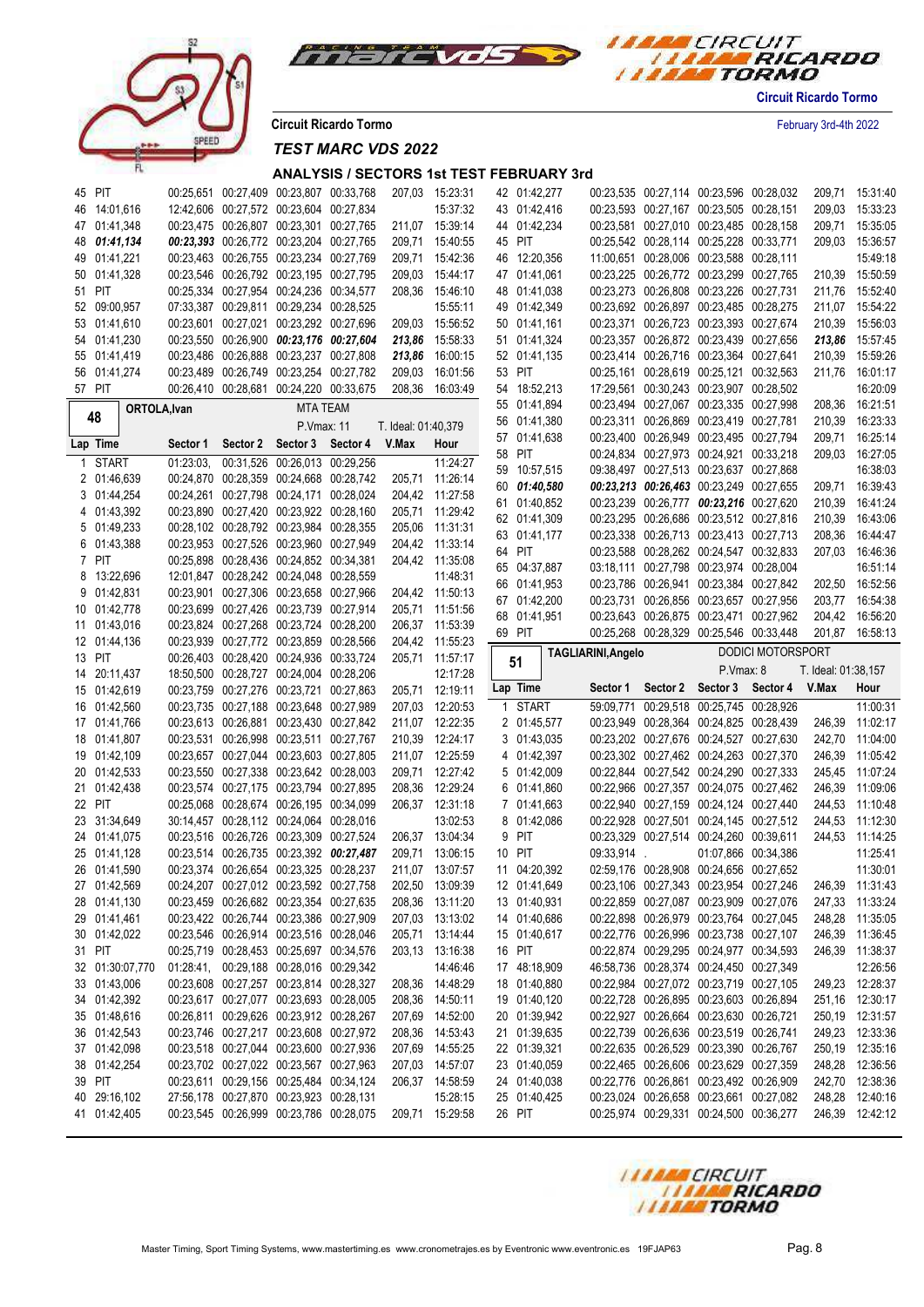

peer

*TEST MARC VDS 2022*

| 27 28:32,223             |           | 27:12,492 00:28,058 00:24,135 00:27,538                                            |                     | 13:10:45        | 8 19:07,005                  |                 | 17:48,341 00:27,277 00:23,397 00:27,990                                            |                     | 15:36:48        |
|--------------------------|-----------|------------------------------------------------------------------------------------|---------------------|-----------------|------------------------------|-----------------|------------------------------------------------------------------------------------|---------------------|-----------------|
| 28 01:42,126             |           | 00:23,858 00:27,274 00:23,831 00:27,163                                            |                     | 245,45 13:12:27 | 9 01:41,050                  |                 | 00:23,379 00:26,618 00:23,194 00:27,859                                            | 209,03              | 15:38:29        |
| 29 01:39,865             |           | 00:22,898 00:26,548 00:23,584 00:26,835                                            |                     | 246,39 13:14:07 | 10 01:40,792                 |                 | 00:23,315 00:26,678 00:23,117 00:27,682                                            |                     | 210,39 15:40:10 |
| 30 01:39,619             |           | 00:22,804 00:26,571 00:23,328 00:26,916                                            |                     | 248,28 13:15:46 | 11 01:41,301                 |                 | 00:23,360 00:26,947 00:23,218 00:27,776                                            |                     | 210,39 15:41:51 |
| 31 01:39,172             |           | 00:22,582 00:26,433 00:23,394 00:26,763                                            |                     | 247,33 13:17:25 | 12 01:41,203                 |                 | 00:23,385 00:26,788 00:23,228 00:27,802                                            |                     | 209,03 15:43:32 |
| 32 01:39,491             |           | 00:22,627 00:26,587 00:23,518 00:26,759                                            |                     | 248,28 13:19:05 | 13 01:41,242                 |                 | 00:23,312 00:26,721 00:23,123 00:28,086                                            | 209,03              | 15:45:13        |
| 33 01:39,012             |           | 00:22,538 00:26,500 00:23,302 00:26,672                                            |                     | 249,23 13:20:44 | 14 PIT                       |                 | 00:23,630 00:26,818 00:23,367 00:32,153                                            |                     | 207,03 15:46:59 |
| 34 01:39,379             |           | 00:22,569 00:26,455 00:23,447 00:26,908                                            |                     | 249,23 13:22:23 | 15 14:34,256                 |                 | 13:15,806 00:26,904 00:23,362 00:28,184                                            |                     | 16:01:34        |
| 35 PIT                   |           | 00:22,691 00:28,646 00:24,536 00:36,087                                            |                     | 248,28 13:24:15 | 16 01:40,926                 |                 | 00:23,230 00:26,720 00:23,198 00:27,778                                            |                     | 16:03:15        |
|                          |           |                                                                                    |                     |                 |                              |                 |                                                                                    | 208,36              |                 |
| 36 21:20,088             |           | 19:58,583 00:28,967 00:24,849 00:27,689                                            |                     | 13:45:35        | 17 01:41,028                 |                 | 00:23,319 00:26,646 00:23,196 00:27,867                                            | 210,39              | 16:04:56        |
| 37 01:40,755             |           | 00:22,804 00:27,095 00:23,693 00:27,163                                            |                     | 243,61 13:47:16 | 18 01:41,041                 |                 | 00:23,222 00:26,871 00:23,174 00:27,774                                            | 210,39              | 16:06:37        |
| 38 01:39,551             |           | 00:22,697 00:26,524 00:23,453 00:26,877                                            |                     | 245,45 13:48:56 | 19 01:41,147                 |                 | 00:23,418 00:26,680 00:23,148 00:27,901                                            | 208,36              | 16:08:18        |
| 39 01:39,215             |           | 00:22,613 00:26,503 00:23,261 00:26,838                                            |                     | 247,33 13:50:35 | 20 01:41,094                 |                 | 00:23,449 00:26,631 00:23,210 00:27,804                                            | 208,36              | 16:09:59        |
| 40 01:39,469             |           | 00:22,717 00:26,482 00:23,426 00:26,844                                            |                     | 247,33 13:52:14 | 21 PIT                       |                 | 00:23,365 00:26,819 00:23,128 00:33,293                                            | 208,36              | 16:11:46        |
| 41 01:39,348             |           | 00:22,586 00:26,520 00:23,322 00:26,920                                            |                     | 248,28 13:53:54 | 22 15:28,676                 |                 | 14:10,337 00:27,066 00:23,208 00:28,065                                            |                     | 16:27:14        |
| 42 01:39,029             |           | 00:22,532 00:26,489 00:23,258 00:26,750                                            | 248,28              | 13:55:33        | 23 01:40,066                 |                 | 00:23,215 00:26,402 00:22,868 00:27,581                                            |                     | 207,03 16:28:54 |
| 43 01:40,172             |           | 00:22,526 00:26,843 00:23,674 00:27,129                                            | 249,23              | 13:57:13        | 24 01:40,037                 |                 | 00:23,226 00:26,454 00:22,840 00:27,517                                            | 207,69              | 16:30:34        |
| 44 01:42,810             |           | 00:23,820 00:27,569 00:24,069 00:27,352                                            | 248,28              | 13:58:56        | 25 01:40,232                 |                 | 00:23,150 00:26,531 00:22,994 00:27,557                                            | 207,69              | 16:32:15        |
| 45 01:39,792             |           | 00:22,673 00:26,657 00:23,512 00:26,950                                            |                     | 248,28 14:00:35 | 26 01:40,098                 |                 | 00:23,132 00:26,445 00:22,962 00:27,559                                            | 207,03              | 16:33:55        |
| 46 PIT                   |           | 00:26,117 00:28,541 00:24,943 00:37,014                                            |                     | 244.53 14:02:32 | 27 01:40,156                 |                 | 00:23,191 00:26,515 00:22,926 00:27,524                                            | 207,03              | 16:35:35        |
| 47 01:06:08.995          |           | 01:04:49, 00:27,851 00:24,040 00:27,412                                            |                     | 15:08:41        | 28 PIT                       |                 | 00:24,138 00:32,018 00:25,640 00:33,420                                            |                     | 206,37 16:37:30 |
| 48 01:40,615             |           | 00:23,130 00:26,819 00:23,594 00:27,072                                            |                     | 248,28 15:10:22 |                              | ROSSI, Riccardo | <b>SIC 58</b>                                                                      |                     |                 |
| 49 01:39,837             |           | 00:22,716 00:26,618 00:23,466 00:27,037                                            |                     | 248,28 15:12:02 | 54                           |                 |                                                                                    |                     |                 |
| 50 01:40,046             |           | 00:22,766 00:26,654 00:23,444 00:27,182                                            |                     | 248,28 15:13:42 |                              |                 | P.Vmax: 17                                                                         | T. Ideal: 01:40,500 |                 |
| 51 01:39,808             |           | 00:22,640 00:26,564 00:23,555 00:27,049                                            |                     | 248,28 15:15:21 | Lap Time                     |                 | Sector 1 Sector 2 Sector 3 Sector 4 V.Max                                          |                     | Hour            |
| 52 PIT                   |           | 00:24,848 00:28,541 00:24,313 00:37,807                                            |                     | 248,28 15:17:17 | 1 START                      |                 | 45:41,276 00:32,560 00:27,781 00:30,624                                            |                     | 10:47:10        |
| 53 23:14,015             |           | 21:53,415 00:28,334 00:24,574 00:27,692                                            |                     | 15:40:31        | 2 01:51,197                  |                 | 00:26,423 00:29,226 00:25,914 00:29,634                                            | 202,50              | 10:49:01        |
|                          |           | 00:22,743 00:27,363 00:24,523 00:27,226                                            |                     | 250,19 15:42:13 | 3 01:48,957                  |                 | 00:25,613 00:28,850 00:25,230 00:29,264                                            |                     | 203,13 10:50:50 |
| 54 01:41,855             |           |                                                                                    |                     |                 | 4 01:47,559                  |                 | 00:25,159 00:28,291 00:25,204 00:28,905                                            |                     | 203,77 10:52:37 |
| 55 01:40,356             |           | 00:22,794 00:27,000 00:23,549 00:27,013                                            |                     | 252,14 15:43:53 | 5 01:45,994                  |                 | 00:24,898 00:27,825 00:24,546 00:28,725                                            |                     | 206,37 10:54:23 |
| 56 01:39,828             |           | 00:22,643 00:26,733 00:23,543 00:26,909                                            |                     | 252,14 15:45:33 | 6 01:45,861                  |                 | 00:24,731 00:27,896 00:24,472 00:28,762                                            |                     | 203,77 10:56:09 |
| 57 01:40,196             |           | 00:22,745 00:26,785 00:23,589 00:27,077                                            |                     | 251,16 15:47:13 | 7 01:45,039                  |                 | 00:24,580 00:27,651 00:24,192 00:28,616                                            |                     | 204,42 10:57:54 |
| 58 PIT                   |           | 00:23,332 00:27,214 00:23,829 00:37,629                                            |                     | 252,14 15:49:05 | 8 PIT                        |                 | 00:26,803 00:29,574 00:26,375 00:37,782                                            |                     | 203,77 10:59:55 |
| 59 35:10,752             |           | 33:51,186 00:28,204 00:24,023 00:27,339                                            |                     | 16:24:16        | 9 17:48,882                  |                 | 16:25,557 00:29,048 00:25,165 00:29,112                                            |                     | 11:17:44        |
| 60 01:40,244             |           | 00:22,731 00:26,785 00:23,588 00:27,140                                            |                     | 250,19 16:25:56 | 10 01:45,794                 |                 | 00:24,828 00:27,846 00:24,478 00:28,642                                            |                     | 201,87 11:19:30 |
| 61 01:40,378             |           | 00:22,845 00:26,846 00:23,578 00:27,109                                            |                     | 250,19 16:27:37 | 11 01:44,811                 |                 | 00:24,520 00:27,532 00:24,292 00:28,467                                            |                     | 202,50 11:21:14 |
| 62 01:39,580             |           | 00:22,593 00:26,737 00:23,428 00:26,822                                            |                     | 249,23 16:29:16 |                              |                 | 00:24,385 00:27,357 00:24,095 00:28,294                                            |                     | 201,87 11:22:59 |
| 63 01:39,705             |           | 00:22,629 00:26,570 00:23,454 00:27,052                                            |                     | 250,19 16:30:56 | 12 01:44,131                 |                 |                                                                                    |                     |                 |
| 64 01:39,904             |           | 00:22,772 00:26,634 00:23,580 00:26,918                                            | 249,23              | 16:32:36        | 13 01:43,595                 |                 | 00:24,247 00:27,245 00:23,948 00:28,155                                            |                     | 201,87 11:24:42 |
| 65 PIT                   |           | 00:27,874 00:28,965 00:25,895 00:34,824                                            |                     | 249,23 16:34:33 | 14 PIT                       |                 | 00:28,127 00:30,625 00:25,774 00:35,490                                            |                     | 203,13 11:26:42 |
| 66 09:38,651             |           | 08:18,414 00:28,820 00:24,223 00:27,194                                            |                     | 16:44:12        | 15 17:21,575                 |                 | 16:00,268 00:28,251 00:24,513 00:28,543                                            |                     | 11:44:04        |
| 67 01:39,434             |           | 00:22,696 00:26,674 00:23,234 00:26,830                                            |                     | 247,33 16:45:51 | 16 01:44,288                 |                 | 00:24,328 00:27,402 00:24,169 00:28,389                                            |                     | 201,87 11:45:48 |
| 68 01:38,805             |           | 00:22,634 00:26,501 00:23,145 00:26,525                                            | 249,23              | 16:47:30        | 17 01:43,742                 |                 | 00:24,123 00:27,263 00:24,070 00:28,286                                            |                     | 202,50 11:47:32 |
| 69 01:38,302             |           | 00:22,449 00:26,300 00:23,114 00:26,439                                            |                     | 247,33 16:49:08 | 18 01:43,464                 |                 | 00:24,088 00:27,211 00:23,917 00:28,248                                            |                     | 203,13 11:49:15 |
| 70 01:38,784             |           | 00:22,500 00:26,296 00:23,251 00:26,737                                            |                     | 245,45 16:50:47 | 19 PIT                       |                 | 00:26,747 00:30,639 00:24,711 00:35,171                                            |                     | 203,13 11:51:12 |
| 71 01:38,968             |           | 00:22,510 00:26,292 00:23,378 00:26,788                                            |                     | 243,61 16:52:26 | 20 37:08,700                 |                 | 35:46,594 00:29,124 00:24,354 00:28,628                                            |                     | 12:28:21        |
|                          |           | 00:22,431 00:26,264 00:23,023 00:26,738                                            |                     |                 | 21 01:43,756                 |                 | 00:24,394 00:27,163 00:24,035 00:28,164                                            |                     | 204,42 12:30:05 |
| 72 01:38,456             |           |                                                                                    |                     | 244,53 16:54:05 | 22 01:43,060                 |                 | 00:24,022 00:27,106 00:23,960 00:27,972                                            |                     | 205,71 12:31:48 |
| 73 PIT                   |           | 00:25,848 00:30,616 00:25,327 00:37,316                                            |                     | 246,39 16:56:04 | 23 01:42,726                 |                 | 00:23,867 00:27,050 00:23,739 00:28,070                                            |                     | 206,37 12:33:31 |
| <b>ONCU, Deniz</b><br>53 |           | TECH <sub>3</sub>                                                                  |                     |                 | 24 01:42,414                 |                 | 00:23,810 00:26,941 00:23,658 00:28,005                                            |                     | 205,06 12:35:13 |
|                          |           | P.Vmax: 20                                                                         | T. Ideal: 01:39,891 |                 | 25 01:42,212                 |                 | 00:23,834 00:26,925 00:23,603 00:27,850                                            |                     | 204,42 12:36:55 |
| Lap Time                 | Sector 1  | Sector 2 Sector 3 Sector 4                                                         | V.Max               | Hour            | 26 PIT                       |                 | 00:27,106 00:29,103 00:25,859 00:34,918                                            |                     | 204,42 12:38:52 |
| 1 START                  | 05:06:08, | 00:27,968 00:23,925 00:28,275                                                      |                     | 15:07:26        | 27 13:46,683                 |                 | 12:24,586 00:28,731 00:24,738 00:28,628                                            |                     | 12:52:39        |
| 2 01:42,195              |           | 00:23,545 00:27,013 00:23,452 00:28,185                                            |                     | 204,42 15:09:09 | 28 01:43,159                 |                 | 00:24,120 00:27,108 00:23,870 00:28,061                                            |                     | 203,13 12:54:22 |
| 3 01:41,698              |           | 00:23,629 00:26,782 00:23,359 00:27,928                                            |                     | 206,37 15:10:50 | 29 01:42,436                 |                 | 00:23,902 00:26,881 00:23,613 00:28,040                                            |                     | 203,13 12:56:05 |
|                          |           |                                                                                    |                     | 205,06 15:12:32 |                              |                 |                                                                                    |                     |                 |
| 4 01:41,394              |           | 00:23,482 00:26,803 00:23,183 00:27,926<br>00:23,550 00:26,641 00:23,213 00:27,720 |                     | 205,06 15:14:13 | 30 01:42,270<br>31 01:42,131 |                 | 00:23,861 00:26,861 00:23,649 00:27,899<br>00:23,783 00:26,802 00:23,609 00:27,937 |                     | 203,77 12:57:47 |
|                          |           |                                                                                    |                     |                 |                              |                 |                                                                                    |                     | 202,50 12:59:29 |
| 5 01:41,124              |           |                                                                                    |                     |                 |                              |                 |                                                                                    |                     |                 |
| 6 01:40,987              |           | 00:23,587 00:26,581 00:23,116 00:27,703                                            |                     | 205,06 15:15:54 | 32 01:42,066                 |                 | 00:23,780 00:26,869 00:23,550 00:27,867                                            |                     | 203,13 13:01:11 |
| 7 PIT                    |           | 00:23,663 00:27,041 00:23,811 00:32,557                                            |                     | 206,37 15:17:41 | 33 PIT                       |                 | 00:27,910 00:29,407 00:26,082 00:34,706                                            |                     | 201,24 13:03:09 |

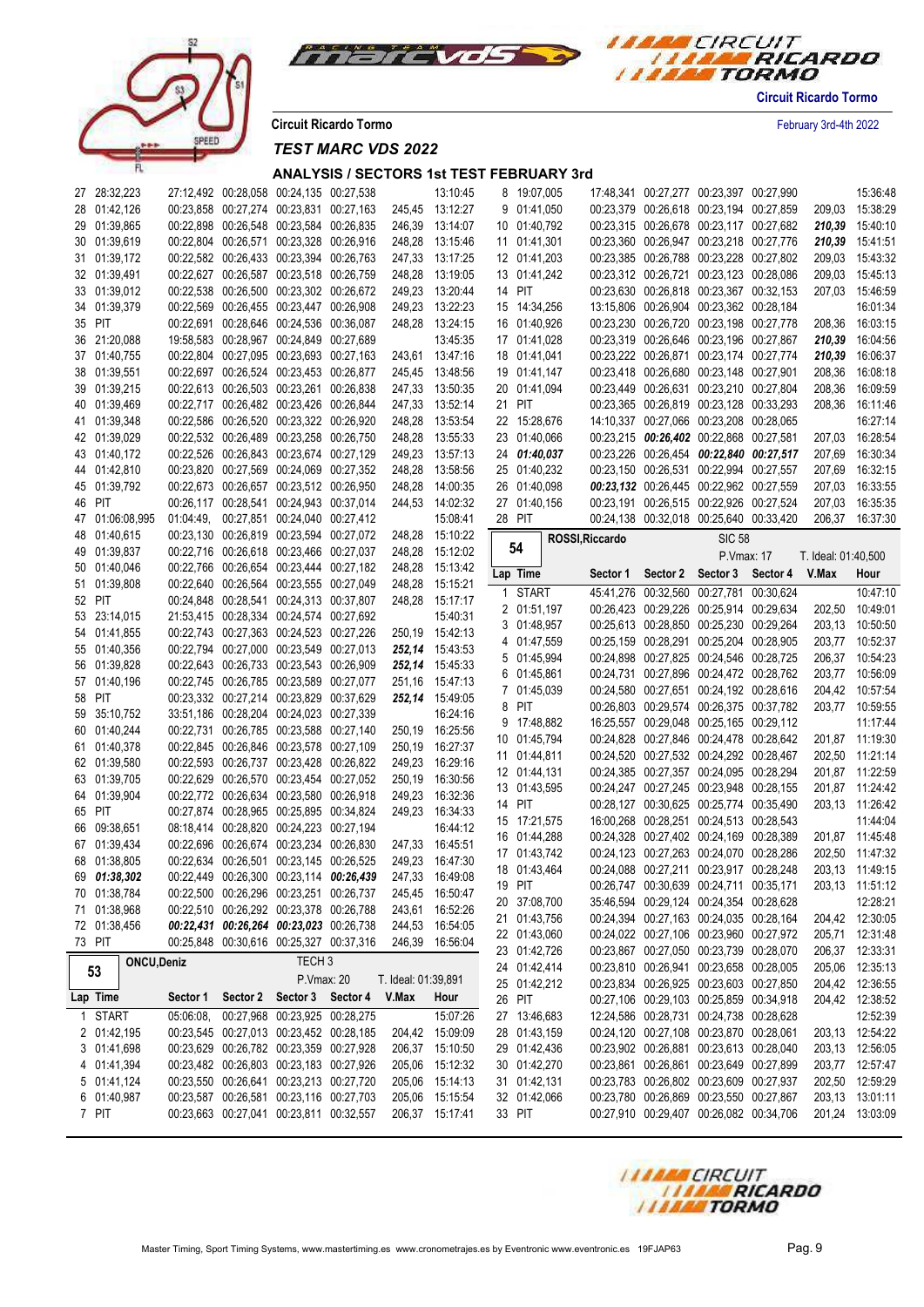



**Circuit Ricardo Tormo** February 3rd-4th 2022

*TEST MARC VDS 2022*

| 34 18:46,756           |           | 17:25,057 00:28,840 00:24,572 00:28,287                                            |             |                     | 13:21:56                           | 22 35:31,218                 |                | 34:10,064 00:28,999 00:23,984 00:28,171                                            |               |                                         |                     | 12:47:53                           |
|------------------------|-----------|------------------------------------------------------------------------------------|-------------|---------------------|------------------------------------|------------------------------|----------------|------------------------------------------------------------------------------------|---------------|-----------------------------------------|---------------------|------------------------------------|
| 35 01:41,953           |           | 00:23,795 00:26,817 00:23,564 00:27,777                                            |             |                     | 203,13 13:23:38                    | 23 01:42,135                 |                | 00:23,805 00:26,933 00:23,513 00:27,884                                            |               |                                         |                     | 200,62 12:49:35                    |
| 36 01:41,369           |           | 00:23,592 00:26,689 00:23,372 00:27,716                                            |             |                     | 204,42 13:25:19                    | 24 01:41,999                 |                | 00:23,756 00:26,919 00:23,417 00:27,907                                            |               |                                         |                     | 201,87 12:51:17                    |
| 37 01:41.216           |           | 00:23,565 00:26,608 00:23,335 00:27,708                                            |             |                     | 203,77 13:27:00                    | 25 01:42,071                 |                | 00:23,792 00:26,910 00:23,519 00:27,850                                            |               |                                         |                     | 201,24 12:52:59                    |
| 38 01:41,541           |           | 00:23,558 00:26,506 00:23,772 00:27,705                                            |             |                     | 203,77 13:28:42                    | 26 01:41,927                 |                | 00:23,746 00:26,815 00:23,456 00:27,910                                            |               |                                         |                     | 203,13 12:54:41                    |
| 39 01:41,053           |           | 00:23,527 00:26,547 00:23,318 00:27,661                                            |             |                     | 204,42 13:30:23                    | 27 PIT                       |                | 00:26,647 00:27,757 00:24,331 00:33,784                                            |               |                                         |                     | 200.62 12:56:33                    |
| 40 01:40,842           |           | 00:23,482 00:26,509 00:23,283 00:27,568                                            |             |                     | 203,77 13:32:04                    | 28 31:32,031                 |                | 30:12,389 00:27,723 00:23,841 00:28,078                                            |               |                                         |                     | 13:28:05                           |
| 41 PIT                 |           | 00:31,059 00:31,569 00:26,194 00:33,714                                            |             | 205,71              | 13:34:06                           | 29 01:43,021                 |                | 00:23,943 00:27,153 00:23,863 00:28,062                                            |               |                                         |                     | 201,24 13:29:48                    |
| 42 01:30:18,542        |           | 01:28:56, 00:29,026 00:24,648 00:28,664                                            |             |                     | 15:04:25                           | 30 01:42,697                 |                | 00:23,883 00:27,113 00:23,691 00:28,010                                            |               |                                         |                     | 201,24 13:31:31                    |
| 43 01:43,445           |           | 00:23,930 00:27,238 00:23,967 00:28,310                                            |             |                     | 205,71 15:06:08                    | 31 PIT                       |                | 00:23,968 00:28,097 00:25,701 00:37,324                                            |               |                                         |                     | 201,24 13:33:26                    |
| 44 01:43,239           |           | 00:23,801 00:27,403 00:23,802 00:28,233                                            |             | 205,71              | 15:07:52                           | 32 19:17,420                 |                | 17:57,320 00:28,101 00:23,942 00:28,057                                            |               |                                         |                     | 13:52:43                           |
| 45 01:42,674           |           | 00:23,766 00:27,009 00:23,738 00:28,161                                            |             | 205,71              | 15:09:34                           | 33 01:42,333                 |                | 00:23,805 00:27,045 00:23,542 00:27,941                                            |               |                                         |                     | 202.50 13:54:26                    |
| 46 01:42.415           |           | 00:23,759 00:26,918 00:23,635 00:28,103                                            |             | 205,71              | 15:11:17                           | 34 01:42,523                 |                | 00:23,867 00:27,015 00:23,557 00:28,084                                            |               |                                         |                     | 203,13 13:56:08                    |
| 47 01:42,131           |           | 00:23,729 00:26,900 00:23,628 00:27,874                                            |             | 205,06              | 15:12:59                           | 35 01:42,400                 |                | 00:23,819 00:26,962 00:23,557 00:28,062                                            |               |                                         |                     | 203,13 13:57:51                    |
| 48 01:42,130           |           | 00:23,657 00:26,919 00:23,578 00:27,976                                            |             |                     | 206,37 15:14:41                    | 36 PIT                       |                | 00:25,324 00:28,352 00:24,457 00:33,787                                            |               |                                         |                     | 202,50 13:59:43                    |
| 49 01:41,849           |           | 00:23,635 00:26,849 00:23,481 00:27,884                                            |             | 205,06              | 15:16:23                           | 37 01:23:26,722              |                | 01:21:57, 00:29,911 00:26,523 00:32,642                                            |               |                                         |                     | 15:23:09                           |
| 50 PIT                 |           | 00:30,429 00:32,749 00:26,390 00:33,497                                            |             |                     | 206,37 15:18:26                    | 38 01:43,615                 |                | 00:24,055 00:27,395 00:23,916 00:28,249                                            |               |                                         | 205,06              | 15:24:53                           |
| 51 10:53,824           |           | 09:26,295 00:29,723 00:24,885 00:32,921                                            |             |                     | 15:29:20                           | 39 01:43,055                 |                | 00:23,964 00:27,256 00:23,716 00:28,119                                            |               |                                         | 205,71              | 15:26:36                           |
| 52 01:42,299           |           | 00:23,718 00:27,120 00:23,510 00:27,951                                            |             |                     | 209,03 15:31:02                    | 40 01:42,817                 |                | 00:23,820 00:27,265 00:23,727 00:28,005                                            |               |                                         | 205,06              | 15:28:19                           |
| 53 01:41,517           |           | 00:23,539 00:26,778 00:23,379 00:27,821                                            |             | 207,69              | 15:32:44                           | 41 PIT                       |                | 00:24,468 00:28,305 00:24,777 00:34,131                                            |               |                                         | 205,71              | 15:30:11                           |
| 54 01:41,398           |           | 00:23,476 00:26,747 00:23,389 00:27,786                                            |             | 210,39              | 15:34:25                           | 42 15:17,817                 |                | 13:56,770 00:28,742 00:24,061 00:28,244                                            |               |                                         |                     | 15:45:28                           |
| 55 01:41,303           |           | 00:23,406 00:26,802 00:23,315 00:27,780                                            |             | 210,39              | 15:36:06                           | 43 01:43,141                 |                | 00:23,919 00:27,243 00:23,863 00:28,116                                            |               |                                         |                     | 206,37 15:47:12                    |
| 56 PIT                 |           | 00:29,152 00:30,707 00:26,023 00:34,579                                            |             | 209,03              | 15:38:07                           | 44 PIT                       |                | 00:25.757 00:28.628 00:24.841 00:36.005                                            |               |                                         | 205,06              | 15:49:07                           |
| 57 24:14,816           |           | 22:53,960 00:28,223 00:24,312 00:28,321                                            |             |                     | 16:02:22                           | 45 15:59,794                 |                | 14:33,247 00:29,319 00:26,368 00:30,860                                            |               |                                         |                     | 16:05:07                           |
| 58 01:42,155           |           | 00:23,752 00:26,998 00:23,559 00:27,846                                            |             | 207,69              | 16:04:04                           | 46 01:41,926                 |                | 00:23,639 00:27,092 00:23,399 00:27,796                                            |               |                                         |                     | 209,03 16:06:48                    |
| 59 01:42,090           |           | 00:23,463 00:27,140 00:23,495 00:27,992                                            |             | 210,39              | 16:05:46                           | 47 01:41,677                 |                | 00:23,676 00:26,867 00:23,385 00:27,749                                            |               |                                         | 207,69              | 16:08:30                           |
| 60 01:41,912           |           | 00:23,518 00:26,950 00:23,497 00:27,947                                            |             | 208,36              | 16:07:28                           | 48 01:41,927                 |                | 00:23,673 00:26,828 00:23,459 00:27,967                                            |               |                                         | 206,37              | 16:10:12                           |
| 61 01:41,548           |           | 00:23,475 00:26,812 00:23,437 00:27,824                                            |             | 209,03              | 16:09:09                           | 49 PIT                       |                | 00:25,636 00:28,272 00:24,654 00:35,106                                            |               |                                         |                     | 206,37 16:12:06                    |
|                        |           |                                                                                    |             |                     |                                    |                              |                |                                                                                    |               |                                         |                     |                                    |
| 62 PIT                 |           | 00:28,752 00:30,309 00:26,638 00:35,450                                            |             | 207,69              | 16:11:10                           | 50 21:16,184                 |                |                                                                                    |               | 19:56,671 00:27,747 00:23,706 00:28,060 |                     | 16:33:22                           |
| 63 10:42,325           |           | 09:10,149 00:32,413 00:25,511 00:34,252                                            |             |                     | 16:21:53                           | 51 01:41,881                 |                | 00:23,743 00:26,918 00:23,351 00:27,869                                            |               |                                         |                     | 203,77 16:35:04                    |
| 64 01:41,178           |           | 00:23,524 00:26,807 00:23,264 00:27,583                                            |             | 209,03              | 16:23:34                           | 52 01:41,803                 |                | 00:23,699 00:26,878 00:23,410 00:27,816                                            |               |                                         | 205,71              | 16:36:46                           |
| 65 01:40,562           |           | 00:23,257 00:26,568 00:23,259 00:27,478                                            |             |                     | 208,36 16:25:14                    | 53 01:41,838                 |                | 00:23,700 00:26,853 00:23,453 00:27,832                                            |               |                                         | 205,06              | 16:38:27                           |
| 66 PIT                 |           | 00:26,855 00:29,264 00:25,827 00:34,202                                            |             |                     | 211,07 16:27:11                    | 54 PIT                       |                | 00:24,337 00:28,905 00:25,428 00:38,573                                            |               |                                         | 203,77              | 16:40:25                           |
|                        |           |                                                                                    | <b>CIP</b>  |                     |                                    | 55 17:14,536                 |                | 15:54,418 00:27,773 00:24,154 00:28,191                                            |               |                                         |                     | 16:57:39                           |
| KELSO, Joel<br>66      |           |                                                                                    |             |                     |                                    | 56 01:43,399                 |                | 00:24,317 00:27,202 00:23,639 00:28,241                                            |               |                                         |                     | 198,77 16:59:23                    |
|                        |           |                                                                                    | P. Vmax: 23 | T. Ideal: 01:41,554 |                                    | 57 01:43,726                 |                | 00:24,090 00:27,392 00:23,889 00:28,355                                            |               |                                         | 198,77              | 17:01:06                           |
| Lap Time               | Sector 1  | Sector 2 Sector 3 Sector 4 V.Max                                                   |             |                     | Hour                               |                              | SURRA, Alberto |                                                                                    | <b>SNIPER</b> |                                         |                     |                                    |
| 1 PIT                  | 42:26,493 | 00:32,296 00:26,971 00:36,233                                                      |             |                     | 10:44:00                           | 67                           |                |                                                                                    | P.Vmax: 20    |                                         | T. Ideal: 01:40,114 |                                    |
| 2 04:20,510            |           | 02:57,659 00:28,989 00:24,732 00:29,130                                            |             |                     | 10:48:20                           | Lap Time                     | Sector 1       |                                                                                    |               | Sector 2 Sector 3 Sector 4 V.Max        |                     | Hour                               |
| 3 01:46,095            |           | 00:24,937 00:28,198 00:24,394 00:28,566                                            |             |                     | 201,24 10:50:06                    |                              |                |                                                                                    |               |                                         |                     |                                    |
| 4 01:44,793            |           | 00:24,336 00:27,785 00:24,235 00:28,437                                            |             | 202,50              | 10:51:51                           | 1 START                      |                | 28:12,009 00:29,060 00:24,710 00:29,110                                            |               |                                         |                     | 10:29:32                           |
| 5 01:44.376            |           | 00:24,126 00:27,678 00:24,114 00:28,458                                            |             | 202.50              | 10:53:35                           | 2 01:45,900                  |                | 00:25,429 00:27,681 00:24,224 00:28,566                                            |               |                                         |                     | 201,24 10:31:18                    |
| 6 PIT                  |           | 00:24,990 00:28,783 00:25,230 00:35,516                                            |             |                     | 201.87 10:55:30                    | 3 01:44,326                  |                | 00:24,673 00:27,392 00:23,864 00:28,397                                            |               |                                         |                     | 200.00 10:33:03                    |
| 7 14:02,878            |           | 12:42,264 00:28,272 00:24,088 00:28,254                                            |             |                     | 11:09:33                           | 4 01:43,458                  |                | 00:24,373 00:27,106 00:23,766 00:28,213                                            |               |                                         |                     | 201,87 10:34:46                    |
| 8 01:44,025            |           | 00:24,141 00:27,484 00:24,061 00:28,339                                            |             |                     | 200,00 11:11:17                    | 5 01:43,010                  |                | 00:24,157 00:27,061 00:23,641 00:28,151                                            |               |                                         |                     | 201,24 10:36:29                    |
| 9 01:43,956            |           | 00:24,123 00:27,380 00:24,155 00:28,298                                            |             |                     | 200,00 11:13:01                    | 6 01:42,790                  |                | 00:24,007 00:26,950 00:23,636 00:28,197                                            |               |                                         |                     | 201,87 10:38:12                    |
| 10 01:43,585           |           | 00:24,088 00:27,366 00:23,791 00:28,340                                            |             |                     | 200,00 11:14:44                    | 7 PIT                        |                | 00:25,078 00:28,130 00:25,004 00:35,531                                            |               |                                         |                     | 201,24 10:40:06                    |
| 11 PIT                 |           | 00:25,506 00:28,607 00:24,955 00:34,979                                            |             |                     | 199,38 11:16:38                    | 8 13:39,881                  |                | 12:20,525 00:27,513 00:23,660 00:28,183                                            |               |                                         |                     | 10:53:46                           |
| 12 19:43,602           |           | 18:23,477 00:27,976 00:23,940 00:28,209                                            |             |                     | 11:36:22                           | 9 01:42,621                  |                | 00:24,163 00:26,863 00:23,464 00:28,131                                            |               |                                         |                     | 202,50 10:55:28                    |
| 13 01:43,508           |           | 00:24,084 00:27,366 00:23,896 00:28,162                                            |             |                     | 200,00 11:38:05                    | 10 01:42,212                 |                | 00:23,829 00:26,828 00:23,527 00:28,028                                            |               |                                         |                     | 203,13 10:57:10                    |
| 14 01:43,234           |           | 00:23,962 00:27,203 00:23,852 00:28,217                                            |             |                     | 200,00 11:39:49                    | 11 01:42,208                 |                | 00:23,920 00:26,826 00:23,416 00:28,046                                            |               |                                         |                     | 201,87 10:58:53                    |
| 15 01:43,294           |           | 00:24,038 00:27,221 00:23,824 00:28,211                                            |             |                     | 198,77 11:41:32                    | 12 01:42,010                 |                | 00:23,809 00:26,779 00:23,493 00:27,929                                            |               |                                         |                     | 202,50 11:00:35                    |
| 16 PIT                 |           | 00:24,962 00:28,246 00:24,997 00:34,438                                            |             |                     | 198,17 11:43:25                    | 13 01:42,516                 |                | 00:23,882 00:26,775 00:23,546 00:28,313                                            |               |                                         |                     | 202,50 11:02:17                    |
| 17 21:55,550           |           | 20:29.848 00:28.722 00:25.900 00:31.080                                            |             |                     | 12:05:20                           | 14 PIT                       |                | 00:24,960 00:27,812 00:24,441 00:35,301                                            |               |                                         |                     | 201,24 11:04:10                    |
| 18 01:43,147           |           | 00:24,041 00:27,290 00:23,641 00:28,175                                            |             |                     | 199,38 12:07:03                    | 15 22:58,258                 |                | 21:39,128 00:27,278 00:23,657 00:28,195                                            |               |                                         |                     | 11:27:08                           |
| 19 01:43,081           |           | 00:23,989 00:27,108 00:23,798 00:28,186                                            |             |                     | 200,00 12:08:46                    | 16 01:42,773                 |                | 00:24,170 00:27,043 00:23,559 00:28,001                                            |               |                                         |                     | 202,50 11:28:51                    |
| 20 01:43,138<br>21 PIT |           | 00:24,067 00:27,132 00:23,759 00:28,180<br>00:24,334 00:28,322 00:24,780 00:34,421 |             |                     | 198,77 12:10:29<br>199,38 12:12:21 | 17 01:42,151<br>18 01:42,203 |                | 00:23,899 00:26,790 00:23,473 00:27,989<br>00:23,878 00:26,825 00:23,424 00:28,076 |               |                                         |                     | 201,87 11:30:33<br>202,50 11:32:15 |

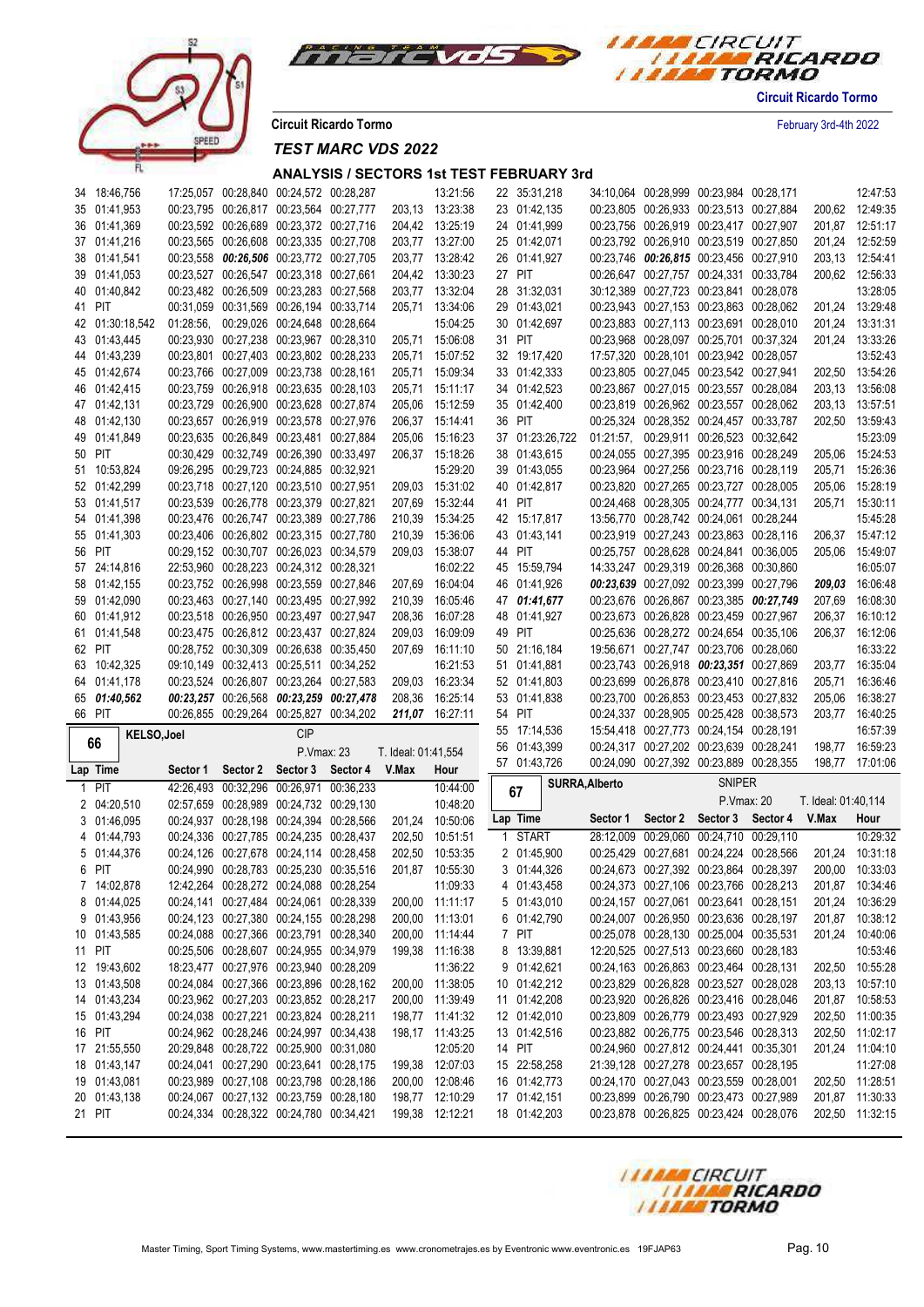



**Circuit Ricardo Tormo** February 3rd-4th 2022

*TEST MARC VDS 2022*

| 19 01:42,097 |  | 00:23,820 00:26,788 00:23,413 00:28,076 |                                         |        | 201,87 11:33:57 | 77 01:40,952 |                 | 00:23,384 00:26,622 00:23,225 00:27,721 | 207,69              | 16:20:42        |
|--------------|--|-----------------------------------------|-----------------------------------------|--------|-----------------|--------------|-----------------|-----------------------------------------|---------------------|-----------------|
| 20 PIT       |  | 00:26,664 00:27,329 00:23,407 00:33,594 |                                         |        | 200,00 11:35:48 | 78 01:42,866 |                 | 00:23,428 00:26,559 00:23,507 00:29,372 | 206,37              | 16:22:24        |
| 21 15:16,148 |  | 13:56,856 00:27,634 00:23,566 00:28,092 |                                         |        | 11:51:04        | 79 01:40,960 |                 | 00:23,410 00:26,444 00:23,088 00:28,018 | 208,36              | 16:24:05        |
| 22 01:41,693 |  | 00:23,850 00:26,613 00:23,320 00:27,910 |                                         |        | 201,24 11:52:46 | 80 PIT       |                 | 00:25,885 00:27,123 00:23,360 00:33,281 | 205,06              | 16:25:55        |
| 23 01:41,354 |  | 00:23,680 00:26,588 00:23,243 00:27,843 |                                         |        | 202,50 11:54:27 | 81 09:01,589 |                 | 07:41,354 00:29,256 00:23,201 00:27,778 |                     | 16:34:57        |
| 24 01:44,501 |  | 00:23,563 00:26,516 00:24,356 00:30,066 |                                         |        | 202,50 11:56:12 | 82 01:40,591 |                 | 00:23,391 00:26,440 00:23,117 00:27,643 |                     | 207,03 16:36:37 |
| 25 01:41,582 |  | 00:23,816 00:26,596 00:23,296 00:27,874 |                                         |        | 201,87 11:57:53 | 83 01:40,272 |                 | 00:23,315 00:26,485 00:23,065 00:27,407 | 207,03              | 16:38:18        |
| 26 PIT       |  | 00:25,281 00:27,748 00:24,243 00:34,192 |                                         |        | 201,87 11:59:45 | 84 01:40,393 |                 | 00:23,285 00:26,412 00:23,118 00:27,578 | 207,69              | 16:39:58        |
| 27 21:07,834 |  | 19:48,118 00:27,812 00:23,840 00:28,064 |                                         |        | 12:20:53        | 85 PIT       |                 | 00:29,389 00:27,479 00:24,312 00:39,396 |                     | 205,71 16:41:58 |
| 28 01:41,447 |  | 00:23,773 00:26,611 00:23,230 00:27,833 |                                         |        | 205,71 12:22:34 | 72           | FUROSATO, Talyo | <b>IDEMITSU</b>                         |                     |                 |
| 29 01:41,268 |  | 00:23,534 00:26,744 00:23,311 00:27,679 |                                         |        | 205,71 12:24:15 |              |                 | P.Vmax: 17                              | T. Ideal: 01:41,468 |                 |
| 30 01:41,286 |  | 00:23,677 00:26,547 00:23,334 00:27,728 |                                         |        | 207.03 12:25:57 | Lap Time     |                 | Sector 1 Sector 2 Sector 3 Sector 4     | V.Max               | Hour            |
| 31 01:40,992 |  | 00:23,518 00:26,525 00:23,270 00:27,679 |                                         | 205,71 | 12:27:38        | 1 START      | $01:16:59$ ,    | 00:30,719 00:26,104 00:30,250           |                     | 11:18:24        |
| 32 01:41,151 |  | 00:23,513 00:26,566 00:23,264 00:27,808 |                                         |        | 207,03 12:29:19 | 2 01:49,231  |                 | 00:25,337 00:29,261 00:25,173 00:29,460 |                     | 202,50 11:20:13 |
| 33 PIT       |  | 00:26,460 00:27,899 00:24,204 00:34,598 |                                         |        | 202,50 12:31:12 | 3 01:46,840  |                 | 00:24,532 00:28,187 00:24,744 00:29,377 | 205,06              | 11:22:00        |
| 34 16:01,528 |  | 14:41,782 00:28,134 00:23,577 00:28,035 |                                         |        | 12:47:13        | 4 01:46,139  |                 | 00:24,462 00:28,196 00:24,477 00:29,004 | 203,13              | 11:23:46        |
| 35 01:41,841 |  | 00:23,974 00:26,720 00:23,333 00:27,814 |                                         |        | 201,24 12:48:55 | 5 01:58,311  |                 | 00:24,335 00:27,759 00:37,076 00:29,141 | 202,50              | 11:25:44        |
| 36 01:41,537 |  | 00:23,715 00:26,586 00:23,326 00:27,910 |                                         |        | 203,13 12:50:37 | 6 01:46,258  |                 | 00:24,172 00:28,233 00:24,627 00:29,226 | 202,50              | 11:27:30        |
| 37 01:55,318 |  | 00:32,254 00:30,408 00:24,413 00:28,243 |                                         |        | 201,87 12:52:32 | 7 PIT        |                 | 00:25,229 00:28,420 00:24,850 00:37,928 | 202,50              | 11:29:27        |
| 38 01:41.797 |  | 00:23,959 00:26,619 00:23,269 00:27,950 |                                         |        | 201,87 12:54:14 | 8 22:36,253  |                 | 21:13,404 00:28,555 00:24,914 00:29,380 |                     | 11:52:03        |
| 39 PIT       |  | 00:24,564 00:27,750 00:24,280 00:33,555 |                                         |        | 201,24 12:56:04 | 9 01:46,639  |                 | 00:24,771 00:28,179 00:24,756 00:28,933 |                     | 202,50 11:53:50 |
| 40 10:48,356 |  | 09:30,199 00:27,135 00:23,263 00:27,759 |                                         |        | 13:06:52        | 10 01:45,212 |                 | 00:24,260 00:27,916 00:24,406 00:28,630 |                     | 203,77 11:55:35 |
| 41 01:41,090 |  | 00:23,600 00:26,495 00:23,170 00:27,825 |                                         |        | 201,87 13:08:34 | 11 01:44,820 |                 | 00:24,203 00:27,580 00:24,278 00:28,759 |                     | 203,13 11:57:20 |
| 42 01:40,660 |  | 00:23,521 00:26,357 00:23,136 00:27,646 |                                         |        | 202,50 13:10:14 | 12 01:44,570 |                 | 00:24,192 00:27,646 00:24,281 00:28,451 | 202,50              | 11:59:04        |
| 43 01:41,092 |  | 00:23,460 00:26,510 00:23,210 00:27,912 |                                         |        | 204,42 13:11:55 | 13 01:44,185 |                 | 00:24,104 00:27,548 00:24,093 00:28,440 | 205,06              | 12:00:49        |
| 44 PIT       |  | 00:33,521 00:30,248 00:24,648 00:35,286 |                                         |        | 201,87 13:13:59 | 14 PIT       |                 | 00:23,965 00:27,412 00:24,108 00:28,800 |                     | 202,50 12:02:33 |
| 45 51:19,643 |  | 50:00,371 00:27,380 00:23,505 00:28,387 |                                         |        | 14:05:19        | 15 PIT       |                 | 00:24,899 00:28,138 00:24,784 00:38,312 |                     | 201,24 12:04:29 |
| 46 01:41,871 |  | 00:23,832 00:26,677 00:23,284 00:28,078 |                                         |        | 204,42 14:07:01 | 16 18:03,683 |                 | 16:42,574 00:28,072 00:24,417 00:28,620 |                     | 12:22:33        |
| 47 01:41,270 |  | 00:23,625 00:26,593 00:23,209 00:27,843 |                                         |        | 204,42 14:08:42 | 17 01:44,266 |                 | 00:24,238 00:27,587 00:23,938 00:28,503 |                     | 205,06 12:24:17 |
| 48 01:45,316 |  | 00:23,445 00:27,008 00:25,476 00:29,387 |                                         |        | 205,06 14:10:27 | 18 01:43,434 |                 | 00:24,016 00:27,313 00:23,950 00:28,155 |                     | 207,03 12:26:00 |
| 49 PIT       |  | 00:23,747 00:26,712 00:23,791 00:33,564 |                                         |        | 203,77 14:12:15 | 19 01:43,643 |                 | 00:23,879 00:27,432 00:23,882 00:28,450 |                     | 207,69 12:27:44 |
| 50 25:13,661 |  | 23:53,850 00:28,180 00:23,470 00:28,161 |                                         |        | 14:37:29        | 20 01:44,085 |                 | 00:24,099 00:27,497 00:23,973 00:28,516 |                     | 207,03 12:29:28 |
| 51 PIT       |  | 00:23,756 00:27,013 00:24,122 00:31,931 |                                         |        | 203,77 14:39:15 | 21 01:43,977 |                 | 00:24,009 00:27,352 00:24,187 00:28,429 |                     | 205,71 12:31:12 |
| 52 15:19,041 |  | 13:58,733 00:28,839 00:23,397 00:28,072 |                                         |        | 14:54:34        | 22 01:43,428 |                 | 00:23,797 00:27,280 00:23,898 00:28,453 |                     | 204,42 12:32:55 |
| 53 01:41,391 |  | 00:23,666 00:26,660 00:23,179 00:27,886 |                                         |        | 203,13 14:56:16 | 23 PIT       |                 | 00:24,789 00:27,734 00:24,680 00:37,477 |                     | 202,50 12:34:50 |
| 54 01:40,787 |  | 00:23,470 00:26,449 00:23,178 00:27,690 |                                         | 205,71 | 14:57:57        | 24 32:59,617 |                 | 31:38,900 00:27,905 00:24,220 00:28,592 |                     | 13:07:50        |
| 55 01:40,825 |  | 00:23,512 00:26,456 00:23,156 00:27,701 |                                         | 205,06 | 14:59:37        | 25 01:44,095 |                 | 00:24,089 00:27,431 00:24,046 00:28,529 |                     | 203,13 13:09:34 |
| 56 01:40,762 |  | 00:23,434 00:26,434 00:23,230 00:27,664 |                                         | 205,06 | 15:01:18        | 26 01:43,671 |                 | 00:24,000 00:27,448 00:23,963 00:28,260 |                     | 203,77 13:11:18 |
| 57 01:40,944 |  | 00:23,485 00:26,433 00:23,223 00:27,803 |                                         | 205,71 | 15:02:59        | 27 01:46,154 |                 | 00:24.070 00:27.156 00:23.877 00:31.051 |                     | 203,13 13:13:04 |
| 58 01:41,208 |  | 00:23,572 00:26,542 00:23,259 00:27,835 |                                         | 205,06 | 15:04:40        | 28 01:43,257 |                 | 00:24,019 00:27,211 00:23,831 00:28,196 |                     | 201,24 13:14:47 |
| 59 01:40,982 |  | 00:23,460 00:26,473 00:23,292 00:27,757 |                                         | 205,71 | 15:06:21        | 29 01:43,553 |                 | 00:23,902 00:27,339 00:23,966 00:28,346 |                     | 203,13 13:16:30 |
| 60 01:40,767 |  | 00:23,432 00:26,461 00:23,184 00:27,690 |                                         | 206,37 | 15:08:02        | 30 01:43,303 |                 | 00:23,865 00:27,239 00:23,883 00:28,316 |                     | 203.13 13:18:14 |
| 61 PIT       |  | 00:25,904 00:28,436 00:24,460 00:36,002 |                                         |        | 205,06 15:09:57 | 31 PIT       |                 | 00:24,692 00:28,181 00:25,039 00:38,715 |                     | 200,62 13:20:10 |
| 62 12:44,599 |  | 11:25,751 00:27,315 00:23,468 00:28,065 |                                         |        | 15:22:42        | 32 20:29,594 |                 | 19:08,792 00:28,126 00:24,211 00:28,465 |                     | 13:40:40        |
| 63 01:41,820 |  | 00:23,690 00:26,801 00:23,310 00:28,019 |                                         |        | 206,37 15:24:23 | 33 01:43,513 |                 | 00:24,112 00:27,411 00:23,837 00:28,153 |                     | 203,77 13:42:24 |
| 64 01:41,593 |  | 00:23,564 00:26,708 00:23,421 00:27,900 |                                         |        | 206,37 15:26:05 | 34 01:43,390 |                 | 00:23,805 00:27,258 00:23,825 00:28,502 |                     | 203,13 13:44:07 |
| 65 01:46,554 |  | 00:25,569 00:29,338 00:23,504 00:28,143 |                                         |        | 207,03 15:27:51 | 35 01:42,986 |                 | 00:23,826 00:27,239 00:23,681 00:28,240 |                     | 203,13 13:45:50 |
| 66 01:41,649 |  | 00:23,678 00:26,755 00:23,409 00:27,807 |                                         |        | 206,37 15:29:33 | 36 01:42,955 |                 | 00:23,709 00:27,297 00:23,721 00:28,228 |                     | 203,13 13:47:33 |
| 67 PIT       |  | 00:26,958 00:28,711 00:24,638 00:34,800 |                                         |        | 206,37 15:31:28 | 37 01:43,472 |                 | 00:23,929 00:27,115 00:23,852 00:28,576 |                     | 202,50 13:49:16 |
| 68 20:12,878 |  | 18:53,342 00:27,730 00:23,594 00:28,212 |                                         |        | 15:51:41        | 38 01:42,899 |                 | 00:23,801 00:27,274 00:23,723 00:28,101 |                     | 201,87 13:50:59 |
| 69 01:42,316 |  | 00:23,781 00:27,079 00:23,417 00:28,039 |                                         |        | 207,69 15:53:23 | 39 PIT       |                 | 00:24,588 00:27,663 00:24,804 00:38,271 |                     | 201,87 13:52:55 |
| 70 01:48,056 |  | 00:23,695 00:27,157 00:28,770 00:28,434 |                                         |        | 208,36 15:55:12 | 40 19:05,677 |                 | 17:44,453 00:28,376 00:24,404 00:28,444 |                     | 14:12:00        |
| 71 01:41,935 |  | 00:23,745 00:26,905 00:23,449 00:27,836 |                                         |        | 209,03 15:56:53 | 41 01:42,695 |                 | 00:23,768 00:27,190 00:23,700 00:28,037 |                     | 206,37 14:13:43 |
| 72 PIT       |  | 00:23,617 00:26,785 00:23,281 00:31,551 |                                         |        | 210,39 15:58:39 | 42 01:42,098 |                 | 00:23,520 00:27,175 00:23,586 00:27,817 |                     | 205,71 14:15:25 |
| 73 15:18,395 |  | 13:55,319 00:27,887 00:23,820 00:31,369 |                                         |        | 16:13:57        | 43 01:42,074 |                 | 00:23,481 00:27,036 00:23,637 00:27,920 |                     | 206,37 14:17:07 |
| 74 01:41,788 |  | 00:23,757 00:26,831 00:23,314 00:27,886 |                                         |        | 207,69 16:15:39 | 44 01:42,029 |                 | 00:23,557 00:27,100 00:23,540 00:27,832 |                     | 205,71 14:18:49 |
| 75 01:40,919 |  | 00:23,429 00:26,628 00:23,167 00:27,695 |                                         |        | 209,03 16:17:20 | 45 01:42,291 |                 | 00:23,572 00:27,033 00:23,653 00:28,033 |                     | 205,71 14:20:31 |
| 76 01:40,875 |  |                                         | 00:23,437 00:26,579 00:23,117 00:27,742 |        | 207,69 16:19:01 |              |                 |                                         |                     |                 |

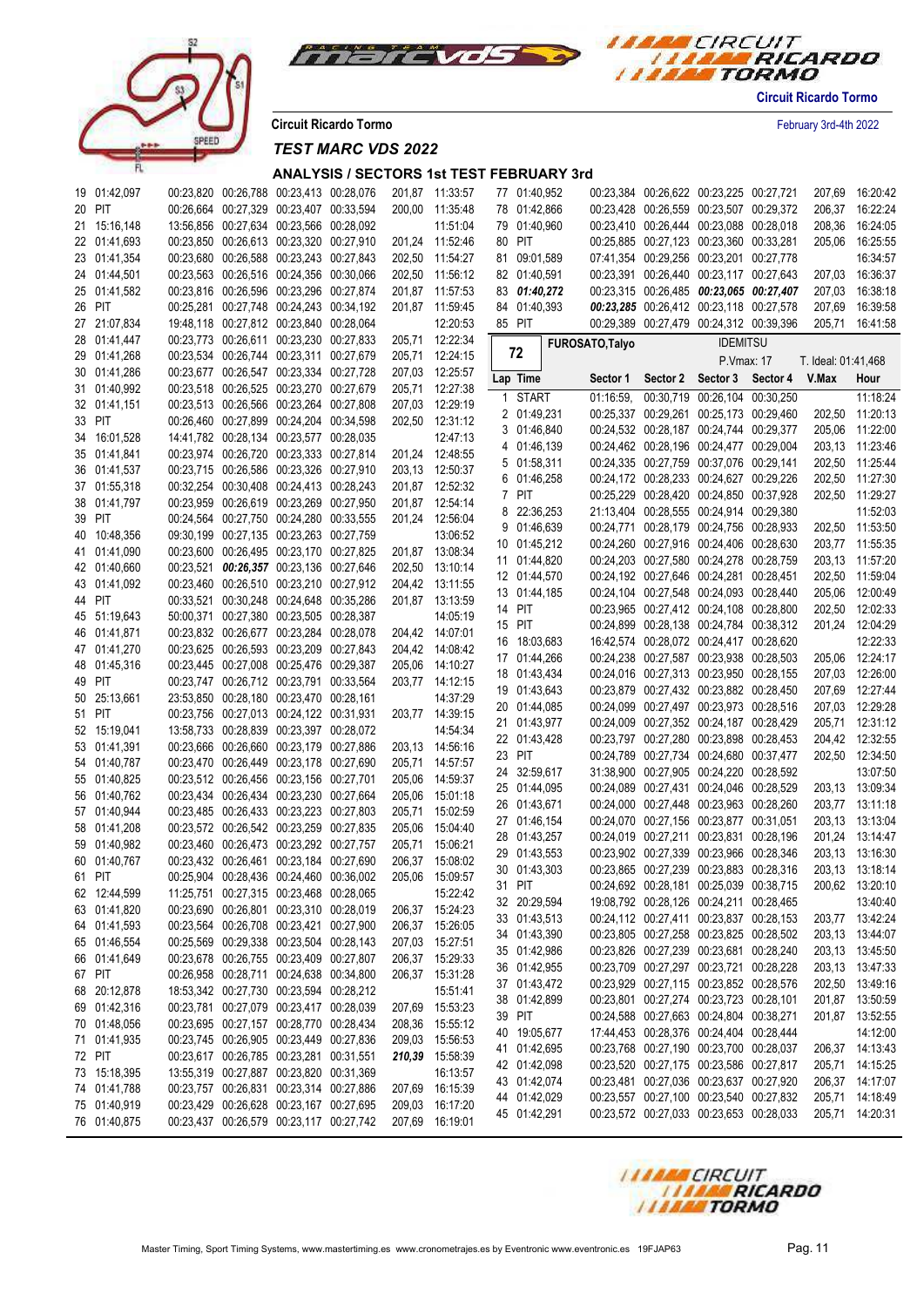



**Circuit Ricardo Tormo** February 3rd-4th 2022

*TEST MARC VDS 2022*

| 46 01:42,331                 |           | 00:23,711 00:27,057 00:23,604 00:27,959                                            |                   |                     | 204,42 14:22:14                    |        | 26 29:56,965                 |               | 28:37,351  00:28,470  00:24,061  00:27,083                                         |                                  |                     | 12:43:45                           |
|------------------------------|-----------|------------------------------------------------------------------------------------|-------------------|---------------------|------------------------------------|--------|------------------------------|---------------|------------------------------------------------------------------------------------|----------------------------------|---------------------|------------------------------------|
| 47 PIT                       |           | 00:24,583 00:28,434 00:25,207 00:39,932                                            |                   |                     | 203.13 14:24:12                    |        | 27 01:38,738                 |               | 00:22,530 00:26,594 00:23,223 00:26,391                                            |                                  |                     | 247,33 12:45:24                    |
| 48 58:13,351                 |           | 56:52,342 00:28,072 00:24,203 00:28,734                                            |                   |                     | 15:22:25                           |        | 28 01:38,339                 |               | 00:22,308 00:26,410 00:23,155 00:26,466                                            |                                  |                     | 250,19 12:47:03                    |
| 49 01:43,000                 |           | 00:23,923 00:27,192 00:23,738 00:28,147                                            |                   |                     | 207.03 15:24:08                    |        | 29 01:38,032                 |               | 00:22,325 00:26,262 00:23,056 00:26,389                                            |                                  |                     | 248,28 12:48:41                    |
| 50 01:43,188                 |           | 00:23,993 00:27,231 00:23,822 00:28,142                                            |                   |                     | 207.03 15:25:51                    |        | 30 01:37,164                 |               | 00:21,966 00:26,016 00:22,834 00:26,348                                            |                                  |                     | 250,19 12:50:18                    |
| 51 01:42,681                 |           | 00:23,683 00:27,123 00:23,781 00:28,094                                            |                   |                     | 207,03 15:27:34                    |        | 31 01:37,612                 |               | 00:21,998 00:25,987 00:22,738 00:26,889                                            |                                  |                     | 250,19 12:51:55                    |
| 52 01:42,845                 |           | 00:23,800 00:27,220 00:23,682 00:28,143                                            |                   |                     | 206,37 15:29:17                    |        | 32 01:36,953                 |               | 00:22,020 00:26,022 00:22,699 00:26,212                                            |                                  |                     | 250,19 12:53:32                    |
| 53 01:43,123                 |           | 00:23,784 00:27,240 00:23,753 00:28,346                                            |                   |                     | 207.03 15:31:00                    |        | 33 01:41,370                 |               | 00:22,309 00:27,028 00:25,211 00:26,822                                            |                                  |                     | 250,19 12:55:14                    |
| 54 01:42,888                 |           | 00:23,890 00:27,164 00:23,663 00:28,171                                            |                   |                     | 206,37 15:32:43                    |        | 34 01:36,662                 |               | 00:21,976 00:25,927 00:22,685 00:26,074                                            |                                  |                     | 250,19 12:56:50                    |
| 55 PIT                       |           | 00:26,343 00:28,146 00:24,609 00:36,812                                            |                   |                     | 206,37 15:34:39                    | 35 PIT |                              |               | 00:22,430 00:27,344 00:25,418 00:39,219                                            |                                  |                     | 248,28 12:58:45                    |
| 56 24:10,130                 |           | 22:49,865 00:28,209 00:23,870 00:28,186                                            |                   |                     | 15:58:49                           |        | 36 25:53,023                 |               | 24:33,676 00:28,361 00:24,007 00:26,979                                            |                                  |                     | 13:24:38                           |
| 57 01:41,778                 |           | 00:23,674 00:26,915 00:23,378 00:27,811                                            |                   |                     | 211,07 16:00:31                    |        | 37 01:37,860                 |               | 00:22,318 00:26,131 00:23,038 00:26,373                                            |                                  |                     | 245.45 13:26:16                    |
| 58 01:43,758                 |           | 00:23,382 00:26,948 00:23,418 00:30,010                                            |                   | 208,36              | 16:02:15                           |        | 38 01:36,764                 |               | 00:21,993 00:25,888 00:22,699 00:26,184                                            |                                  |                     | 249,23 13:27:52                    |
| 59 01:42,441                 |           | 00:23,570 00:26,923 00:23,781 00:28,167                                            |                   |                     | 209,03 16:03:57                    |        | 39 01:38,517                 |               | 00:22,106 00:26,946 00:23,068 00:26,397                                            |                                  |                     | 249,23 13:29:31                    |
| 60 01:41,788                 |           | 00:23,443 00:26,933 00:23,471 00:27,941                                            |                   |                     | 211,07 16:05:39                    |        | 40 01:36,542                 |               | 00:21,897 00:25,782 00:22,726 00:26,137                                            |                                  |                     | 249,23 13:31:07                    |
| 61 01:41,621                 |           | 00:23,467 00:26,945 00:23,416 00:27,793                                            |                   | 209,71              | 16:07:20                           |        | 41 01:38,950                 |               | 00:22,802 00:26,862 00:22,979 00:26,307                                            |                                  |                     | 250,19 13:32:46                    |
| 62 01:42,120                 |           | 00:23,637 00:27,055 00:23,496 00:27,932                                            |                   | 208,36              | 16:09:03                           |        | 42 01:36,712                 |               | 00:21,964 00:25,815 00:22,735 00:26,198                                            |                                  |                     | 250,19 13:34:23                    |
| 63 PIT                       |           | 00:25,224 00:28,773 00:26,017 00:39,039<br>21:59,403 00:27,967 00:23,777 00:28,136 |                   |                     | 204,42 16:11:02<br>16:34:21        |        | 43 01:36,697<br>44 01:36,767 |               | 00:21,945 00:25,910 00:22,677 00:26,165<br>00:22,014 00:25,780 00:22,732 00:26,241 |                                  |                     | 250,19 13:36:00<br>249,23 13:37:37 |
| 64 23:19,283                 |           | 00:23,754 00:27,099 00:23,727 00:28,084                                            |                   |                     |                                    |        |                              |               |                                                                                    |                                  |                     | 249.23 13:39:36                    |
| 65 01:42,664<br>66 01:42,279 |           | 00:23,609 00:27,201 00:23,624 00:27,845                                            |                   | 207,69              | 207.69 16:36:04<br>16:37:46        | 45 PIT | 46 01:49:00,087              |               | 00:24,367 00:30,661 00:26,342 00:38,063<br>01:47:38, 00:29,417 00:24,144 00:28,137 |                                  |                     | 15:28:36                           |
| 67 01:42,791                 |           | 00:23,770 00:27,104 00:23,659 00:28,258                                            |                   | 207,69              | 16:39:29                           |        | 47 01:38,426                 |               | 00:22,495 00:26,539 00:23,055 00:26,337                                            |                                  |                     | 251.16 15:30:15                    |
| 68 01:42,172                 |           | 00:23,678 00:26,961 00:23,601 00:27,932                                            |                   | 207,03              | 16:41:11                           |        | 48 01:37,974                 |               | 00:22,408 00:26,380 00:23,034 00:26,152                                            |                                  |                     | 254,12 15:31:53                    |
| 69 01:42,508                 |           | 00:23,651 00:27,330 00:23,650 00:27,877                                            |                   | 207,69              | 16:42:53                           |        | 49 01:37,359                 |               | 00:22,165 00:26,024 00:22,902 00:26,268                                            |                                  |                     | 255,12 15:33:30                    |
| 70 01:42,613                 |           | 00:23,849 00:27,143 00:23,713 00:27,908                                            |                   | 205,71              | 16:44:36                           |        | 50 01:37,355                 |               | 00:22,120 00:26,052 00:22,966 00:26,217                                            |                                  |                     | 254,12 15:35:07                    |
| 71 PIT                       |           | 00:24,440 00:28,670 00:25,646 00:39,742                                            |                   | 207,03              | 16:46:34                           |        | 51 01:45,202                 |               | 00:28,746 00:26,959 00:23,225 00:26,272                                            |                                  |                     | 254,12 15:36:52                    |
| 72 09:53,414                 |           | 08:30,295 00:28,831 00:24,878 00:29,410                                            |                   |                     | 16:56:28                           |        | 52 01:36,965                 |               | 00:22,284 00:25,958 00:22,606 00:26,117                                            |                                  |                     | 255,12 15:38:29                    |
| 73 01:47,855                 |           | 00:25.063 00:28.232 00:24.952 00:29.608                                            |                   |                     | 199,38 16:58:16                    |        | 53 01:36,816                 |               | 00:21,997 00:25,951 00:22,751 00:26,117                                            |                                  |                     | <b>255,12</b> 15:40:06             |
|                              |           |                                                                                    |                   |                     |                                    |        |                              |               |                                                                                    |                                  |                     |                                    |
|                              |           |                                                                                    |                   |                     |                                    |        |                              |               |                                                                                    |                                  |                     |                                    |
| 74 01:46,594                 |           | 00:24,705 00:28,081 00:24,655 00:29,153                                            |                   |                     | 199,38 17:00:02                    | 55 PIT | 54 01:39,394                 |               | 00:22,348 00:27,181 00:23,428 00:26,437                                            |                                  |                     | <b>255,12</b> 15:41:46             |
| 79                           | OGURA, Ai |                                                                                    | <b>IDEMITSU</b>   |                     |                                    |        | 56 23:16,443                 |               | 00:22,082 00:26,076 00:22,991 00:36,612<br>21:58,471 00:27,652 00:23,636 00:26,684 |                                  |                     | 255,12 15:43:33<br>16:06:50        |
|                              |           |                                                                                    | P.Vmax: 5         | T. Ideal: 01:36,357 |                                    |        | 57 01:38,372                 |               | 00:22,609 00:26,422 00:22,984 00:26,357                                            |                                  |                     | 254,12 16:08:28                    |
| Lap Time                     | Sector 1  | Sector 2                                                                           | Sector 3 Sector 4 | V.Max               | Hour                               |        | 58 01:37,660                 |               | 00:22,010 00:26,019 00:23,000 00:26,631                                            |                                  |                     | <b>255,12</b> 16:10:06             |
| 1 START                      | 01:10:03  | 00:31,004 00:26,290 00:28,938                                                      |                   |                     | 11:11:27                           |        | 59 01:38,321                 |               | 00:22,005 00:27,099 00:22,857 00:26,360                                            |                                  |                     | 255,12 16:11:44                    |
| 2 01:45,419                  |           | 00:24,198 00:28,136 00:25,152 00:27,933                                            |                   | 248,28              | 11:13:12                           |        |                              | NEPA, Stefano |                                                                                    | <b>MTA TEAM</b>                  |                     |                                    |
| 3 01:43,198                  |           | 00:23,015 00:27,540 00:24,137 00:28,506                                            |                   |                     | 249,23 11:14:55                    |        | 81                           |               |                                                                                    |                                  |                     |                                    |
| 4 01:42,668                  |           | 00:23,975 00:27,474 00:24,081 00:27,138                                            |                   |                     | 205,71 11:16:38                    |        |                              | Sector 1      |                                                                                    | P.Vmax: 10                       | T. Ideal: 01:40,312 |                                    |
| 5 PIT                        |           | 00:22,977 00:27,046 00:24,145 00:36,390                                            |                   |                     | 250,19 11:18:29                    |        | Lap Time                     |               |                                                                                    | Sector 2 Sector 3 Sector 4 V.Max |                     | Hour                               |
| 6 07:19,857                  |           | 06:00,386 00:28,038 00:24,266 00:27,167                                            |                   |                     | 11:25:48                           |        | 1 START                      | 01:28:42,     |                                                                                    | 00:31,939 00:25,855 00:30,198    |                     | 11:30:08                           |
| 7 01:41,388                  |           | 00:22,813 00:27,177 00:24,030 00:27,368                                            |                   |                     | 248,28 11:27:30                    |        | 2 01:46,962                  |               | 00:25,018 00:28,503 00:24,347 00:29,094                                            |                                  | 203,13              | 11:31:55                           |
| 8 01:39,958                  |           | 00:22,561 00:26,968 00:23,610 00:26,819                                            |                   |                     | 248,28 11:29:10                    |        | 3 01:44,236                  |               | 00:24.299 00:27.694 00:23.826 00:28.417                                            |                                  | 205,06              | 11:33:39                           |
| 9 01:39,306<br>10 01:39,322  |           | 00:22,451 00:26,761 00:23,370 00:26,724<br>00:22,410 00:26,745 00:23,387 00:26,780 |                   | 249,23              | 11:30:49<br>249,23 11:32:28        |        | 4 01:43,199<br>5 01:42,707   |               | 00:24,010 00:27,423 00:23,659 00:28,107                                            |                                  | 205,06              | 11:35:22<br>205,06 11:37:05        |
|                              |           |                                                                                    |                   |                     |                                    |        |                              |               | 00:23,816 00:27,210 00:23,567 00:28,114                                            |                                  |                     |                                    |
| 11 01:38,636<br>12 01:39,704 |           | 00:22,282 00:26,621 00:23,135 00:26,598                                            |                   |                     | 250,19 11:34:07                    |        | 6 01:42,362<br>7 PIT         |               | 00:23,788 00:27,027 00:23,465 00:28,082                                            |                                  |                     | 205,06 11:38:47                    |
|                              |           | 00:22,334 00:26,759 00:23,637 00:26,974                                            |                   |                     | 250,19 11:35:47<br>250,19 11:37:25 |        |                              |               | 00:26,208 00:27,966 00:24,116 00:34,193                                            |                                  |                     | 201,87 11:40:40<br>12:13:25        |
| 13 01:38,256<br>14 01:38,182 |           | 00:22,139 00:26,536 00:23,017 00:26,564<br>00:22,241 00:26,396 00:23,106 00:26,439 |                   |                     | 249,23 11:39:03                    |        | 8 32:44,928<br>9 01:42,290   |               | 31:24,753 00:28,172 00:23,778 00:28,225<br>00:23,765 00:27,133 00:23,423 00:27,969 |                                  |                     | 205,06 12:15:07                    |
| 15 PIT                       |           | 00:24.221 00:29.301 00:25.680 00:37.699                                            |                   |                     | 248,28 11:41:00                    |        |                              |               | 00:23.747 00:26.986 00:23.359 00:27.874                                            |                                  |                     | 205,71 12:16:49                    |
| 16 17:43,832                 |           | 16:24,535 00:28,020 00:24,119 00:27,158                                            |                   |                     | 11:58:44                           |        | 10 01:41,966<br>11 01:42,916 |               | 00:23,628 00:26,928 00:23,345 00:29,015                                            |                                  |                     | 206,37 12:18:32                    |
| 17 01:39,532                 |           | 00:22,511 00:26,683 00:23,275 00:27,063                                            |                   | 248,28              | 12:00:23                           |        | 12 01:41,942                 |               | 00:23,735 00:26,869 00:23,226 00:28,112                                            |                                  |                     | 203,77 12:20:14                    |
| 18 01:38,304                 |           | 00:22,248 00:26,467 00:23,110 00:26,479                                            |                   |                     | 249,23 12:02:02                    |        | 13 PIT                       |               | 00:23,540 00:27,386 00:24,822 00:34,082                                            |                                  |                     | 205,71 12:22:04                    |
| 19 01:37,876                 |           | 00:22,113 00:26,344 00:22,925 00:26,494                                            |                   |                     | 250,19 12:03:40                    |        | 14 40:48,123                 |               | 39:28,659 00:27,848 00:23,582 00:28,034                                            |                                  |                     | 13:02:52                           |
| 20 01:37,968                 |           | 00:22,138 00:26,376 00:22,982 00:26,472                                            |                   |                     | 248,28 12:05:18                    |        | 15 01:41,912                 |               | 00:23,590 00:26,830 00:23,233 00:28,259                                            |                                  |                     | 205,06 13:04:34                    |
| 21 01:39,251                 |           | 00:22,247 00:26,672 00:23,498 00:26,834                                            |                   |                     | 250,19 12:06:57                    |        | 16 01:41,227                 |               | 00:23,626 00:26,714 00:23,167 00:27,720                                            |                                  |                     | 204,42 13:06:15                    |
| 22 01:37,750                 |           | 00:22,044 00:26,312 00:22,957 00:26,437                                            |                   |                     | 248,28 12:08:35                    |        | 17 01:41,824                 |               | 00:23,691 00:26,627 00:23,471 00:28,035                                            |                                  |                     | 205,06 13:07:57                    |
| 23 01:37,910                 |           | 00:22,206 00:26,320 00:22,845 00:26,539                                            |                   |                     | 248,28 12:10:13                    |        | 18 01:41,127                 |               | 00:23,555 00:26,639 00:23,121 00:27,812                                            |                                  |                     | 211,76 13:09:38                    |
| 24 01:37,043                 |           | 00:21,957 00:26,117 00:22,700 00:26,269                                            |                   |                     | 248,28 12:11:50                    |        | 19 01:40,842                 |               | 00:23,602 00:26,497 00:23,072 00:27,671                                            |                                  |                     | 207,69 13:11:19                    |
| 25 PIT                       |           | 00:23,031 00:33,710 00:25,041 00:37,136                                            |                   |                     | 250,19 12:13:49                    | 20 PIT |                              |               | 00:24,078 00:28,204 00:23,860 00:33,327                                            |                                  |                     | 206,37 13:13:08                    |

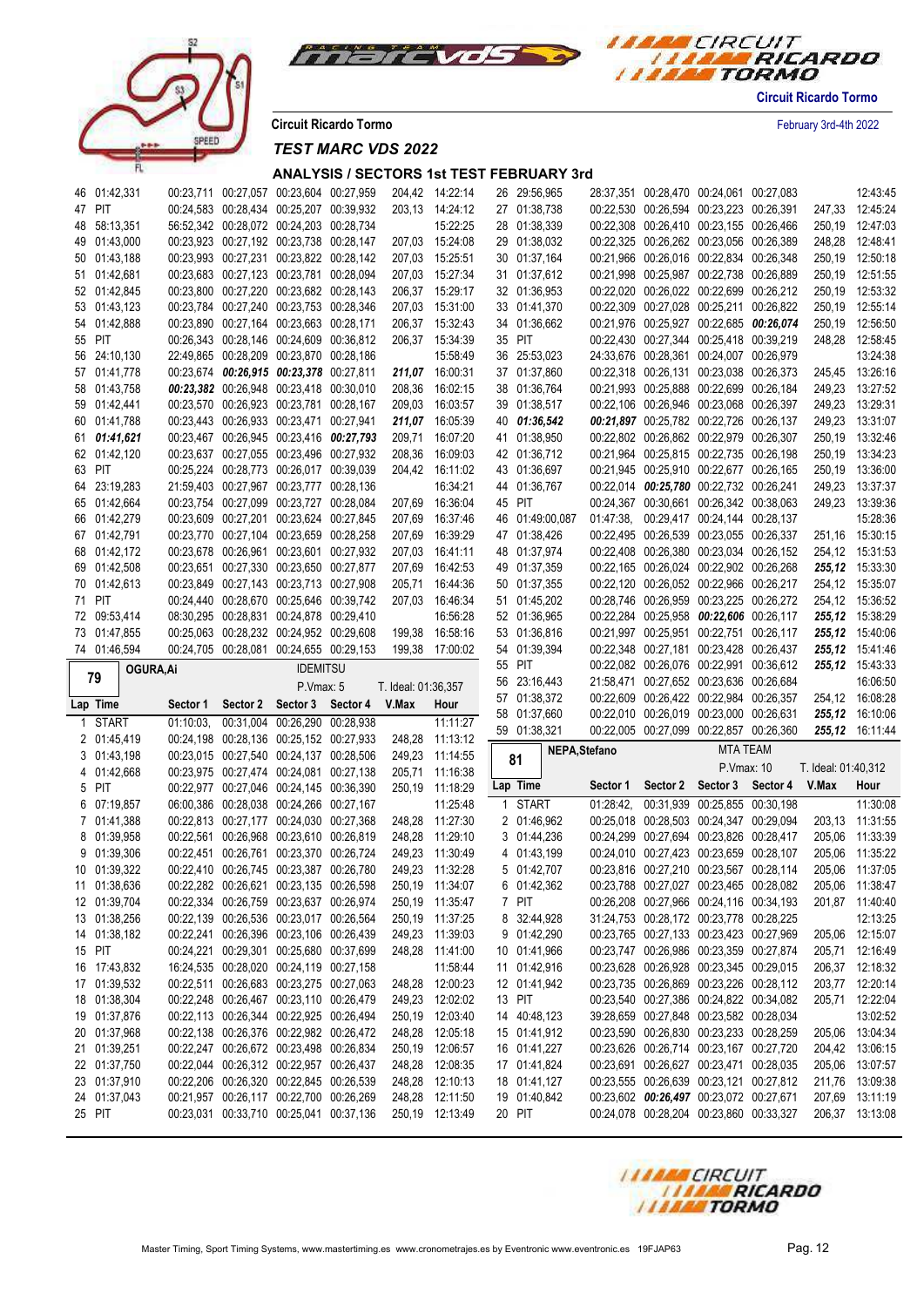



**Circuit Ricardo Tormo** February 3rd-4th 2022

*TEST MARC VDS 2022*

| 21 01:58:20,830      |           |                                  | 01:56:59, 00:29,051 00:24,092 00:28,684 |                     | 15:11:29        | 29 01:40,664    |                      | 00:23,174 00:26,254 00:23,398 00:27,838                                            |                                                         |                     | 203,77 13:08:20             |
|----------------------|-----------|----------------------------------|-----------------------------------------|---------------------|-----------------|-----------------|----------------------|------------------------------------------------------------------------------------|---------------------------------------------------------|---------------------|-----------------------------|
| 22 01:42,734         |           |                                  | 00:23,769 00:27,238 00:23,596 00:28,131 |                     | 205,71 15:13:12 | 30 01:39,896    |                      | 00:23,275 00:26,248 00:22,972 00:27,401                                            |                                                         |                     | 202,50 13:10:00             |
| 23 01:42,034         |           |                                  | 00:23,703 00:26,921 00:23,393 00:28,017 |                     | 206,37 15:14:54 | 31 01:39,916    |                      | 00:23,257 00:26,251 00:22,918 00:27,490                                            |                                                         |                     | 203,77 13:11:40             |
| 24 01:41,650         |           |                                  | 00:23,616 00:26,826 00:23,325 00:27,883 | 205,71              | 15:16:35        | 32 01:40,107    |                      | 00:23,328 00:26,302 00:22,947 00:27,530                                            |                                                         |                     | 203,13 13:13:20             |
| 25 01:41,596         |           |                                  | 00:23,676 00:26,775 00:23,219 00:27,926 | 207,69              | 15:18:17        | 33 PIT          |                      | 00:24,652 00:27,795 00:24,390 00:34,614                                            |                                                         |                     | 202,50 13:15:12             |
| 26 PIT               |           |                                  | 00:26,111 00:28,132 00:24,098 00:33,467 |                     | 208,36 15:20:09 | 34 01:43:59,757 |                      | 01:42:39, 00:28,155 00:23,752 00:28,325                                            |                                                         |                     | 14:59:11                    |
| 27 29:09,846         |           |                                  | 27:49.439 00:28.166 00:23.438 00:28.803 |                     | 15:49:19        | 35 01:41,450    |                      | 00:23,525 00:26,768 00:23,187 00:27,970                                            |                                                         |                     | 204,42 15:00:53             |
| 28 01:40,640         |           |                                  | 00:23,339 00:26,711 00:23,027 00:27,563 |                     | 212,46 15:50:59 | 36 01:40,967    |                      | 00:23,382 00:26,582 00:23,055 00:27,948                                            |                                                         |                     | 205,06 15:02:34             |
| 29 01:40,679         |           |                                  | 00:23,225 00:26,688 00:23,117 00:27,649 | 213,16              | 15:52:40        | 37 01:40,883    |                      | 00:23,393 00:26,583 00:23,060 00:27,847                                            |                                                         | 205,71              | 15:04:15                    |
| 30 01:41,409         |           |                                  | 00:23,387 00:26,898 00:23,260 00:27,864 |                     | 215,28 15:54:21 | 38 01:40,800    |                      | 00:23,407 00:26,471 00:23,150 00:27,772                                            |                                                         | 205,71              | 15:05:55                    |
| 31 01:41,742         |           |                                  | 00:23,378 00:26,904 00:23,489 00:27,971 | 209,71              | 15:56:03        | 39 01:40,428    |                      | 00:23,344 00:26,349 00:23,006 00:27,729                                            |                                                         |                     | 206,37 15:07:36             |
| 32 01:41,931         |           |                                  | 00:23,387 00:26,986 00:23,483 00:28,075 |                     | 211,07 15:57:45 | 40 PIT          |                      | 00:24,342 00:27,776 00:24,354 00:34,258                                            |                                                         |                     | 206,37 15:09:27             |
| 33 PIT               |           |                                  | 00:23,498 00:26,861 00:23,295 00:33,055 | 212,46              | 15:59:32        | 41 11:58,521    |                      | 10:39,174 00:27,675 00:23,604 00:28,068                                            |                                                         |                     | 15:21:25                    |
| 34 26:56,470         |           |                                  | 25:36,962 00:27,861 00:23,554 00:28,093 |                     | 16:26:28        | 42 01:41,987    |                      | 00:23,427 00:26,599 00:23,291 00:28,670                                            |                                                         |                     | 206,37 15:23:07             |
| 35 01:41,600         |           |                                  | 00:23,538 00:26,867 00:23,309 00:27,886 |                     | 208,36 16:28:10 | 43 01:40,637    |                      | 00:23,369 00:26,548 00:23,076 00:27,644                                            |                                                         |                     | 207,03 15:24:48             |
| 36 01:41,588         |           |                                  | 00:23,477 00:26,834 00:23,282 00:27,995 |                     | 208,36 16:29:51 | 44 01:40,506    |                      | 00:23,318 00:26,477 00:23,038 00:27,673                                            |                                                         |                     | 207,69 15:26:28             |
| 37 01:41,254         |           |                                  | 00:23,390 00:26,777 00:23,233 00:27,854 | 209,03              | 16:31:33        | 45 PIT          |                      | 00:24,045 00:27,615 00:24,217 00:33,603                                            |                                                         |                     | 207,69 15:28:18             |
| 38 01:41,448         |           |                                  | 00:23,449 00:26,846 00:23,254 00:27,899 | 209,71              | 16:33:14        | 46 14:08,088    |                      | 12:49,832 00:27,360 00:23,142 00:27,754                                            |                                                         |                     | 15:42:26                    |
|                      |           |                                  | 00:23,410 00:26,825 00:23,220 00:27,978 |                     | 16:34:56        | 47 01:40,051    |                      | 00:23,127 00:26,439 00:22,944 00:27,541                                            |                                                         |                     | 210,39 15:44:06             |
| 39 01:41,433         |           |                                  |                                         | 208,36              |                 |                 |                      |                                                                                    |                                                         |                     |                             |
| 40 PIT               |           |                                  | 00:23,558 00:27,698 00:23,309 00:32,691 | 209,03              | 16:36:43        | 48 01:39,827    |                      | 00:23,120 00:26,306 00:22,890 00:27,511                                            |                                                         |                     | 211,07 15:45:46             |
| 41 14:30,168         |           |                                  | 13:10,701 00:27,974 00:23,716 00:27,777 |                     | 16:51:13        | 49 01:39,819    |                      | 00:23,132 00:26,239 00:22,965 00:27,483                                            |                                                         |                     | 209,03 15:47:26             |
| 42 01:41,349         |           |                                  | 00:23,634 00:26,763 00:23,281 00:27,671 |                     | 201.24 16:52:54 | 50 PIT          |                      | 00:23,332 00:29,033 00:24,137 00:33,521                                            |                                                         |                     | 209,71 15:49:16             |
| 43 01:41,205         |           |                                  | 00:23,628 00:26,509 00:23,291 00:27,777 |                     | 203,13 16:54:36 | 51 23:09,007    |                      | 21:49.697 00:27.879 00:23.509 00:27.922                                            |                                                         |                     | 16:12:25                    |
| 44 01:41,509         |           |                                  | 00:23,482 00:26,670 00:23,192 00:28,165 |                     | 203,77 16:56:17 | 52 01:40,819    |                      | 00:23,374 00:26,675 00:23,116 00:27,654                                            |                                                         | 207,03              | 16:14:05                    |
| 45 01:41,379         |           |                                  | 00:23,635 00:26,733 00:23,205 00:27,806 | 205,71              | 16:57:58        | 53 01:40,614    |                      | 00:23,330 00:26,516 00:23,094 00:27,674                                            |                                                         | 206,37              | 16:15:46                    |
| 46 PIT               |           |                                  | 00:25.295 00:28.090 00:24.175 00:34.306 |                     | 200,62 16:59:50 | 54 01:40,212    |                      | 00:23,200 00:26,472 00:22,958 00:27,582                                            |                                                         | 209,71              | 16:17:26                    |
| <b>TATAY, Carlos</b> |           |                                  | <b>PRUESTEL</b>                         |                     |                 | 55 PIT          |                      | 00:23,239 00:26,444 00:23,158 00:32,998                                            |                                                         | 208,36              | 16:19:12                    |
| 99                   |           |                                  | P.Vmax: 17                              | T. Ideal: 01:39,625 |                 | 56 20:48,429    |                      | 19:30,251 00:27,165 00:23,309 00:27,704                                            |                                                         |                     | 16:40:00                    |
|                      |           |                                  |                                         |                     |                 | 57 01:40,579    |                      | 00:23,403 00:26,500 00:23,098 00:27,578                                            |                                                         |                     | 207,03 16:41:41             |
|                      |           |                                  |                                         |                     |                 |                 |                      |                                                                                    |                                                         |                     |                             |
| Lap Time             | Sector 1  | Sector 2 Sector 3 Sector 4 V.Max |                                         |                     | Hour            | 58 01:40,426    |                      | 00:23,297 00:26,488 00:23,103 00:27,538                                            |                                                         | 207,03              | 16:43:21                    |
| 1 START              | 01:13:31, |                                  | 00:30,821 00:26,268 00:30,171           |                     | 11:14:56        | 59 01:40,187    |                      | 00:23,218 00:26,389 00:23,095 00:27,485                                            |                                                         | 206,37              | 16:45:02                    |
| 2 01:47,581          |           |                                  | 00:25,382 00:28,248 00:24,850 00:29,101 |                     | 202,50 11:16:44 | 60 PIT          |                      | 00:23,290 00:27,068 00:24,544 00:33,085                                            |                                                         | 205,71              | 16:46:50                    |
| 3 01:44,939          |           |                                  | 00:24,721 00:27,588 00:24,190 00:28,440 |                     | 202,50 11:18:29 |                 |                      |                                                                                    | YAMAHA MASTERCAMP                                       |                     |                             |
| 4 01:43,244          |           |                                  | 00:24,080 00:27,075 00:23,596 00:28,493 |                     | 204,42 11:20:12 | 181             | <b>KUBO, Keminth</b> |                                                                                    |                                                         |                     |                             |
| 5 PIT                |           |                                  | 00:23,889 00:26,854 00:23,558 00:33,141 |                     | 203,77 11:22:00 |                 |                      | P.Vmax: 8                                                                          |                                                         | T. Ideal: 01:37,110 |                             |
| 6 10:03,812          |           |                                  | 08:43,533 00:28,055 00:23,998 00:28,226 |                     | 11:32:03        | Lap Time        | Sector 1             |                                                                                    | Sector 2 Sector 3 Sector 4 V.Max                        |                     | Hour                        |
| 7 01:41,950          |           |                                  | 00:23,845 00:26,838 00:23,401 00:27,866 |                     | 203,13 11:33:45 | 1 START         |                      | 33:36,401 00:30,886 00:26,659 00:29,165                                            |                                                         |                     | 10:35:01                    |
| 8 01:41,527          |           |                                  | 00:23,693 00:26,629 00:23,351 00:27,854 |                     | 203,13 11:35:27 | 2 01:46,429     |                      | 00:24,595 00:28,790 00:24,914 00:28,130                                            |                                                         | 247,33              | 10:36:47                    |
| 9 01:41,586          |           |                                  | 00:23,670 00:26,698 00:23,383 00:27,835 |                     | 203,77 11:37:08 | 3 PIT           |                      | 00:24,772 00:28,570 00:25,136 00:37,705                                            |                                                         |                     | 245,45 10:38:43             |
| 10 01:41,314         |           |                                  | 00:23,646 00:26,677 00:23,280 00:27,711 |                     | 203,77 11:38:50 | 4 03:43,128     |                      | 02:22.881 00:28.293 00:24.494 00:27.460                                            |                                                         |                     | 10:42:26                    |
| 11 01:41,070         |           |                                  | 00:23,545 00:26,546 00:23,268 00:27,711 |                     | 203,13 11:40:31 | 5 01:43,204     |                      |                                                                                    | 00:24,148 00:27,836 00:23,986 00:27,234                 |                     | 247,33 10:44:10             |
| 12 PIT               |           |                                  | 00:24,739 00:27,716 00:24,555 00:34,064 |                     | 203.13 11:42:22 | 6 PIT           |                      | 00:23,118 00:27,096 00:23,771 00:35,634                                            |                                                         | 246,39              | 10:45:59                    |
| 13 22:47,288         |           |                                  | 21:27,238 00:28,135 00:23,841 00:28,074 |                     | 12:05:09        | 7 15:22,571     |                      | 13:58,316 00:29,965 00:25,825 00:28,465                                            |                                                         |                     | 11:01:22                    |
| 14 01:41,531         |           |                                  | 00:23,766 00:26,694 00:23,190 00:27,881 |                     | 202,50 12:06:51 | 8 01:48,636     |                      |                                                                                    | 00:24,723 00:28,627 00:25,179 00:30,107 244,53 11:03:10 |                     |                             |
| 15 01:41,026         |           |                                  | 00:23,600 00:26,532 00:23,135 00:27,759 |                     | 202,50 12:08:32 | 9 01:41,993     |                      | 00:23,453 00:27,260 00:24,005 00:27,275                                            |                                                         |                     | 246,39 11:04:52             |
| 16 01:41,083         |           |                                  | 00:23,570 00:26,565 00:23,178 00:27,770 |                     | 203,13 12:10:13 | 10 01:40,814    |                      | 00:22,897 00:27,048 00:23,957 00:26,912                                            |                                                         |                     | 247,33 11:06:33             |
| 17 01:40,659         |           |                                  | 00:23,540 00:26,501 00:23,027 00:27,591 |                     | 202,50 12:11:53 | 11 01:40,128    |                      | 00:22,654 00:26,928 00:23,765 00:26,781                                            |                                                         |                     | 249,23 11:08:13             |
| 18 01:40,811         |           |                                  | 00:23,558 00:26,494 00:23,111 00:27,648 |                     | 203,13 12:13:34 | 12 PIT          |                      | 00:22,933 00:28,384 00:25,178 00:35,880                                            |                                                         |                     |                             |
| 19 PIT               |           |                                  |                                         |                     | 203.13 12:15:24 |                 |                      |                                                                                    |                                                         |                     | 248,28 11:10:06             |
|                      |           |                                  | 00:24,290 00:27,623 00:24,269 00:33,669 |                     |                 | 13 31:09,665    |                      | 29:49,168 00:28,459 00:24,423 00:27,615<br>00:22,978 00:26,876 00:23,827 00:27,157 |                                                         |                     | 11:41:15<br>245,45 11:42:56 |
| 20 22:15,711         |           |                                  | 20:56,565 00:27,765 00:23,511 00:27,870 |                     | 12:37:40        | 14 01:40,838    |                      |                                                                                    |                                                         |                     |                             |
| 21 01:42,040         |           |                                  | 00:23,751 00:27,039 00:23,505 00:27,745 |                     | 202,50 12:39:22 | 15 01:39,656    |                      | 00:22,716 00:26,531 00:23,547 00:26,862                                            |                                                         |                     | 244,53 11:44:36             |
| 22 01:41,000         |           |                                  | 00:23,572 00:26,574 00:23,163 00:27,691 |                     | 203,13 12:41:03 | 16 01:38,663    |                      | 00:22,423 00:26,198 00:23,396 00:26,646                                            |                                                         |                     | 245,45 11:46:15             |
| 23 01:40,730         |           |                                  | 00:23,529 00:26,480 00:23,118 00:27,603 |                     | 202,50 12:42:44 | 17 01:38,617    |                      | 00:22,342 00:26,389 00:23,281 00:26,605                                            |                                                         |                     | 247,33 11:47:53             |
| 24 01:40,759         |           |                                  | 00:23,585 00:26,475 00:23,086 00:27,613 |                     | 203,13 12:44:24 | 18 PIT          |                      | 00:25,517 00:27,717 00:24,843 00:36,034                                            |                                                         |                     | 246,39 11:49:47             |
| 25 01:40,748         |           |                                  | 00:23,512 00:26,555 00:23,096 00:27,585 |                     | 202,50 12:46:05 | 19 22:42,686    |                      | 21:22,723 00:28,238 00:24,411 00:27,314                                            |                                                         |                     | 12:12:30                    |
| 26 PIT               |           |                                  | 00:23,942 00:27,415 00:24,074 00:33,134 |                     | 202,50 12:47:54 | 20 01:39,825    |                      | 00:22,885 00:26,567 00:23,735 00:26,638                                            |                                                         |                     | 244,53 12:14:10             |
| 27 17:06,114         |           |                                  | 15:47,445 00:27,583 00:23,403 00:27,683 |                     | 13:05:00        | 21 01:38,934    |                      | 00:22,421 00:26,598 00:23,311 00:26,604                                            |                                                         |                     | 245,45 12:15:49             |
| 28 01:39,807         |           |                                  | 00:23,291 00:26,250 00:22,880 00:27,386 |                     | 201,87 13:06:40 | 22 01:38,679    |                      | 00:22,319 00:26,188 00:23,326 00:26,846                                            |                                                         |                     | 246,39 12:17:27             |

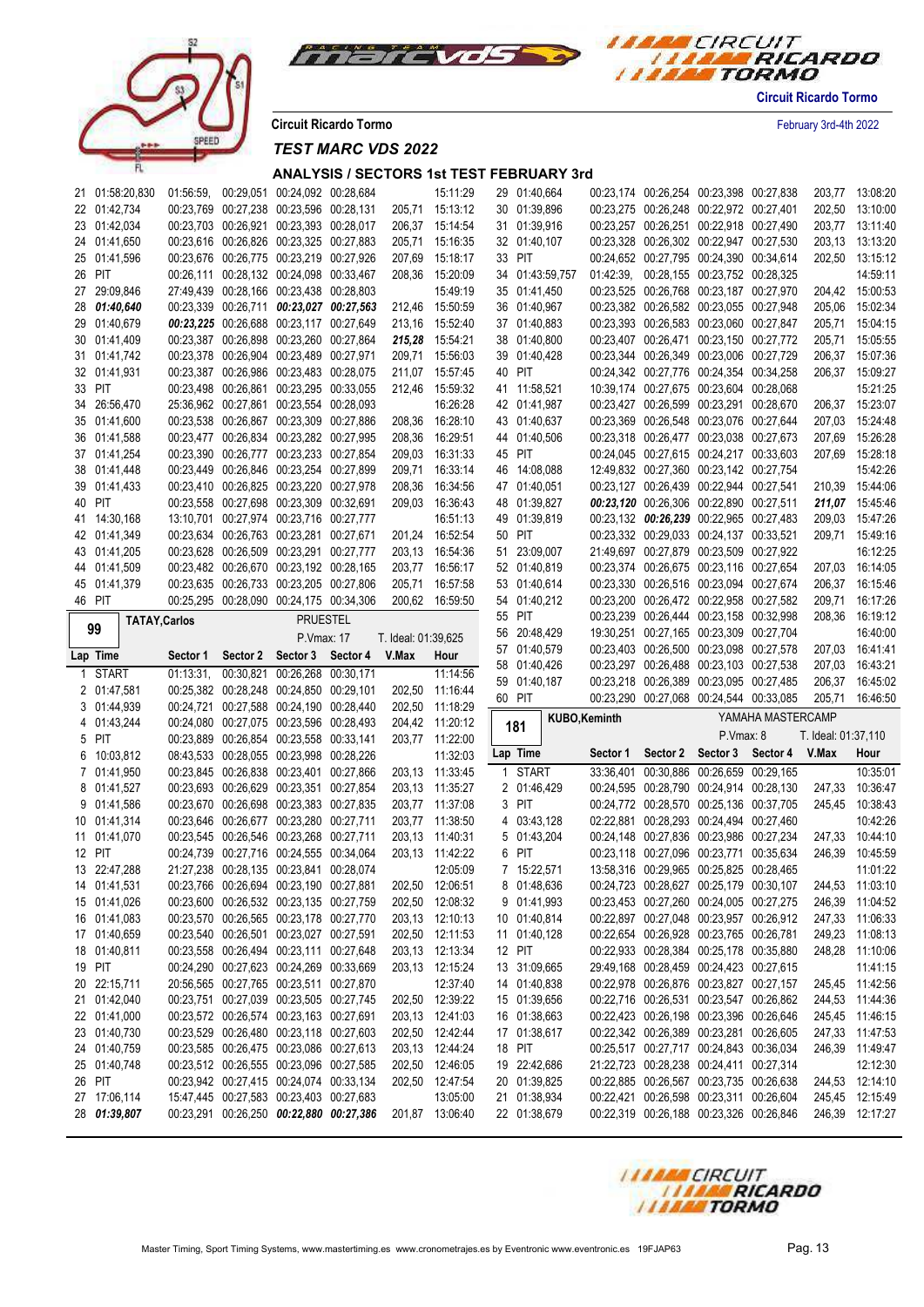



**Circuit Ricardo Tormo** February 3rd-4th 2022

# *TEST MARC VDS 2022*

| 23 | 01:39,398    | 00:22,814 | 00:26,502 | 00:23,428 | 00:26,654 | 248,28 | 12:19:07 |
|----|--------------|-----------|-----------|-----------|-----------|--------|----------|
| 24 | 01:37,839    | 00:22,287 | 00:25,942 | 00:23,219 | 00:26,391 | 247,33 | 12:20:45 |
| 25 | PIT          | 00:27,719 | 00:27,796 | 00:24,719 | 00:37,212 | 247,33 | 12:22:42 |
| 26 | 15:26,550    | 14:07,959 | 00:27,675 | 00:23,991 | 00:26,925 |        | 12:38:09 |
| 27 | 01:39,367    | 00:22,600 | 00:26,373 | 00:23,786 | 00:26,608 | 246,39 | 12:39:48 |
| 28 | 01:38,825    | 00:22,477 | 00:26,291 | 00:23,366 | 00:26,691 | 244,53 | 12:41:27 |
| 29 | 01:37,657    | 00:22,327 | 00:25,878 | 00:23,181 | 00:26,271 | 248,28 | 12:43:04 |
| 30 | 01:38,083    | 00:22,313 | 00:26,065 | 00:23,284 | 00:26,421 | 247,33 | 12:44:43 |
| 31 | PIT          | 00:27.095 | 00:29,107 | 00:24.996 | 00:39,232 | 244,53 | 12:46:43 |
| 32 | 01:50:17,005 | 01:48:55, | 00:29,133 | 00:24.622 | 00:27,667 |        | 14:37:00 |
| 33 | 01:40,683    | 00:22,908 | 00:27,175 | 00:23,664 | 00:26,936 | 246,39 | 14:38:41 |
| 34 | 01:38,602    | 00:22,522 | 00:26,348 | 00:23,241 | 00:26,491 | 248,28 | 14:40:19 |
| 35 | 01:38,091    | 00:22,423 | 00:25,995 | 00:23,148 | 00:26,525 | 247,33 | 14:41:57 |
| 36 | 01:37,962    | 00:22,211 | 00:26,255 | 00:23,188 | 00:26,308 | 248,28 | 14:43:35 |
| 37 | 01:37,889    | 00:22,422 | 00:26,031 | 00:23,129 | 00:26,307 | 250,19 | 14:45:13 |
| 38 | 01:37,585    | 00:22,213 | 00:25,896 | 00:23,071 | 00:26,405 | 249,23 | 14:46:51 |
| 39 | PIT          | 00:26,274 | 00:30,973 | 00:26,472 | 00:39,487 | 248,28 | 14:48:54 |
| 40 | 20:15,804    | 18:49,116 | 00:34,261 | 00:24,711 | 00:27,716 |        | 15:09:10 |
| 41 | 01:48,073    | 00:27,799 | 00:27,689 | 00:25,742 | 00:26,843 | 247,33 | 15:10:58 |
| 42 | 01:37.697    | 00:22,365 | 00:26,045 | 00:23,042 | 00:26,245 | 247,33 | 15:12:36 |
| 43 | 01:37,923    | 00:22,295 | 00:26,113 | 00:23,179 | 00:26,336 | 249,23 | 15:14:13 |
| 44 | 01:37,629    | 00:22,440 | 00:25,938 | 00:22,910 | 00:26,341 | 248,28 | 15:15:51 |
| 45 | 01:37,417    | 00:22,234 | 00:26,043 | 00:23,029 | 00:26,111 | 250,19 | 15:17:29 |
| 46 | PIT          | 00:26,685 | 00:29,638 | 00:25,316 | 00:36,827 | 250,19 | 15:19:27 |
| 47 | 29:55,791    | 28:28,463 | 00:32,227 | 00:26,420 | 00:28,681 |        | 15:49:23 |
| 48 | 01:41,995    | 00:25,010 | 00:26,995 | 00:23,402 | 00:26,588 | 244,53 | 15:51:05 |
| 49 | 01:39,434    | 00:23,149 | 00:26,469 | 00:23,360 | 00:26,456 | 251,16 | 15:52:44 |
| 50 | 01:38,438    | 00:22,632 | 00:26,226 | 00:23,281 | 00:26,299 | 252,14 | 15:54:23 |
| 51 | 01:38,799    | 00:22,473 | 00:26,325 | 00:23,345 | 00:26,656 | 251,16 | 15:56:01 |
| 52 | PIT          | 00:26,763 | 00:27,624 | 00:23,389 | 00:33,317 | 252,14 | 15:57:53 |
| 53 | 23:22,078    | 22:01,332 | 00:29,182 | 00:24,158 | 00:27,406 |        | 16:21:15 |
| 54 | 01:38,567    | 00:22,696 | 00:26,280 | 00:23,224 | 00:26,367 | 251,16 | 16:22:53 |
| 55 | PIT          | 00:24,924 | 00:28,538 | 00:23,662 | 00:33,483 | 252,14 | 16:24:44 |
| 56 | 16:38,710    | 15:19,234 | 00:28,665 | 00:23,971 | 00:26,840 |        | 16:41:23 |
| 57 | 01:38,996    | 00:22,714 | 00:26,434 | 00:23,391 | 00:26,457 | 246,39 | 16:43:02 |
| 58 | 01:37,725    | 00:22,306 | 00:26,057 | 00:23,181 | 00:26,181 | 248,28 | 16:44:39 |
| 59 | 01:37,847    | 00:22,336 | 00:26,229 | 00:23,050 | 00:26,232 | 249,23 | 16:46:17 |
| 60 | 01:38,261    | 00:22,511 | 00:26,339 | 00:23,151 | 00:26,260 | 247,33 | 16:47:55 |
| 61 | PIT          | 00:28,265 | 00:29,993 | 00:25,894 | 00:37,175 | 245,45 | 16:49:57 |
| 62 | PIT          | 01:02,838 | 00:31,698 | 00:30,254 | 00:38,383 |        | 16:52:40 |

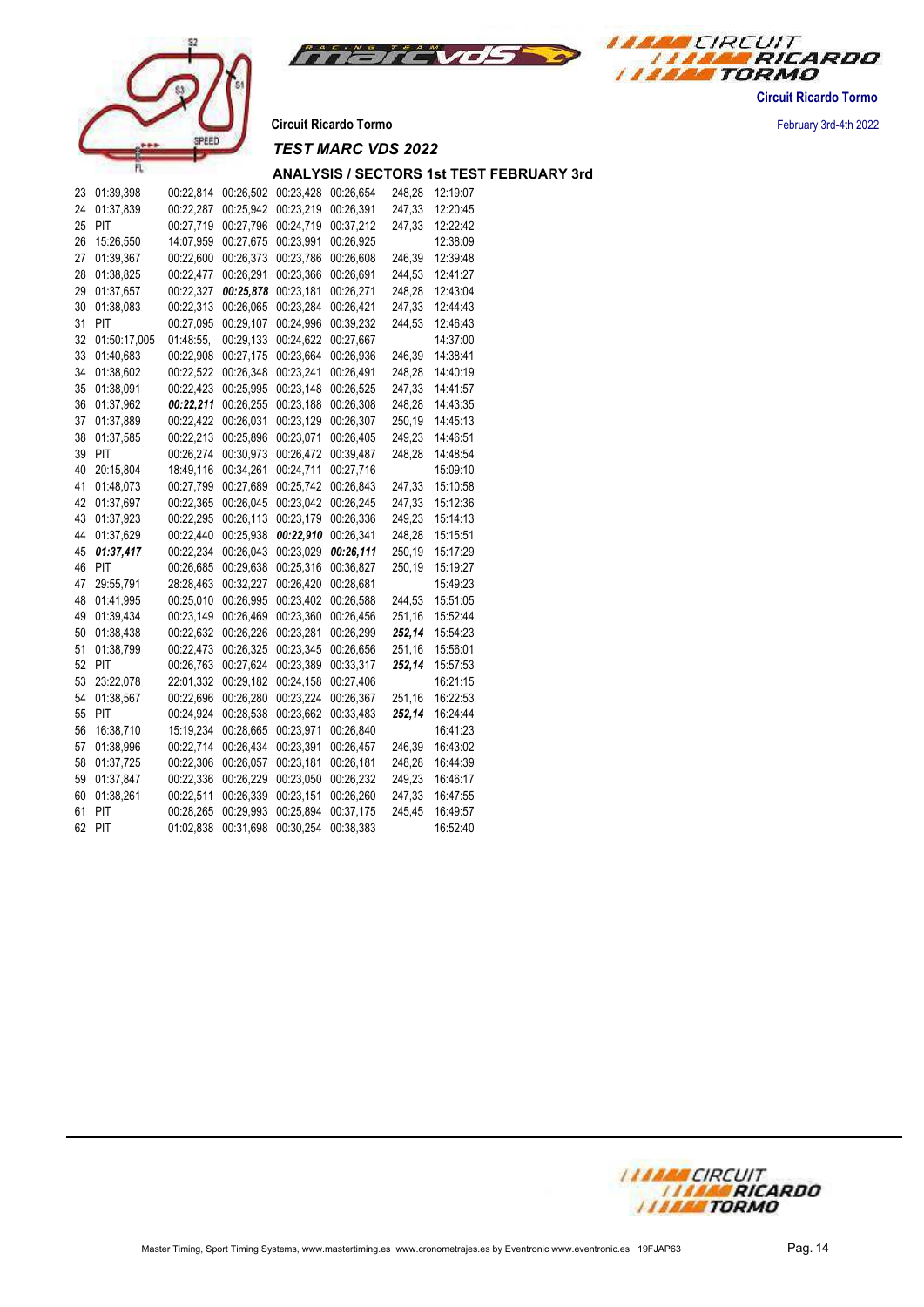

**Velocidades máximas 1st TEST FEBRUARY 3rd**

|     | <b>Nombre</b>      | Equipo/Club              | Vehículo |       |       |       | Mejores 5 velocidades máximas |       | Media | Max.  |
|-----|--------------------|--------------------------|----------|-------|-------|-------|-------------------------------|-------|-------|-------|
| 14  | ARBOLINO, Tony     | <b>MARC VDS</b>          |          | 259,2 | 258,2 | 257,1 | 257,1                         | 257,1 | 257,8 | 259,2 |
| 13  | VIETTI.Celestino   | <b>VR46</b>              |          | 258,2 | 257,1 | 257,1 | 257,1                         | 257,1 | 257,3 | 258,2 |
| 35  | CHANTRA, Somkiat   | <b>IDEMITSU</b>          |          | 257,1 | 256,1 | 255,1 | 255,1                         | 255,1 | 255,7 | 257,1 |
| 22  | LOWES, Sam         | <b>MARC VDS</b>          |          | 256,1 | 255,1 | 255,1 | 255,1                         | 254,1 | 255,1 | 256,1 |
| 79  | OGURA.Ai           | <b>IDEMITSU</b>          |          | 255,1 | 255,1 | 255,1 | 255,1                         | 255,1 | 255,1 | 255,1 |
| 28  | ANTONELLI, Niccolo | <b>VR46</b>              |          | 254,1 | 254,1 | 253,1 | 253,1                         | 253,1 | 253,5 | 254,1 |
| 18  | GONZALEZ, Manuel   | YAMAHA MASTERCAMP        |          | 253,1 | 253,1 | 253,1 | 253,1                         | 253,1 | 253,1 | 253,1 |
| 181 | KUBO, Keminth      | YAMAHA MASTERCAMP        |          | 252,1 | 252,1 | 252,1 | 251,2                         | 251,2 | 251,7 | 252,1 |
| 51  | TAGLIARINI, Angelo | <b>DODICI MOTORSPORT</b> |          | 252,1 | 252,1 | 252,1 | 251,2                         | 251,2 | 251,7 | 252,1 |
| 81  | NEPA, Stefano      | <b>MTA TEAM</b>          |          | 215,3 | 213,2 | 212,5 | 212,5                         | 211,8 | 213,0 | 215,3 |
| 43  | ARTIGAS, Xavier    | <b>PRUESTEL</b>          |          | 213,9 | 213,9 | 211,1 | 209,7                         | 209,7 | 211,6 | 213,9 |
| 48  | ORTOLA.Ivan        | <b>MTA TEAM</b>          |          | 213,9 | 211,8 | 211,8 | 211,1                         | 211,1 | 211,9 | 213,9 |
| 6   | YAMANAKA, Ryusey   | <b>MT HELMETS</b>        |          | 213,2 | 211,1 | 211,1 | 211,1                         | 211,1 | 211,5 | 213,2 |
| 20  | FELLON, Lorenzo    | <b>SIC 58</b>            |          | 213,2 | 213,2 | 213,2 | 212,5                         | 211,8 | 212,7 | 213,2 |
| 31  | FERNANDEZ, Adrien  | TECH <sub>3</sub>        |          | 211,8 | 211,8 | 211,1 | 210,4                         | 210,4 | 211,1 | 211,8 |
| 10  | MOREIRA, Diogo     | <b>MT HELMETS</b>        |          | 211,8 | 211,1 | 210,4 | 209,7                         | 209,7 | 210,5 | 211,8 |
| 99  | TATAY, Carlos      | <b>PRUESTEL</b>          |          | 211,1 | 210,4 | 209,7 | 209,7                         | 209,0 | 210,0 | 211,1 |
| 72  | FUROSATO, Talyo    | <b>IDEMITSU</b>          |          | 211,1 | 211,1 | 209,7 | 209,0                         | 208,4 | 209,9 | 211,1 |
| 54  | ROSSI, Riccardo    | <b>SIC 58</b>            |          | 211,1 | 210,4 | 210,4 | 210,4                         | 209,0 | 210,3 | 211,1 |
| 67  | SURRA, Alberto     | <b>SNIPER</b>            |          | 210,4 | 209,0 | 209,0 | 208,4                         | 208,4 | 209,0 | 210,4 |
| 53  | ONCU, Deniz        | TECH <sub>3</sub>        |          | 210,4 | 210,4 | 210,4 | 210,4                         | 209,0 | 210,1 | 210,4 |
| 27  | TOBA, Kaito        | <b>CIP</b>               |          | 210,4 | 210,4 | 209,7 | 209,7                         | 209,0 | 209,8 | 210,4 |
| 16  | MIGNO.Andrea       | <b>SNIPER</b>            |          | 209,0 | 208,4 | 208,4 | 207,7                         | 207,7 | 208,2 | 209,0 |
| 66  | KELSO, Joel        | <b>CIP</b>               |          | 209,0 | 207.7 | 206,4 | 206.4                         | 206,4 | 207,2 | 209,0 |